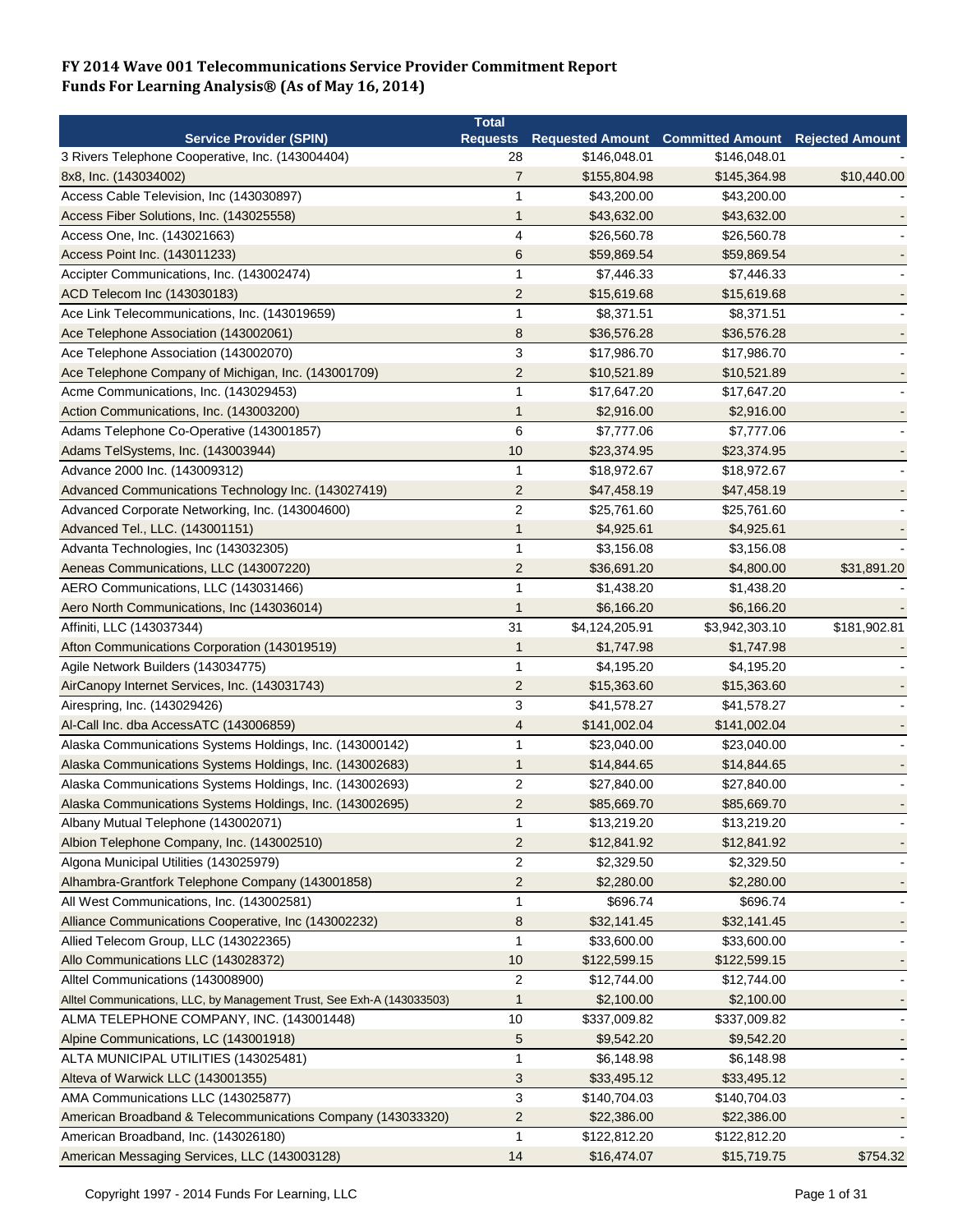|                                                                          | <b>Total</b>    |                 |                                                   |              |
|--------------------------------------------------------------------------|-----------------|-----------------|---------------------------------------------------|--------------|
| <b>Service Provider (SPIN)</b>                                           | <b>Requests</b> |                 | Requested Amount Committed Amount Rejected Amount |              |
| American Samoa License Inc. (143029520)                                  | 2               | \$162,379.08    | \$162,379.08                                      |              |
| American Samoa Telecommunications Authority (143002923)                  | $\overline{2}$  | \$662,863.93    | \$116,507.59                                      | \$546,356.34 |
| American Telephone Company, LLC (143032678)                              | 1               | \$2,094.05      | \$2,094.05                                        |              |
| Amery Telcom, Inc. (143001769)                                           | 1               | \$5,827.58      | \$5,827.58                                        |              |
| AMHERST TELEPHONE COMPANY (143001770)                                    | 1               | \$3,900.89      | \$3,900.89                                        |              |
| AMI Communications, Inc. (143011890)                                     | 4               | \$6,129.15      | \$6,129.15                                        |              |
| ANS Connect, Inc. (143026097)                                            | 4               | \$418,200.00    | \$418,200.00                                      |              |
| Answer 360 Telecommunications LLC (143036842)                            | 1               | \$808.00        | \$808.00                                          |              |
| Arapahoe Telephone Company (143002157)                                   | $\overline{c}$  | \$5,127.60      | \$5.127.60                                        |              |
| Arcadia Telephone Company (143001647)                                    | $\mathbf{1}$    | \$2,969.40      | \$2,969.40                                        |              |
| Ardmore Telephone Company, Inc. (143001622)                              | 1               | \$17,658.98     | \$17,658.98                                       |              |
| Arkansas Telephone Company Inc. (143002258)                              | 3               | \$44,108.79     | \$44,108.79                                       |              |
| Arkwest Communications, Inc. (143002280)                                 | -1              | \$10,387.80     | \$10,387.80                                       |              |
| Arlington Telephone Company (143002158)                                  | 1               | \$2,300.82      | \$2,300.82                                        |              |
| Armstrong Telephone Company - Maryland (143001400)                       | 1               | \$878.47        | \$878.47                                          |              |
| Armstrong Telephone Company - WV (143001423)                             | 1               | \$5,470.08      | \$5,470.08                                        |              |
| ASCC, Inc. (143005284)                                                   | 1               | \$31,803.30     | \$31,803.30                                       |              |
| AT&T Corp (143001113)                                                    | 24              | \$322,903.34    | \$322,903.34                                      |              |
| AT&T Corp. (143001192)                                                   | 1,096           | \$7,217,431.88  | \$7,150,167.07                                    | \$67,264.81  |
| AT&T Corp. (143022606)                                                   | $\overline{2}$  | \$54,596.46     | \$54,596.46                                       |              |
| AT&T Mobility (143025240)                                                |                 |                 | \$10,255,227.69                                   | \$117,866.15 |
|                                                                          | 1,105           | \$10,373,093.84 |                                                   |              |
| AT&T Mobility (143037517)                                                | 8               | \$74,467.48     | \$74,467.48                                       |              |
| Atlantic Broadband Enterprise LLC (143038643)                            | $\overline{2}$  | \$8,465.10      | \$8,465.10                                        |              |
| Atlantic Engineering Group Inc. (143037220)                              | 1               | \$39,600.00     | \$39,600.00                                       |              |
| Atlantic Telephone Membership Corporation (143001482)                    | 4               | \$883,896.60    | \$883,896.60                                      |              |
| Atlas Telephone Company, Inc. (143002372)                                | 1               | \$3,055.49      | \$3,055.49                                        |              |
| ATS Mobile Communications (143000877)                                    | 1               | \$18,574.08     |                                                   | \$18,574.08  |
| ATX Communications (143001209)                                           | $\mathbf 1$     | \$12,000.00     | \$12,000.00                                       |              |
| Audeamus (143032915)                                                     | $\overline{c}$  | \$254,304.36    | \$254,304.36                                      |              |
| Avaya (143005214)                                                        | $\overline{2}$  | \$5,707.12      | \$5,707.12                                        |              |
| Axia Technology Partners (143034008)                                     | $\overline{c}$  | \$40,464.41     | \$40,464.41                                       |              |
| Ayersville Telephone Company (143001649)                                 | 1               | \$3,708.00      | \$3,708.00                                        |              |
| Badger Telecom, LLC (143001771)                                          | $\overline{2}$  | \$22,303.56     | \$22,303.56                                       |              |
| Baldwin Telecom Internet (143005474)                                     | 1               | \$12,000.00     | \$12,000.00                                       |              |
| Ballard Rural Telephone Cooperative Corp., Inc. (143001564)              | $\mathbf{1}$    | \$2,448.04      | \$2,448.04                                        |              |
| BalsamWest FiberNET, LLC (143028804)                                     | 1               | \$100,339.20    | \$100,339.20                                      |              |
| Bandwidth.com, Inc. (143030518)                                          | $\overline{7}$  | \$28,489.27     | \$28,489.27                                       |              |
| Bangor Cellular Telephone, LP (143000609)                                | $\mathbf{1}$    | \$3,360.00      | \$3,360.00                                        |              |
| Baraga Telephone Company, Inc. (143001692)                               | 1               | \$10,057.25     | \$10,057.25                                       |              |
| Barnardsville Telephone Company (143001483)                              | 1               | \$2,906.80      | \$2,906.80                                        |              |
| Barry County Telephone Company (143001693)                               | 1               | \$43,549.82     | \$43,549.82                                       |              |
| Bascom Mutual Telephone Company (143001650)                              | 3               | \$4,165.06      | \$4,165.06                                        |              |
| Bay Country Communications Inc (143028788)                               | $\mathbf 1$     | \$1,789.73      | \$1,789.73                                        |              |
| Bay Springs Telephone Co., Inc. (143001603)                              | 3               | \$10,903.23     | \$10,023.62                                       | \$879.61     |
| Bayland Telephone, LLC (143001821)                                       | 4               | \$18,825.72     | \$18,825.72                                       |              |
| BCN Telecom, Inc. (143026752)                                            | 32              | \$86,405.41     | \$86,405.41                                       |              |
| Beaver Creek Cooperative Telephone Company (143002612)                   | $\mathbf{1}$    | \$1,320.24      | \$1,320.24                                        |              |
| Beggs Telephone Co., Inc. (143002373)                                    | 1               | \$23,289.60     | \$23,289.60                                       |              |
| BEK Communications Cooperative (143002737)                               | $\overline{7}$  | \$56,570.72     | \$56,570.72                                       |              |
| BellSouth Long Distance, Inc. dba AT&T Long Distance Service (143004066) | 103             | \$242,738.36    | \$240,800.31                                      | \$1,938.05   |
| BellSouth Telecommunications, LLC (143004824)                            | 970             |                 |                                                   |              |
|                                                                          |                 | \$23,819,842.63 | \$22,878,424.55                                   | \$941,418.08 |
| Belmont Telephone Company (143001773)                                    | 1               | \$2,670.61      | \$2,670.61                                        |              |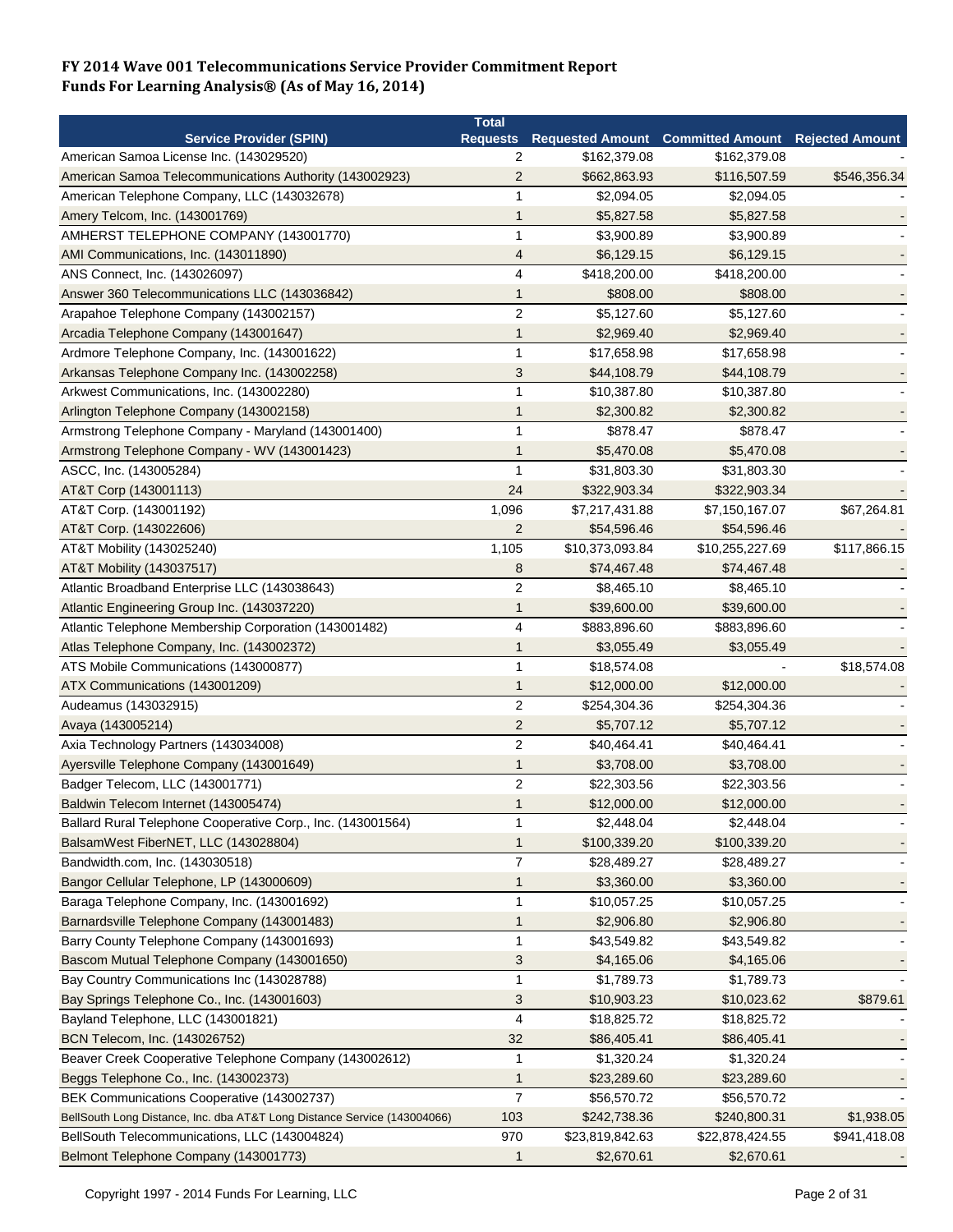| Requests Requested Amount Committed Amount<br><b>Service Provider (SPIN)</b><br><b>Rejected Amount</b><br>\$5,214.48<br>\$5,214.48<br>Ben Lomand Communications, LLC (143001099)<br>4<br>Ben Lomand Rural Telephone Cooperative, Inc. (143001624)<br>4<br>\$48,055.92<br>\$48,055.92<br>3<br>Bend Cable Data Services, LLC (143029513)<br>\$29,981.64<br>\$29,981.64<br>BendTel, Inc (143031523)<br>\$30,430.84<br>\$30,430.84<br>1<br>Bentleyville Communications Corporation (143001363)<br>1<br>\$8,976.00<br>\$8,976.00<br>Benton Cooperative Telephone Company (143002074)<br>\$1,091.23<br>\$1,091.23<br>1<br>$\mathbf{1}$<br>\$377.40<br>Bernard Communications, Inc. (143031387)<br>\$377.40<br>BestWeb Corporation (143005118)<br>5<br>\$36,385.15<br>\$36,385.15<br>BEVCOMM, Inc. (143020934)<br>1<br>\$18,834.48<br>\$18,834.48<br>Biddeford Internet Corp. (143009557)<br>3<br>\$8,260.32<br>\$8,260.32<br>$\overline{4}$<br>Big Bend Telephone Company, Inc. (143002409)<br>\$58,432.97<br>\$58,432.97<br>Big River Telephone Company LLC (143001133)<br>18<br>\$154,415.98<br>\$154,415.98<br>Birch Communications (143008241)<br>19<br>\$2,016.00<br>\$117,349.08<br>\$115,333.08<br>Birch Telecom, Inc. (143001254)<br>44<br>\$2,355.91<br>\$211,166.56<br>\$208,810.65<br>BitWise Communications, Inc. (143031109)<br>$\mathbf{1}$<br>\$7,864.52<br>\$7,864.52<br>Bixby Telephone Company (143002374)<br>\$136,376.31<br>\$136,376.31<br>4<br>5<br>Blackfoot Communications, Inc. (143018518)<br>\$13,763.59<br>\$13,763.59<br>11<br>Blackfoot Telephone Cooperative, Inc. (143002531)<br>\$85,265.56<br>\$85,265.56<br>Blanchard Telephone Co. (143032534)<br>$\mathbf{1}$<br>\$424.03<br>\$424.03<br>Bledsoe Telephone Cooperative Corporation, Inc. (143001625)<br>$\mathbf{1}$<br>\$30,960.00<br>\$30,960.00<br>$\mathbf{3}$<br>Bloomer Telephone Company (143001776)<br>\$13,244.68<br>\$13,244.68<br>\$11,832.78<br>Bloomingdale Telephone Co, Inc (143001696)<br>$\mathbf 1$<br>\$11,832.78<br>Blossom Telephone Co., Inc. (143002408)<br>$\mathbf{1}$<br>\$1,454.94<br>\$1,454.94<br>Blountsville Telephone LLC (wholly owned sub of Otelco Inc) (143001535)<br>\$4,080.00<br>$\mathbf{1}$<br>\$4,080.00<br>$\mathbf{1}$<br>Blue Ridge Telephone Company (143001449)<br>\$25,578.00<br>\$25,578.00<br>10<br>Blue Valley Tele-Communications, Inc. (143002286)<br>\$16,519.53<br>\$16,519.53<br>$\overline{2}$<br>Bluegrass Wireless, LLC (143029913)<br>\$25,182.23<br>\$25,182.23<br>$\overline{2}$<br>Bluestem Telephone Company (143002721)<br>\$10,654.27<br>\$10,654.27<br>Bob, LLC. (143031801)<br>1<br>\$31,680.00<br>\$31,680.00<br>Bonduel Telephone Company (143001777)<br>\$243.60<br>\$243.60<br>1<br>$\mathbf{1}$<br>Bowling Green Municipal Utilities (143026614)<br>\$6,144.00<br>\$6,144.00<br>Brandenburg Telecom, LLC. (143025824)<br>$\overline{c}$<br>\$25,182.00<br>\$25,182.00<br>5<br>Brandenburg Telephone Company (143001565)<br>\$54,272.03<br>\$54,272.03<br>Bresnan Communications, LLC (143027752)<br>10<br>\$146,690.64<br>\$142,619.47<br>\$4,071.17<br>\$600.00<br>Bridgecom (143019900)<br>1<br>\$600.00<br>Bright House Networks (143020747)<br>5<br>\$359,181.12<br>\$359,181.12<br>40<br>Bright House Networks, LLC (143016611)<br>\$3,160,854.89<br>\$3,160,854.89<br>Bright House Networks, LLC (143028288)<br>\$32,711.36<br>\$32,711.36<br>$\mathbf 1$<br>Bright House Networks, LLC (143032631)<br>\$2,149.20<br>\$2,149.20<br>1<br>Brindlee Mountain Telephone LLC (wholly owned sub Otelco Inc (143001536)<br>3<br>\$58,246.03<br>\$58,246.03<br>Broadplex, LLC (143029157)<br>6<br>\$291,343.15<br>\$1,640,722.73<br>\$1,349,379.58<br>Broadview Networks Holdings, Inc (143008617)<br>67<br>\$2,560.20<br>\$514,526.19<br>\$511,965.99<br>BroadvoxGo LLC (143032532)<br>\$10,389.54<br>4<br>\$10,389.54<br>Brooklyn Mailing & Communications (143017786)<br>$\overline{\mathbf{c}}$<br>\$14,202.00<br>\$14,202.00<br>Brooklyn Mutual Telecommuications Cooperative (143001923)<br>$\mathbf{1}$<br>\$2,713.90<br>\$2,713.90<br>Brown County CLEC, LLC (143021350)<br>3<br>\$26,743.49<br>\$26,743.49<br>4<br>Brown County MSA Cellular Ltd. Partnership (143000153)<br>\$13,090.44<br>\$13,090.44<br>Bruce Telephone Company, Inc. (143001604)<br>\$20,373.60<br>\$20,373.60<br>1<br>Bruce Telephone Company, Inc. (143001778)<br>1<br>\$5,149.92<br>\$5,149.92<br>BT Conferencing Video Inc. (143009071)<br>$\mathbf{1}$<br>\$3,083.76<br>\$3,083.76 | <b>Total</b> |  |  |
|----------------------------------------------------------------------------------------------------------------------------------------------------------------------------------------------------------------------------------------------------------------------------------------------------------------------------------------------------------------------------------------------------------------------------------------------------------------------------------------------------------------------------------------------------------------------------------------------------------------------------------------------------------------------------------------------------------------------------------------------------------------------------------------------------------------------------------------------------------------------------------------------------------------------------------------------------------------------------------------------------------------------------------------------------------------------------------------------------------------------------------------------------------------------------------------------------------------------------------------------------------------------------------------------------------------------------------------------------------------------------------------------------------------------------------------------------------------------------------------------------------------------------------------------------------------------------------------------------------------------------------------------------------------------------------------------------------------------------------------------------------------------------------------------------------------------------------------------------------------------------------------------------------------------------------------------------------------------------------------------------------------------------------------------------------------------------------------------------------------------------------------------------------------------------------------------------------------------------------------------------------------------------------------------------------------------------------------------------------------------------------------------------------------------------------------------------------------------------------------------------------------------------------------------------------------------------------------------------------------------------------------------------------------------------------------------------------------------------------------------------------------------------------------------------------------------------------------------------------------------------------------------------------------------------------------------------------------------------------------------------------------------------------------------------------------------------------------------------------------------------------------------------------------------------------------------------------------------------------------------------------------------------------------------------------------------------------------------------------------------------------------------------------------------------------------------------------------------------------------------------------------------------------------------------------------------------------------------------------------------------------------------------------------------------------------------------------------------------------------------------------------------------------------------------------------------------------------------------------------------------------------------------------------------------------------------------------------------------------------------------------------------------------------------------------------------------------------------------------------------------------------------------------------------------------------------------------------------------------------------------------------------------------------------------------------------------------------------------------------------------------------------------------------------------------------------------------------------------------------------------------------------------|--------------|--|--|
|                                                                                                                                                                                                                                                                                                                                                                                                                                                                                                                                                                                                                                                                                                                                                                                                                                                                                                                                                                                                                                                                                                                                                                                                                                                                                                                                                                                                                                                                                                                                                                                                                                                                                                                                                                                                                                                                                                                                                                                                                                                                                                                                                                                                                                                                                                                                                                                                                                                                                                                                                                                                                                                                                                                                                                                                                                                                                                                                                                                                                                                                                                                                                                                                                                                                                                                                                                                                                                                                                                                                                                                                                                                                                                                                                                                                                                                                                                                                                                                                                                                                                                                                                                                                                                                                                                                                                                                                                                                                                                                            |              |  |  |
|                                                                                                                                                                                                                                                                                                                                                                                                                                                                                                                                                                                                                                                                                                                                                                                                                                                                                                                                                                                                                                                                                                                                                                                                                                                                                                                                                                                                                                                                                                                                                                                                                                                                                                                                                                                                                                                                                                                                                                                                                                                                                                                                                                                                                                                                                                                                                                                                                                                                                                                                                                                                                                                                                                                                                                                                                                                                                                                                                                                                                                                                                                                                                                                                                                                                                                                                                                                                                                                                                                                                                                                                                                                                                                                                                                                                                                                                                                                                                                                                                                                                                                                                                                                                                                                                                                                                                                                                                                                                                                                            |              |  |  |
|                                                                                                                                                                                                                                                                                                                                                                                                                                                                                                                                                                                                                                                                                                                                                                                                                                                                                                                                                                                                                                                                                                                                                                                                                                                                                                                                                                                                                                                                                                                                                                                                                                                                                                                                                                                                                                                                                                                                                                                                                                                                                                                                                                                                                                                                                                                                                                                                                                                                                                                                                                                                                                                                                                                                                                                                                                                                                                                                                                                                                                                                                                                                                                                                                                                                                                                                                                                                                                                                                                                                                                                                                                                                                                                                                                                                                                                                                                                                                                                                                                                                                                                                                                                                                                                                                                                                                                                                                                                                                                                            |              |  |  |
|                                                                                                                                                                                                                                                                                                                                                                                                                                                                                                                                                                                                                                                                                                                                                                                                                                                                                                                                                                                                                                                                                                                                                                                                                                                                                                                                                                                                                                                                                                                                                                                                                                                                                                                                                                                                                                                                                                                                                                                                                                                                                                                                                                                                                                                                                                                                                                                                                                                                                                                                                                                                                                                                                                                                                                                                                                                                                                                                                                                                                                                                                                                                                                                                                                                                                                                                                                                                                                                                                                                                                                                                                                                                                                                                                                                                                                                                                                                                                                                                                                                                                                                                                                                                                                                                                                                                                                                                                                                                                                                            |              |  |  |
|                                                                                                                                                                                                                                                                                                                                                                                                                                                                                                                                                                                                                                                                                                                                                                                                                                                                                                                                                                                                                                                                                                                                                                                                                                                                                                                                                                                                                                                                                                                                                                                                                                                                                                                                                                                                                                                                                                                                                                                                                                                                                                                                                                                                                                                                                                                                                                                                                                                                                                                                                                                                                                                                                                                                                                                                                                                                                                                                                                                                                                                                                                                                                                                                                                                                                                                                                                                                                                                                                                                                                                                                                                                                                                                                                                                                                                                                                                                                                                                                                                                                                                                                                                                                                                                                                                                                                                                                                                                                                                                            |              |  |  |
|                                                                                                                                                                                                                                                                                                                                                                                                                                                                                                                                                                                                                                                                                                                                                                                                                                                                                                                                                                                                                                                                                                                                                                                                                                                                                                                                                                                                                                                                                                                                                                                                                                                                                                                                                                                                                                                                                                                                                                                                                                                                                                                                                                                                                                                                                                                                                                                                                                                                                                                                                                                                                                                                                                                                                                                                                                                                                                                                                                                                                                                                                                                                                                                                                                                                                                                                                                                                                                                                                                                                                                                                                                                                                                                                                                                                                                                                                                                                                                                                                                                                                                                                                                                                                                                                                                                                                                                                                                                                                                                            |              |  |  |
|                                                                                                                                                                                                                                                                                                                                                                                                                                                                                                                                                                                                                                                                                                                                                                                                                                                                                                                                                                                                                                                                                                                                                                                                                                                                                                                                                                                                                                                                                                                                                                                                                                                                                                                                                                                                                                                                                                                                                                                                                                                                                                                                                                                                                                                                                                                                                                                                                                                                                                                                                                                                                                                                                                                                                                                                                                                                                                                                                                                                                                                                                                                                                                                                                                                                                                                                                                                                                                                                                                                                                                                                                                                                                                                                                                                                                                                                                                                                                                                                                                                                                                                                                                                                                                                                                                                                                                                                                                                                                                                            |              |  |  |
|                                                                                                                                                                                                                                                                                                                                                                                                                                                                                                                                                                                                                                                                                                                                                                                                                                                                                                                                                                                                                                                                                                                                                                                                                                                                                                                                                                                                                                                                                                                                                                                                                                                                                                                                                                                                                                                                                                                                                                                                                                                                                                                                                                                                                                                                                                                                                                                                                                                                                                                                                                                                                                                                                                                                                                                                                                                                                                                                                                                                                                                                                                                                                                                                                                                                                                                                                                                                                                                                                                                                                                                                                                                                                                                                                                                                                                                                                                                                                                                                                                                                                                                                                                                                                                                                                                                                                                                                                                                                                                                            |              |  |  |
|                                                                                                                                                                                                                                                                                                                                                                                                                                                                                                                                                                                                                                                                                                                                                                                                                                                                                                                                                                                                                                                                                                                                                                                                                                                                                                                                                                                                                                                                                                                                                                                                                                                                                                                                                                                                                                                                                                                                                                                                                                                                                                                                                                                                                                                                                                                                                                                                                                                                                                                                                                                                                                                                                                                                                                                                                                                                                                                                                                                                                                                                                                                                                                                                                                                                                                                                                                                                                                                                                                                                                                                                                                                                                                                                                                                                                                                                                                                                                                                                                                                                                                                                                                                                                                                                                                                                                                                                                                                                                                                            |              |  |  |
|                                                                                                                                                                                                                                                                                                                                                                                                                                                                                                                                                                                                                                                                                                                                                                                                                                                                                                                                                                                                                                                                                                                                                                                                                                                                                                                                                                                                                                                                                                                                                                                                                                                                                                                                                                                                                                                                                                                                                                                                                                                                                                                                                                                                                                                                                                                                                                                                                                                                                                                                                                                                                                                                                                                                                                                                                                                                                                                                                                                                                                                                                                                                                                                                                                                                                                                                                                                                                                                                                                                                                                                                                                                                                                                                                                                                                                                                                                                                                                                                                                                                                                                                                                                                                                                                                                                                                                                                                                                                                                                            |              |  |  |
|                                                                                                                                                                                                                                                                                                                                                                                                                                                                                                                                                                                                                                                                                                                                                                                                                                                                                                                                                                                                                                                                                                                                                                                                                                                                                                                                                                                                                                                                                                                                                                                                                                                                                                                                                                                                                                                                                                                                                                                                                                                                                                                                                                                                                                                                                                                                                                                                                                                                                                                                                                                                                                                                                                                                                                                                                                                                                                                                                                                                                                                                                                                                                                                                                                                                                                                                                                                                                                                                                                                                                                                                                                                                                                                                                                                                                                                                                                                                                                                                                                                                                                                                                                                                                                                                                                                                                                                                                                                                                                                            |              |  |  |
|                                                                                                                                                                                                                                                                                                                                                                                                                                                                                                                                                                                                                                                                                                                                                                                                                                                                                                                                                                                                                                                                                                                                                                                                                                                                                                                                                                                                                                                                                                                                                                                                                                                                                                                                                                                                                                                                                                                                                                                                                                                                                                                                                                                                                                                                                                                                                                                                                                                                                                                                                                                                                                                                                                                                                                                                                                                                                                                                                                                                                                                                                                                                                                                                                                                                                                                                                                                                                                                                                                                                                                                                                                                                                                                                                                                                                                                                                                                                                                                                                                                                                                                                                                                                                                                                                                                                                                                                                                                                                                                            |              |  |  |
|                                                                                                                                                                                                                                                                                                                                                                                                                                                                                                                                                                                                                                                                                                                                                                                                                                                                                                                                                                                                                                                                                                                                                                                                                                                                                                                                                                                                                                                                                                                                                                                                                                                                                                                                                                                                                                                                                                                                                                                                                                                                                                                                                                                                                                                                                                                                                                                                                                                                                                                                                                                                                                                                                                                                                                                                                                                                                                                                                                                                                                                                                                                                                                                                                                                                                                                                                                                                                                                                                                                                                                                                                                                                                                                                                                                                                                                                                                                                                                                                                                                                                                                                                                                                                                                                                                                                                                                                                                                                                                                            |              |  |  |
|                                                                                                                                                                                                                                                                                                                                                                                                                                                                                                                                                                                                                                                                                                                                                                                                                                                                                                                                                                                                                                                                                                                                                                                                                                                                                                                                                                                                                                                                                                                                                                                                                                                                                                                                                                                                                                                                                                                                                                                                                                                                                                                                                                                                                                                                                                                                                                                                                                                                                                                                                                                                                                                                                                                                                                                                                                                                                                                                                                                                                                                                                                                                                                                                                                                                                                                                                                                                                                                                                                                                                                                                                                                                                                                                                                                                                                                                                                                                                                                                                                                                                                                                                                                                                                                                                                                                                                                                                                                                                                                            |              |  |  |
|                                                                                                                                                                                                                                                                                                                                                                                                                                                                                                                                                                                                                                                                                                                                                                                                                                                                                                                                                                                                                                                                                                                                                                                                                                                                                                                                                                                                                                                                                                                                                                                                                                                                                                                                                                                                                                                                                                                                                                                                                                                                                                                                                                                                                                                                                                                                                                                                                                                                                                                                                                                                                                                                                                                                                                                                                                                                                                                                                                                                                                                                                                                                                                                                                                                                                                                                                                                                                                                                                                                                                                                                                                                                                                                                                                                                                                                                                                                                                                                                                                                                                                                                                                                                                                                                                                                                                                                                                                                                                                                            |              |  |  |
|                                                                                                                                                                                                                                                                                                                                                                                                                                                                                                                                                                                                                                                                                                                                                                                                                                                                                                                                                                                                                                                                                                                                                                                                                                                                                                                                                                                                                                                                                                                                                                                                                                                                                                                                                                                                                                                                                                                                                                                                                                                                                                                                                                                                                                                                                                                                                                                                                                                                                                                                                                                                                                                                                                                                                                                                                                                                                                                                                                                                                                                                                                                                                                                                                                                                                                                                                                                                                                                                                                                                                                                                                                                                                                                                                                                                                                                                                                                                                                                                                                                                                                                                                                                                                                                                                                                                                                                                                                                                                                                            |              |  |  |
|                                                                                                                                                                                                                                                                                                                                                                                                                                                                                                                                                                                                                                                                                                                                                                                                                                                                                                                                                                                                                                                                                                                                                                                                                                                                                                                                                                                                                                                                                                                                                                                                                                                                                                                                                                                                                                                                                                                                                                                                                                                                                                                                                                                                                                                                                                                                                                                                                                                                                                                                                                                                                                                                                                                                                                                                                                                                                                                                                                                                                                                                                                                                                                                                                                                                                                                                                                                                                                                                                                                                                                                                                                                                                                                                                                                                                                                                                                                                                                                                                                                                                                                                                                                                                                                                                                                                                                                                                                                                                                                            |              |  |  |
|                                                                                                                                                                                                                                                                                                                                                                                                                                                                                                                                                                                                                                                                                                                                                                                                                                                                                                                                                                                                                                                                                                                                                                                                                                                                                                                                                                                                                                                                                                                                                                                                                                                                                                                                                                                                                                                                                                                                                                                                                                                                                                                                                                                                                                                                                                                                                                                                                                                                                                                                                                                                                                                                                                                                                                                                                                                                                                                                                                                                                                                                                                                                                                                                                                                                                                                                                                                                                                                                                                                                                                                                                                                                                                                                                                                                                                                                                                                                                                                                                                                                                                                                                                                                                                                                                                                                                                                                                                                                                                                            |              |  |  |
|                                                                                                                                                                                                                                                                                                                                                                                                                                                                                                                                                                                                                                                                                                                                                                                                                                                                                                                                                                                                                                                                                                                                                                                                                                                                                                                                                                                                                                                                                                                                                                                                                                                                                                                                                                                                                                                                                                                                                                                                                                                                                                                                                                                                                                                                                                                                                                                                                                                                                                                                                                                                                                                                                                                                                                                                                                                                                                                                                                                                                                                                                                                                                                                                                                                                                                                                                                                                                                                                                                                                                                                                                                                                                                                                                                                                                                                                                                                                                                                                                                                                                                                                                                                                                                                                                                                                                                                                                                                                                                                            |              |  |  |
|                                                                                                                                                                                                                                                                                                                                                                                                                                                                                                                                                                                                                                                                                                                                                                                                                                                                                                                                                                                                                                                                                                                                                                                                                                                                                                                                                                                                                                                                                                                                                                                                                                                                                                                                                                                                                                                                                                                                                                                                                                                                                                                                                                                                                                                                                                                                                                                                                                                                                                                                                                                                                                                                                                                                                                                                                                                                                                                                                                                                                                                                                                                                                                                                                                                                                                                                                                                                                                                                                                                                                                                                                                                                                                                                                                                                                                                                                                                                                                                                                                                                                                                                                                                                                                                                                                                                                                                                                                                                                                                            |              |  |  |
|                                                                                                                                                                                                                                                                                                                                                                                                                                                                                                                                                                                                                                                                                                                                                                                                                                                                                                                                                                                                                                                                                                                                                                                                                                                                                                                                                                                                                                                                                                                                                                                                                                                                                                                                                                                                                                                                                                                                                                                                                                                                                                                                                                                                                                                                                                                                                                                                                                                                                                                                                                                                                                                                                                                                                                                                                                                                                                                                                                                                                                                                                                                                                                                                                                                                                                                                                                                                                                                                                                                                                                                                                                                                                                                                                                                                                                                                                                                                                                                                                                                                                                                                                                                                                                                                                                                                                                                                                                                                                                                            |              |  |  |
|                                                                                                                                                                                                                                                                                                                                                                                                                                                                                                                                                                                                                                                                                                                                                                                                                                                                                                                                                                                                                                                                                                                                                                                                                                                                                                                                                                                                                                                                                                                                                                                                                                                                                                                                                                                                                                                                                                                                                                                                                                                                                                                                                                                                                                                                                                                                                                                                                                                                                                                                                                                                                                                                                                                                                                                                                                                                                                                                                                                                                                                                                                                                                                                                                                                                                                                                                                                                                                                                                                                                                                                                                                                                                                                                                                                                                                                                                                                                                                                                                                                                                                                                                                                                                                                                                                                                                                                                                                                                                                                            |              |  |  |
|                                                                                                                                                                                                                                                                                                                                                                                                                                                                                                                                                                                                                                                                                                                                                                                                                                                                                                                                                                                                                                                                                                                                                                                                                                                                                                                                                                                                                                                                                                                                                                                                                                                                                                                                                                                                                                                                                                                                                                                                                                                                                                                                                                                                                                                                                                                                                                                                                                                                                                                                                                                                                                                                                                                                                                                                                                                                                                                                                                                                                                                                                                                                                                                                                                                                                                                                                                                                                                                                                                                                                                                                                                                                                                                                                                                                                                                                                                                                                                                                                                                                                                                                                                                                                                                                                                                                                                                                                                                                                                                            |              |  |  |
|                                                                                                                                                                                                                                                                                                                                                                                                                                                                                                                                                                                                                                                                                                                                                                                                                                                                                                                                                                                                                                                                                                                                                                                                                                                                                                                                                                                                                                                                                                                                                                                                                                                                                                                                                                                                                                                                                                                                                                                                                                                                                                                                                                                                                                                                                                                                                                                                                                                                                                                                                                                                                                                                                                                                                                                                                                                                                                                                                                                                                                                                                                                                                                                                                                                                                                                                                                                                                                                                                                                                                                                                                                                                                                                                                                                                                                                                                                                                                                                                                                                                                                                                                                                                                                                                                                                                                                                                                                                                                                                            |              |  |  |
|                                                                                                                                                                                                                                                                                                                                                                                                                                                                                                                                                                                                                                                                                                                                                                                                                                                                                                                                                                                                                                                                                                                                                                                                                                                                                                                                                                                                                                                                                                                                                                                                                                                                                                                                                                                                                                                                                                                                                                                                                                                                                                                                                                                                                                                                                                                                                                                                                                                                                                                                                                                                                                                                                                                                                                                                                                                                                                                                                                                                                                                                                                                                                                                                                                                                                                                                                                                                                                                                                                                                                                                                                                                                                                                                                                                                                                                                                                                                                                                                                                                                                                                                                                                                                                                                                                                                                                                                                                                                                                                            |              |  |  |
|                                                                                                                                                                                                                                                                                                                                                                                                                                                                                                                                                                                                                                                                                                                                                                                                                                                                                                                                                                                                                                                                                                                                                                                                                                                                                                                                                                                                                                                                                                                                                                                                                                                                                                                                                                                                                                                                                                                                                                                                                                                                                                                                                                                                                                                                                                                                                                                                                                                                                                                                                                                                                                                                                                                                                                                                                                                                                                                                                                                                                                                                                                                                                                                                                                                                                                                                                                                                                                                                                                                                                                                                                                                                                                                                                                                                                                                                                                                                                                                                                                                                                                                                                                                                                                                                                                                                                                                                                                                                                                                            |              |  |  |
|                                                                                                                                                                                                                                                                                                                                                                                                                                                                                                                                                                                                                                                                                                                                                                                                                                                                                                                                                                                                                                                                                                                                                                                                                                                                                                                                                                                                                                                                                                                                                                                                                                                                                                                                                                                                                                                                                                                                                                                                                                                                                                                                                                                                                                                                                                                                                                                                                                                                                                                                                                                                                                                                                                                                                                                                                                                                                                                                                                                                                                                                                                                                                                                                                                                                                                                                                                                                                                                                                                                                                                                                                                                                                                                                                                                                                                                                                                                                                                                                                                                                                                                                                                                                                                                                                                                                                                                                                                                                                                                            |              |  |  |
|                                                                                                                                                                                                                                                                                                                                                                                                                                                                                                                                                                                                                                                                                                                                                                                                                                                                                                                                                                                                                                                                                                                                                                                                                                                                                                                                                                                                                                                                                                                                                                                                                                                                                                                                                                                                                                                                                                                                                                                                                                                                                                                                                                                                                                                                                                                                                                                                                                                                                                                                                                                                                                                                                                                                                                                                                                                                                                                                                                                                                                                                                                                                                                                                                                                                                                                                                                                                                                                                                                                                                                                                                                                                                                                                                                                                                                                                                                                                                                                                                                                                                                                                                                                                                                                                                                                                                                                                                                                                                                                            |              |  |  |
|                                                                                                                                                                                                                                                                                                                                                                                                                                                                                                                                                                                                                                                                                                                                                                                                                                                                                                                                                                                                                                                                                                                                                                                                                                                                                                                                                                                                                                                                                                                                                                                                                                                                                                                                                                                                                                                                                                                                                                                                                                                                                                                                                                                                                                                                                                                                                                                                                                                                                                                                                                                                                                                                                                                                                                                                                                                                                                                                                                                                                                                                                                                                                                                                                                                                                                                                                                                                                                                                                                                                                                                                                                                                                                                                                                                                                                                                                                                                                                                                                                                                                                                                                                                                                                                                                                                                                                                                                                                                                                                            |              |  |  |
|                                                                                                                                                                                                                                                                                                                                                                                                                                                                                                                                                                                                                                                                                                                                                                                                                                                                                                                                                                                                                                                                                                                                                                                                                                                                                                                                                                                                                                                                                                                                                                                                                                                                                                                                                                                                                                                                                                                                                                                                                                                                                                                                                                                                                                                                                                                                                                                                                                                                                                                                                                                                                                                                                                                                                                                                                                                                                                                                                                                                                                                                                                                                                                                                                                                                                                                                                                                                                                                                                                                                                                                                                                                                                                                                                                                                                                                                                                                                                                                                                                                                                                                                                                                                                                                                                                                                                                                                                                                                                                                            |              |  |  |
|                                                                                                                                                                                                                                                                                                                                                                                                                                                                                                                                                                                                                                                                                                                                                                                                                                                                                                                                                                                                                                                                                                                                                                                                                                                                                                                                                                                                                                                                                                                                                                                                                                                                                                                                                                                                                                                                                                                                                                                                                                                                                                                                                                                                                                                                                                                                                                                                                                                                                                                                                                                                                                                                                                                                                                                                                                                                                                                                                                                                                                                                                                                                                                                                                                                                                                                                                                                                                                                                                                                                                                                                                                                                                                                                                                                                                                                                                                                                                                                                                                                                                                                                                                                                                                                                                                                                                                                                                                                                                                                            |              |  |  |
|                                                                                                                                                                                                                                                                                                                                                                                                                                                                                                                                                                                                                                                                                                                                                                                                                                                                                                                                                                                                                                                                                                                                                                                                                                                                                                                                                                                                                                                                                                                                                                                                                                                                                                                                                                                                                                                                                                                                                                                                                                                                                                                                                                                                                                                                                                                                                                                                                                                                                                                                                                                                                                                                                                                                                                                                                                                                                                                                                                                                                                                                                                                                                                                                                                                                                                                                                                                                                                                                                                                                                                                                                                                                                                                                                                                                                                                                                                                                                                                                                                                                                                                                                                                                                                                                                                                                                                                                                                                                                                                            |              |  |  |
|                                                                                                                                                                                                                                                                                                                                                                                                                                                                                                                                                                                                                                                                                                                                                                                                                                                                                                                                                                                                                                                                                                                                                                                                                                                                                                                                                                                                                                                                                                                                                                                                                                                                                                                                                                                                                                                                                                                                                                                                                                                                                                                                                                                                                                                                                                                                                                                                                                                                                                                                                                                                                                                                                                                                                                                                                                                                                                                                                                                                                                                                                                                                                                                                                                                                                                                                                                                                                                                                                                                                                                                                                                                                                                                                                                                                                                                                                                                                                                                                                                                                                                                                                                                                                                                                                                                                                                                                                                                                                                                            |              |  |  |
|                                                                                                                                                                                                                                                                                                                                                                                                                                                                                                                                                                                                                                                                                                                                                                                                                                                                                                                                                                                                                                                                                                                                                                                                                                                                                                                                                                                                                                                                                                                                                                                                                                                                                                                                                                                                                                                                                                                                                                                                                                                                                                                                                                                                                                                                                                                                                                                                                                                                                                                                                                                                                                                                                                                                                                                                                                                                                                                                                                                                                                                                                                                                                                                                                                                                                                                                                                                                                                                                                                                                                                                                                                                                                                                                                                                                                                                                                                                                                                                                                                                                                                                                                                                                                                                                                                                                                                                                                                                                                                                            |              |  |  |
|                                                                                                                                                                                                                                                                                                                                                                                                                                                                                                                                                                                                                                                                                                                                                                                                                                                                                                                                                                                                                                                                                                                                                                                                                                                                                                                                                                                                                                                                                                                                                                                                                                                                                                                                                                                                                                                                                                                                                                                                                                                                                                                                                                                                                                                                                                                                                                                                                                                                                                                                                                                                                                                                                                                                                                                                                                                                                                                                                                                                                                                                                                                                                                                                                                                                                                                                                                                                                                                                                                                                                                                                                                                                                                                                                                                                                                                                                                                                                                                                                                                                                                                                                                                                                                                                                                                                                                                                                                                                                                                            |              |  |  |
|                                                                                                                                                                                                                                                                                                                                                                                                                                                                                                                                                                                                                                                                                                                                                                                                                                                                                                                                                                                                                                                                                                                                                                                                                                                                                                                                                                                                                                                                                                                                                                                                                                                                                                                                                                                                                                                                                                                                                                                                                                                                                                                                                                                                                                                                                                                                                                                                                                                                                                                                                                                                                                                                                                                                                                                                                                                                                                                                                                                                                                                                                                                                                                                                                                                                                                                                                                                                                                                                                                                                                                                                                                                                                                                                                                                                                                                                                                                                                                                                                                                                                                                                                                                                                                                                                                                                                                                                                                                                                                                            |              |  |  |
|                                                                                                                                                                                                                                                                                                                                                                                                                                                                                                                                                                                                                                                                                                                                                                                                                                                                                                                                                                                                                                                                                                                                                                                                                                                                                                                                                                                                                                                                                                                                                                                                                                                                                                                                                                                                                                                                                                                                                                                                                                                                                                                                                                                                                                                                                                                                                                                                                                                                                                                                                                                                                                                                                                                                                                                                                                                                                                                                                                                                                                                                                                                                                                                                                                                                                                                                                                                                                                                                                                                                                                                                                                                                                                                                                                                                                                                                                                                                                                                                                                                                                                                                                                                                                                                                                                                                                                                                                                                                                                                            |              |  |  |
|                                                                                                                                                                                                                                                                                                                                                                                                                                                                                                                                                                                                                                                                                                                                                                                                                                                                                                                                                                                                                                                                                                                                                                                                                                                                                                                                                                                                                                                                                                                                                                                                                                                                                                                                                                                                                                                                                                                                                                                                                                                                                                                                                                                                                                                                                                                                                                                                                                                                                                                                                                                                                                                                                                                                                                                                                                                                                                                                                                                                                                                                                                                                                                                                                                                                                                                                                                                                                                                                                                                                                                                                                                                                                                                                                                                                                                                                                                                                                                                                                                                                                                                                                                                                                                                                                                                                                                                                                                                                                                                            |              |  |  |
|                                                                                                                                                                                                                                                                                                                                                                                                                                                                                                                                                                                                                                                                                                                                                                                                                                                                                                                                                                                                                                                                                                                                                                                                                                                                                                                                                                                                                                                                                                                                                                                                                                                                                                                                                                                                                                                                                                                                                                                                                                                                                                                                                                                                                                                                                                                                                                                                                                                                                                                                                                                                                                                                                                                                                                                                                                                                                                                                                                                                                                                                                                                                                                                                                                                                                                                                                                                                                                                                                                                                                                                                                                                                                                                                                                                                                                                                                                                                                                                                                                                                                                                                                                                                                                                                                                                                                                                                                                                                                                                            |              |  |  |
|                                                                                                                                                                                                                                                                                                                                                                                                                                                                                                                                                                                                                                                                                                                                                                                                                                                                                                                                                                                                                                                                                                                                                                                                                                                                                                                                                                                                                                                                                                                                                                                                                                                                                                                                                                                                                                                                                                                                                                                                                                                                                                                                                                                                                                                                                                                                                                                                                                                                                                                                                                                                                                                                                                                                                                                                                                                                                                                                                                                                                                                                                                                                                                                                                                                                                                                                                                                                                                                                                                                                                                                                                                                                                                                                                                                                                                                                                                                                                                                                                                                                                                                                                                                                                                                                                                                                                                                                                                                                                                                            |              |  |  |
|                                                                                                                                                                                                                                                                                                                                                                                                                                                                                                                                                                                                                                                                                                                                                                                                                                                                                                                                                                                                                                                                                                                                                                                                                                                                                                                                                                                                                                                                                                                                                                                                                                                                                                                                                                                                                                                                                                                                                                                                                                                                                                                                                                                                                                                                                                                                                                                                                                                                                                                                                                                                                                                                                                                                                                                                                                                                                                                                                                                                                                                                                                                                                                                                                                                                                                                                                                                                                                                                                                                                                                                                                                                                                                                                                                                                                                                                                                                                                                                                                                                                                                                                                                                                                                                                                                                                                                                                                                                                                                                            |              |  |  |
|                                                                                                                                                                                                                                                                                                                                                                                                                                                                                                                                                                                                                                                                                                                                                                                                                                                                                                                                                                                                                                                                                                                                                                                                                                                                                                                                                                                                                                                                                                                                                                                                                                                                                                                                                                                                                                                                                                                                                                                                                                                                                                                                                                                                                                                                                                                                                                                                                                                                                                                                                                                                                                                                                                                                                                                                                                                                                                                                                                                                                                                                                                                                                                                                                                                                                                                                                                                                                                                                                                                                                                                                                                                                                                                                                                                                                                                                                                                                                                                                                                                                                                                                                                                                                                                                                                                                                                                                                                                                                                                            |              |  |  |
|                                                                                                                                                                                                                                                                                                                                                                                                                                                                                                                                                                                                                                                                                                                                                                                                                                                                                                                                                                                                                                                                                                                                                                                                                                                                                                                                                                                                                                                                                                                                                                                                                                                                                                                                                                                                                                                                                                                                                                                                                                                                                                                                                                                                                                                                                                                                                                                                                                                                                                                                                                                                                                                                                                                                                                                                                                                                                                                                                                                                                                                                                                                                                                                                                                                                                                                                                                                                                                                                                                                                                                                                                                                                                                                                                                                                                                                                                                                                                                                                                                                                                                                                                                                                                                                                                                                                                                                                                                                                                                                            |              |  |  |
|                                                                                                                                                                                                                                                                                                                                                                                                                                                                                                                                                                                                                                                                                                                                                                                                                                                                                                                                                                                                                                                                                                                                                                                                                                                                                                                                                                                                                                                                                                                                                                                                                                                                                                                                                                                                                                                                                                                                                                                                                                                                                                                                                                                                                                                                                                                                                                                                                                                                                                                                                                                                                                                                                                                                                                                                                                                                                                                                                                                                                                                                                                                                                                                                                                                                                                                                                                                                                                                                                                                                                                                                                                                                                                                                                                                                                                                                                                                                                                                                                                                                                                                                                                                                                                                                                                                                                                                                                                                                                                                            |              |  |  |
|                                                                                                                                                                                                                                                                                                                                                                                                                                                                                                                                                                                                                                                                                                                                                                                                                                                                                                                                                                                                                                                                                                                                                                                                                                                                                                                                                                                                                                                                                                                                                                                                                                                                                                                                                                                                                                                                                                                                                                                                                                                                                                                                                                                                                                                                                                                                                                                                                                                                                                                                                                                                                                                                                                                                                                                                                                                                                                                                                                                                                                                                                                                                                                                                                                                                                                                                                                                                                                                                                                                                                                                                                                                                                                                                                                                                                                                                                                                                                                                                                                                                                                                                                                                                                                                                                                                                                                                                                                                                                                                            |              |  |  |
|                                                                                                                                                                                                                                                                                                                                                                                                                                                                                                                                                                                                                                                                                                                                                                                                                                                                                                                                                                                                                                                                                                                                                                                                                                                                                                                                                                                                                                                                                                                                                                                                                                                                                                                                                                                                                                                                                                                                                                                                                                                                                                                                                                                                                                                                                                                                                                                                                                                                                                                                                                                                                                                                                                                                                                                                                                                                                                                                                                                                                                                                                                                                                                                                                                                                                                                                                                                                                                                                                                                                                                                                                                                                                                                                                                                                                                                                                                                                                                                                                                                                                                                                                                                                                                                                                                                                                                                                                                                                                                                            |              |  |  |
|                                                                                                                                                                                                                                                                                                                                                                                                                                                                                                                                                                                                                                                                                                                                                                                                                                                                                                                                                                                                                                                                                                                                                                                                                                                                                                                                                                                                                                                                                                                                                                                                                                                                                                                                                                                                                                                                                                                                                                                                                                                                                                                                                                                                                                                                                                                                                                                                                                                                                                                                                                                                                                                                                                                                                                                                                                                                                                                                                                                                                                                                                                                                                                                                                                                                                                                                                                                                                                                                                                                                                                                                                                                                                                                                                                                                                                                                                                                                                                                                                                                                                                                                                                                                                                                                                                                                                                                                                                                                                                                            |              |  |  |
|                                                                                                                                                                                                                                                                                                                                                                                                                                                                                                                                                                                                                                                                                                                                                                                                                                                                                                                                                                                                                                                                                                                                                                                                                                                                                                                                                                                                                                                                                                                                                                                                                                                                                                                                                                                                                                                                                                                                                                                                                                                                                                                                                                                                                                                                                                                                                                                                                                                                                                                                                                                                                                                                                                                                                                                                                                                                                                                                                                                                                                                                                                                                                                                                                                                                                                                                                                                                                                                                                                                                                                                                                                                                                                                                                                                                                                                                                                                                                                                                                                                                                                                                                                                                                                                                                                                                                                                                                                                                                                                            |              |  |  |
|                                                                                                                                                                                                                                                                                                                                                                                                                                                                                                                                                                                                                                                                                                                                                                                                                                                                                                                                                                                                                                                                                                                                                                                                                                                                                                                                                                                                                                                                                                                                                                                                                                                                                                                                                                                                                                                                                                                                                                                                                                                                                                                                                                                                                                                                                                                                                                                                                                                                                                                                                                                                                                                                                                                                                                                                                                                                                                                                                                                                                                                                                                                                                                                                                                                                                                                                                                                                                                                                                                                                                                                                                                                                                                                                                                                                                                                                                                                                                                                                                                                                                                                                                                                                                                                                                                                                                                                                                                                                                                                            |              |  |  |
|                                                                                                                                                                                                                                                                                                                                                                                                                                                                                                                                                                                                                                                                                                                                                                                                                                                                                                                                                                                                                                                                                                                                                                                                                                                                                                                                                                                                                                                                                                                                                                                                                                                                                                                                                                                                                                                                                                                                                                                                                                                                                                                                                                                                                                                                                                                                                                                                                                                                                                                                                                                                                                                                                                                                                                                                                                                                                                                                                                                                                                                                                                                                                                                                                                                                                                                                                                                                                                                                                                                                                                                                                                                                                                                                                                                                                                                                                                                                                                                                                                                                                                                                                                                                                                                                                                                                                                                                                                                                                                                            |              |  |  |
|                                                                                                                                                                                                                                                                                                                                                                                                                                                                                                                                                                                                                                                                                                                                                                                                                                                                                                                                                                                                                                                                                                                                                                                                                                                                                                                                                                                                                                                                                                                                                                                                                                                                                                                                                                                                                                                                                                                                                                                                                                                                                                                                                                                                                                                                                                                                                                                                                                                                                                                                                                                                                                                                                                                                                                                                                                                                                                                                                                                                                                                                                                                                                                                                                                                                                                                                                                                                                                                                                                                                                                                                                                                                                                                                                                                                                                                                                                                                                                                                                                                                                                                                                                                                                                                                                                                                                                                                                                                                                                                            |              |  |  |
|                                                                                                                                                                                                                                                                                                                                                                                                                                                                                                                                                                                                                                                                                                                                                                                                                                                                                                                                                                                                                                                                                                                                                                                                                                                                                                                                                                                                                                                                                                                                                                                                                                                                                                                                                                                                                                                                                                                                                                                                                                                                                                                                                                                                                                                                                                                                                                                                                                                                                                                                                                                                                                                                                                                                                                                                                                                                                                                                                                                                                                                                                                                                                                                                                                                                                                                                                                                                                                                                                                                                                                                                                                                                                                                                                                                                                                                                                                                                                                                                                                                                                                                                                                                                                                                                                                                                                                                                                                                                                                                            |              |  |  |
| 4<br>BTC Broadband (143031484)<br>\$26,379.66<br>\$26,379.66                                                                                                                                                                                                                                                                                                                                                                                                                                                                                                                                                                                                                                                                                                                                                                                                                                                                                                                                                                                                                                                                                                                                                                                                                                                                                                                                                                                                                                                                                                                                                                                                                                                                                                                                                                                                                                                                                                                                                                                                                                                                                                                                                                                                                                                                                                                                                                                                                                                                                                                                                                                                                                                                                                                                                                                                                                                                                                                                                                                                                                                                                                                                                                                                                                                                                                                                                                                                                                                                                                                                                                                                                                                                                                                                                                                                                                                                                                                                                                                                                                                                                                                                                                                                                                                                                                                                                                                                                                                               |              |  |  |
| 3<br>BTC, Inc. (143024585)<br>\$22,225.61<br>\$22,225.61                                                                                                                                                                                                                                                                                                                                                                                                                                                                                                                                                                                                                                                                                                                                                                                                                                                                                                                                                                                                                                                                                                                                                                                                                                                                                                                                                                                                                                                                                                                                                                                                                                                                                                                                                                                                                                                                                                                                                                                                                                                                                                                                                                                                                                                                                                                                                                                                                                                                                                                                                                                                                                                                                                                                                                                                                                                                                                                                                                                                                                                                                                                                                                                                                                                                                                                                                                                                                                                                                                                                                                                                                                                                                                                                                                                                                                                                                                                                                                                                                                                                                                                                                                                                                                                                                                                                                                                                                                                                   |              |  |  |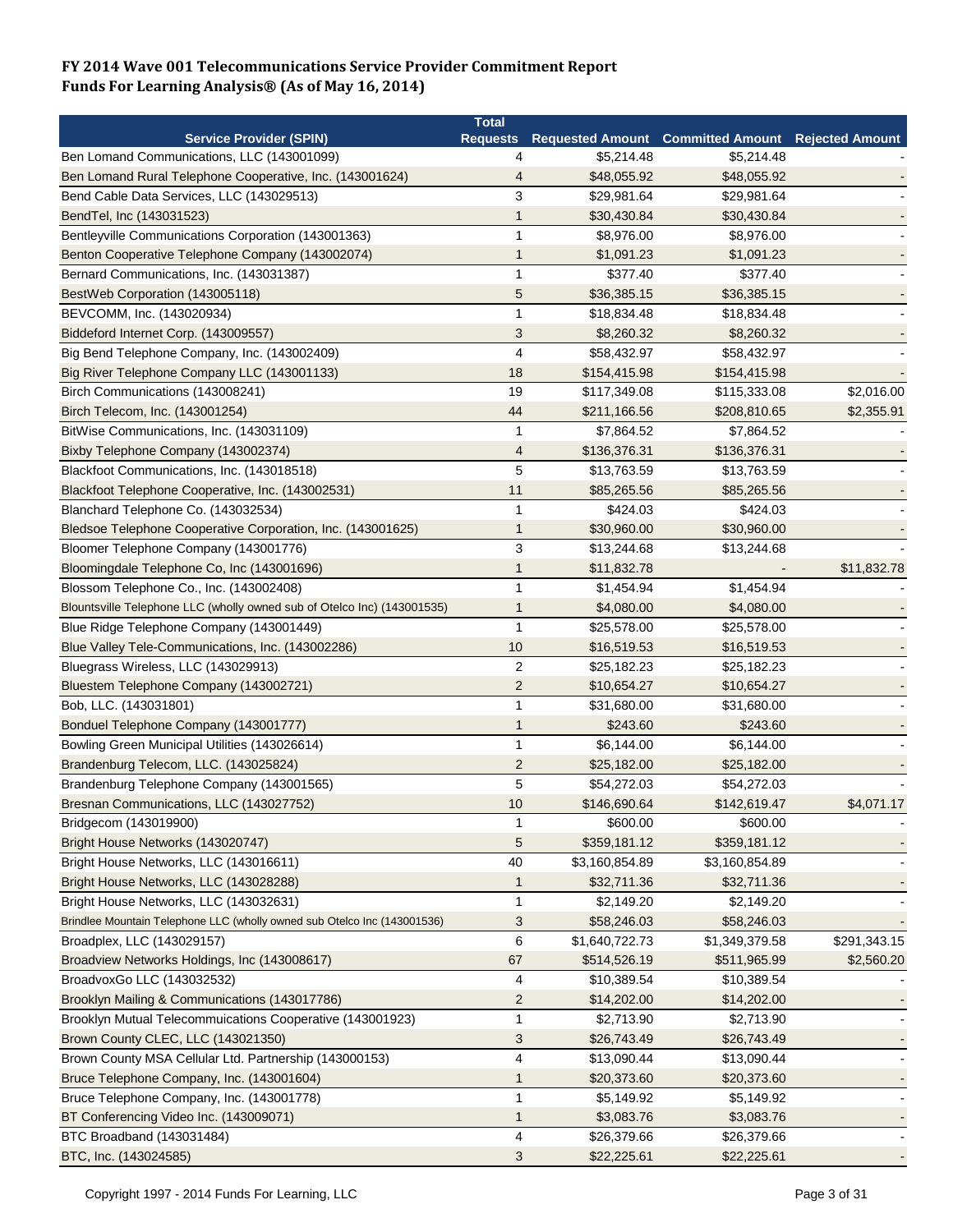|                                                                 | <b>Total</b>            |                                            |                |                        |
|-----------------------------------------------------------------|-------------------------|--------------------------------------------|----------------|------------------------|
| <b>Service Provider (SPIN)</b>                                  |                         | Requests Requested Amount Committed Amount |                | <b>Rejected Amount</b> |
| Buckeye Telesystem, Inc. (143005290)                            | 11                      | \$82,444.52                                | \$82,444.52    |                        |
| Bulloch County Rural Telephone Cooperative, Inc. (143001451)    | $\overline{2}$          | \$84,817.50                                | \$84,817.50    |                        |
| BullsEye Telecom, Inc. (143027562)                              | 6                       | \$18,772.07                                | \$18,772.07    |                        |
| Burlington, Brighton, & Wheatland Telephone Company (143001779) | $\mathbf{1}$            | \$15,142.32                                | \$15,142.32    |                        |
| Business Automation Technologies, Inc. (143009866)              | 9                       | \$302,302.56                               | \$302,302.56   |                        |
| Business Communications, Inc. (143005637)                       | $\mathbf 1$             | \$7,249.92                                 | \$7,249.92     |                        |
| Butler Telephone Company, Inc. (143001537)                      | 6                       | \$23,803.82                                | \$23,803.82    |                        |
| Butler-Bremer Mutual Telephone Company (143001925)              | $\overline{2}$          | \$4,175.57                                 | \$4,175.57     |                        |
| Butte County Office of Education (143011860)                    | 1                       | \$3,950.00                                 |                | \$3,950.00             |
| BWTelcom Long Distance, Inc. (143018812)                        | 1                       | \$1,928.57                                 | \$1,928.57     |                        |
| C & C Communications (143006756)                                | $\overline{2}$          | \$61,664.03                                | \$61,664.03    |                        |
| C-M-L Telephone Cooperative Association (143001935)             | 1                       | \$1,164.74                                 | \$1,164.74     |                        |
| C-R Telephone Company (143001867)                               | 1                       | \$1,260.00                                 | \$1,260.00     |                        |
| C.T. Cube LP (143000784)                                        | 1                       | \$4,620.00                                 | \$4,620.00     |                        |
| Cable & Communications Corporation (143000850)                  | 9                       | \$20,786.98                                | \$20,786.98    |                        |
| Cable Nebraska, L.L.C. (143033218)                              | 1                       | \$6,072.00                                 |                | \$6,072.00             |
| Cable One, Inc (143010484)                                      | $\overline{c}$          | \$13,200.00                                | \$13,200.00    |                        |
| Cable One, Inc. (143016933)                                     | 4                       | \$64,826.44                                | \$64,826.44    |                        |
| Cablevision Lightpath of New Jersey (143013604)                 | 42                      | \$1,515,969.21                             | \$1,376,725.42 | \$139,243.79           |
| Cablevision Lightpath (143000072)                               | 66                      | \$1,901,091.04                             | \$1,901,091.04 |                        |
| Cablevision Systems Corporation (Education Dept) (143007246)    | 9                       | \$12,914.04                                | \$12,914.04    |                        |
| Cal-Ore Communications, Inc. (143032013)                        | $\overline{2}$          | \$58,259.72                                | \$58,259.72    |                        |
| Cal-Ore Telephone Co. (143002647)                               | 6                       | \$21,795.56                                | \$21,795.56    |                        |
| Calhoun City Telephone Company, Inc. (143001605)                | 3                       | \$17,002.13                                | \$17,002.13    |                        |
| California Broadband Cooperative Inc (143036660)                | $\overline{2}$          | \$68,582.40                                | \$68,582.40    |                        |
|                                                                 | 1                       | \$121.72                                   | \$121.72       |                        |
| California RSA No. 3 Ltd. Partnership (143000742)               | $\mathbf{1}$            | \$770.99                                   | \$770.99       |                        |
| California Rural Service Area #1, Inc (143000614)               |                         |                                            |                |                        |
| Call One Inc (143003866)                                        | 76                      | \$1,411,854.80                             | \$1,408,084.57 | \$3,770.23             |
| Cambridge Telephone Company (143001859)                         | 1                       | \$5,419.74                                 |                | \$5,419.74             |
| Cambridge Telephone Company (143002161)                         | $\overline{\mathbf{c}}$ | \$3,264.57                                 | \$3,264.57     |                        |
| Camden Telephone & Telegraph Company, Inc. (143001452)          | $\overline{c}$          | \$101,338.56                               | \$101,338.56   |                        |
| CAMERON COMMUNICATIONS, LLC (143017459)                         | 4                       | \$196,993.29                               | \$196,993.29   |                        |
| Campti-Pleasant Hill Telephone Co., Inc. (143001586)            | $\overline{2}$          | \$46,801.80                                | \$46,801.80    |                        |
| Canadian Valley Telephone Co. (143002375)                       | $\mathbf{1}$            | \$12,613.92                                | \$12,613.92    |                        |
| Canby Telephone Association (143007541)                         | 11                      | \$35,246.77                                | \$35,246.77    |                        |
| Cannon Valley Telecom, Inc. (143002122)                         | 1                       | \$1,507.13                                 | \$1,507.13     |                        |
| Cap Rock Telephone Cooperative, Inc. (143002414)                | $\mathbf{1}$            | \$5,560.80                                 | \$5,560.80     |                        |
| Carson Communications LLC (143024489)                           | 3                       | \$17,929.98                                | \$17,929.98    |                        |
| CAS Communications, LLc (143034192)                             | 1                       | \$93,132.00                                | \$93,132.00    |                        |
| Cascade Communications Company (143001926)                      | 4                       | \$4,976.44                                 | \$4,976.44     |                        |
| Cascade Utilities, Inc. (143002618)                             | 3                       | \$9,180.00                                 | \$9,180.00     |                        |
| Casey Mutual Telephone Company (143001927)                      | $\mathbf{1}$            | \$3,120.00                                 | \$3,120.00     |                        |
| Cause Based Commerce Incorporated (143031557)                   | $\mathbf{1}$            | \$760.61                                   | \$760.61       |                        |
| Cbeyond Communications LLC (143027743)                          | 11                      | \$40,923.15                                | \$40,923.15    |                        |
| CCM Wireless, Inc (143032587)                                   | 1                       | \$670.18                                   | \$670.18       |                        |
| Cebridge Telecom LA, LLC (143030558)                            | $\overline{2}$          | \$109,420.80                               | \$109,420.80   |                        |
| Cebridge Telecom MO, LLC (143030561)                            | $\overline{c}$          | \$22,860.74                                | \$22,860.74    |                        |
| Cebridge Telecom OK, LLC (143030560)                            | 10                      | \$415,623.63                               | \$415,623.63   |                        |
| Cebridge Telecom TX, LP (143016446)                             | 51                      | \$814,571.03                               | \$814,571.03   |                        |
| Cebridge Telecom WV, LLC (143030633)                            | 9                       | \$416,567.00                               | \$416,567.00   |                        |
| Cedar Rapids Cellular Telephone, L.P. (143000608)               | 4                       | \$11,003.18                                | \$11,003.18    |                        |
| Cell Connections, LLC (143036478)                               | $\mathbf{1}$            | \$15,550.06                                | \$15,550.06    |                        |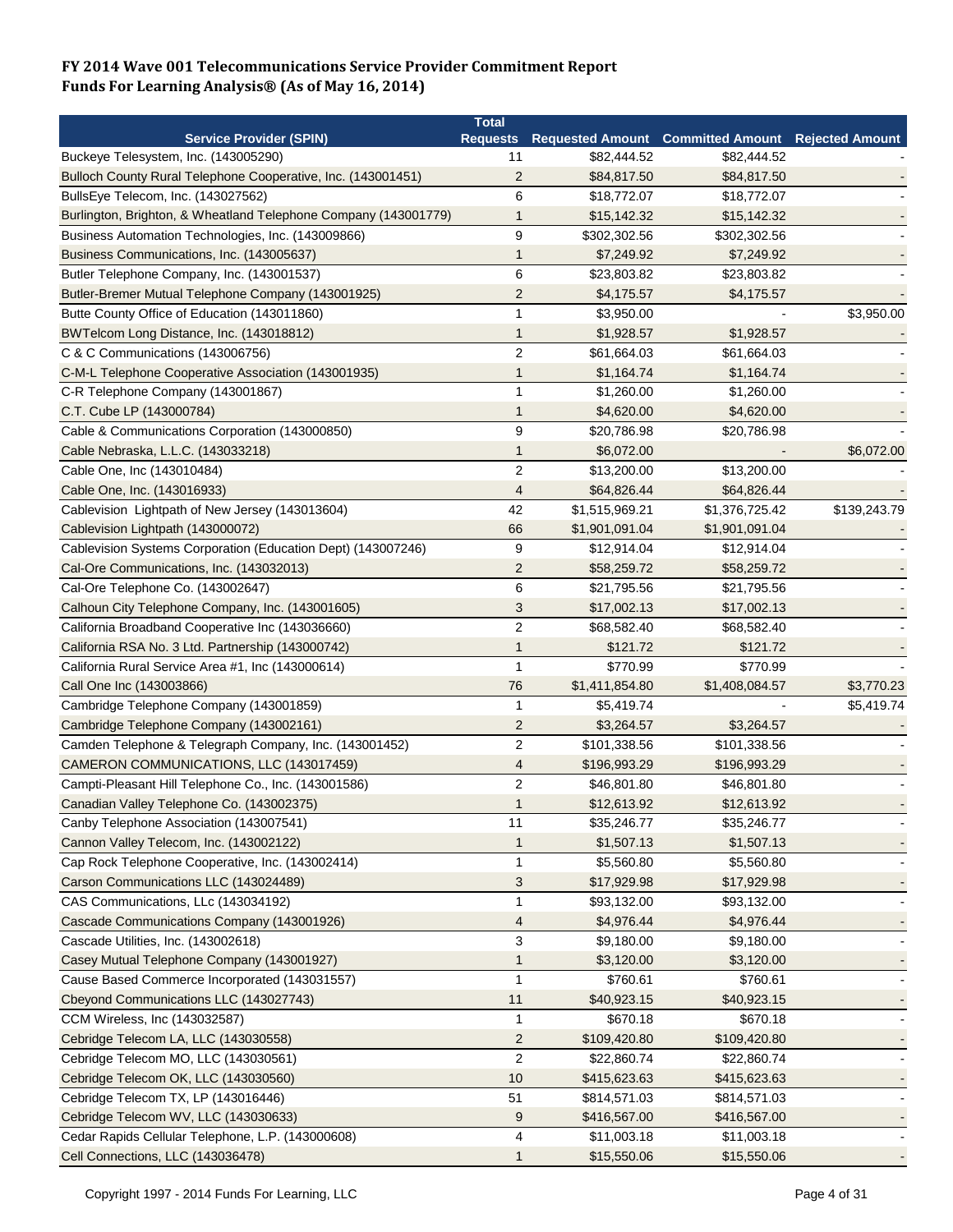|                                                                          | <b>Total</b>     |                |                                          |                        |
|--------------------------------------------------------------------------|------------------|----------------|------------------------------------------|------------------------|
| <b>Service Provider (SPIN)</b>                                           | <b>Requests</b>  |                | <b>Requested Amount Committed Amount</b> | <b>Rejected Amount</b> |
| Cellular Network Partnership (143012168)                                 | 26               | \$69,088.20    | \$69,088.20                              |                        |
| Cellular Properties, Inc. (143000402)                                    | $\overline{2}$   | \$8,815.00     | \$8,815.00                               |                        |
| Cellular South, Inc. (143000428)                                         | 108              | \$1,560,993.81 | \$1,525,088.34                           | \$35,905.47            |
| CENTRAL CELLULAR, LLC (143030228)                                        | 1                | \$15,351.06    | \$15,351.06                              |                        |
| Central Communications Services Co. (143016140)                          | 1                | \$3,840.00     | \$3,840.00                               |                        |
| Central Indiana Communications, Inc. (143005448)                         | 4                | \$29,804.23    | \$29,804.23                              |                        |
| Central Louisiana Cellular, LLC (143035183)                              | 1                | \$9,273.60     | \$9,273.60                               |                        |
| Central Montana Communications, Inc. (143002546)                         | 21               | \$80,272.78    | \$80,272.78                              |                        |
| Central Oklahoma Telephone Co. LLC (143002377)                           | 1                | \$8,698.35     | \$8,698.35                               |                        |
| Central Scott Telephone Company (143001929)                              | $\mathbf{1}$     | \$31,275.00    | \$31,275.00                              |                        |
| Central State Telephone Company, LLC (143001782)                         | 6                | \$30,250.20    | \$30,250.20                              |                        |
| Central Telecom Inc (143036741)                                          | 1                | \$2,700.00     | \$2,700.00                               |                        |
| Central Texas Communications, Inc. (143004099)                           | 6                | \$6,073.62     | \$6,073.62                               |                        |
| CENTRAL TEXAS TELEPHONE COOP., INC (143002416)                           | 7                | \$28,763.40    | \$28,763.40                              |                        |
| Central Utah Telephone Inc. (143002564)                                  | 1                | \$17,737.01    | \$17,737.01                              |                        |
| Central Vermont Communications, Inc. (143003160)                         | 1                | \$336.00       | \$336.00                                 |                        |
| Central Wisconsin Communications, Inc. (143004189)                       | $\overline{c}$   | \$1,182.65     | \$1,182.65                               |                        |
| Century Cellunet of MS RSA #6, Inc. (143000482)                          | 1                | \$3,455.14     |                                          | \$3,455.14             |
| Century Link Century Tel of Lake Dallas, Inc. (143002438)                | $\boldsymbol{9}$ | \$99,626.82    | \$99,626.82                              |                        |
| CenturyLink - Embarq Minnesota, Inc (FKA Embarq) (143002131)             | 16               | \$97,884.12    | \$97,884.12                              |                        |
| CenturyLink Carolina Telephone and Telegraph Co FKA Embarq (143001484)   | 59               | \$5,011,005.21 | \$5,011,005.21                           |                        |
| CenturyLink Central Telephone Co. of Nevada (FKA) (143002671)            | 4                | \$80,675.90    | \$80,675.90                              |                        |
|                                                                          |                  |                |                                          |                        |
| CenturyLink Central Telephone Co. of Texas FKA Embarq (143002445)        | 25               | \$338,080.02   | \$338,080.02                             |                        |
| CenturyLink Central Telephone Co. of Virginia (FKA Embarq) (143001418)   | 25               | \$497,739.27   | \$480,639.27                             | \$17,100.00            |
| CenturyLink Central Telephone Co.-North Carolina(FKA Embarq) (143001485) | 10               | \$311,236.49   | \$231,406.49                             | \$79,830.00            |
| CenturyLink CenturyTel Acquisitions, LLC (143024578)                     | $\mathbf{1}$     | \$3,540.00     | \$3,540.00                               |                        |
| CenturyLink CenturyTel Long Distance, Inc. (143001125)                   | 18               | \$13,591.27    | \$13,591.27                              |                        |
| CenturyLink CenturyTel of Alabama (Northern and Southern) (143025535)    | 48               | \$286,346.79   | \$286,346.79                             |                        |
| CenturyLink CenturyTel of Arkansas, Inc. (143002264)                     | 16               | \$118,712.56   | \$118,712.56                             |                        |
| CenturyLink CenturyTel of Central Louisiana, LLC (143001583)             | $\overline{2}$   | \$26,248.22    | \$26,248.22                              |                        |
| CenturyLink CenturyTel of Central Wisconsin, LLC (143022671)             | 21               | \$133,983.38   | \$125,531.78                             | \$8,451.60             |
| CenturyLink CenturyTel of Claiborne, Inc. (143001626)                    | $\mathbf{1}$     | \$1,706.40     | \$1,706.40                               |                        |
| CenturyLink CenturyTel of Colorado, Inc. (143002506)                     | 6                | \$40,440.06    | \$40,440.06                              |                        |
| CenturyLink CenturyTel of Cowiche, Inc. (143002591)                      | 1                | \$27,138.14    | \$27,138.14                              |                        |
| CenturyLink CenturyTel of Eagle, Inc. (143002487)                        | 22               | \$230,261.24   | \$230,261.24                             |                        |
| CenturyLink CenturyTel of East LA (FKA CenturyTel) (143014130)           | 4                | \$49,081.30    | \$49,081.30                              |                        |
| CenturyLink CenturyTel of Evangeline, LLC (143001594)                    | 8                | \$134,586.47   | \$134,586.47                             |                        |
| CenturyLink CenturyTel of Forestville, LLC (143001796)                   | $\mathbf{1}$     | \$4,961.59     | \$4,961.59                               |                        |
| CenturyLink CenturyTel of Michigan, Inc. (143001707)                     | 5                | \$31,411.28    | \$31,411.28                              |                        |
| CenturyLink CenturyTel of Midwest-Michigan, Inc. (143001690)             | $\overline{c}$   | \$15,495.62    | \$15,495.62                              |                        |
| CenturyLink CenturyTel of Minnesota, Inc. (143002125)                    | 10               | \$44,540.20    | \$44,540.20                              |                        |
| CenturyLink CenturyTel of Missouri, LLC (143025536)                      | 29               | \$232,828.48   | \$232,828.48                             |                        |
| CenturyLink CenturyTel of Monroe County, LLC (143001812)                 | $\mathbf 1$      | \$5,409.60     | \$5,409.60                               |                        |
| CenturyLink CenturyTel of Montana, Inc. (143002538)                      | 3                | \$6,093.38     | \$6,093.38                               |                        |
| CenturyLink CenturyTel of North Louisana, LLC (143001596)                | 1                | \$931.20       | \$931.20                                 |                        |
| CenturyLink CenturyTel of North Mississippi, Inc. (143001613)            | 3                | \$136,979.16   | \$136,979.16                             |                        |
| CenturyLink CenturyTel of Northern Michigan, Inc. (143001710)            | $\sqrt{2}$       | \$6,740.25     | \$6,740.25                               |                        |
| CenturyLink CenturyTel of Northern Wisconsin, LLC (143001842)            | 4                | \$39,047.34    | \$39,047.34                              |                        |
| CenturyLink CenturyTel of Northwest Louisiana, Inc. (143001591)          | 9                | \$145,449.60   | \$145,449.60                             |                        |
| CenturyLink CenturyTel of Northwest Wisconsin, LLC (143001836)           | 3                | \$40,411.60    | \$40,411.60                              |                        |
| CenturyLink CenturyTel of Odon, Inc. (143001750)                         | $\mathbf{1}$     | \$16,004.18    | \$16,004.18                              |                        |
| CenturyLink CenturyTel of Ohio, Inc. (143001667)                         | 13               | \$76,349.01    | \$76,349.01                              |                        |
|                                                                          |                  |                |                                          |                        |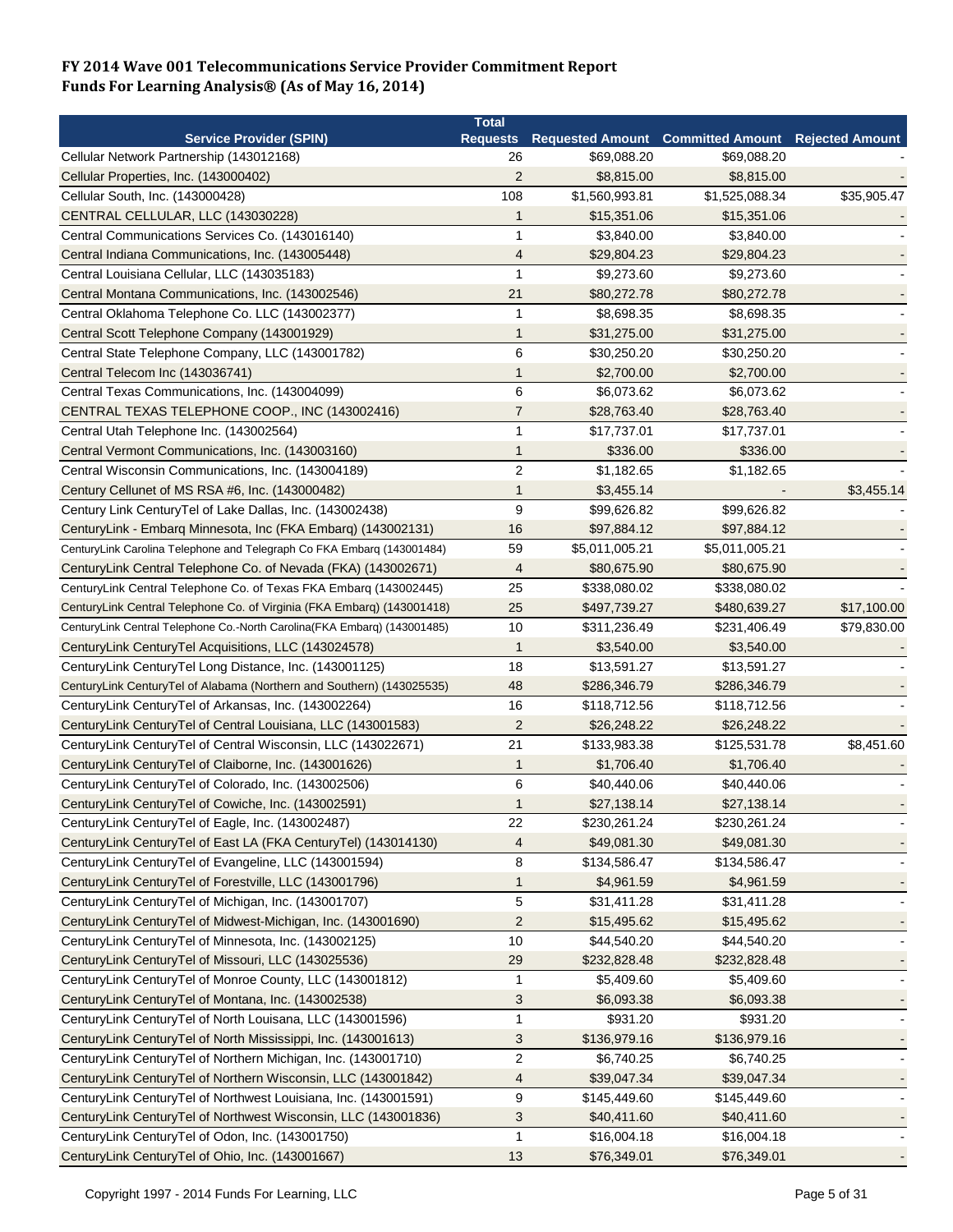| <b>Requested Amount Committed Amount</b><br><b>Service Provider (SPIN)</b><br><b>Rejected Amount</b><br><b>Requests</b><br>CenturyLink CenturyTel of Oregon, Inc. (143002613)<br>33<br>\$162,604.13<br>\$162,604.13<br>CenturyLink CenturyTel of Russellville (143022333)<br>21<br>\$226,750.81<br>\$226,750.81<br>$\overline{2}$<br>CenturyLink CenturyTel of San Marcos, Inc. (143002452)<br>\$159,981.88<br>\$159,981.88<br>3<br>CenturyLink CenturyTel of South Arkansas, Inc. (143002276)<br>\$20,362.56<br>\$20,362.56<br>4<br>CenturyLink CenturyTel of Southeast Louisiana, LLC (143001584)<br>\$4,512.00<br>\$4,512.00<br>$\overline{2}$<br>CenturyLink CenturyTel of Southern Wisconsin, LLC (143001823)<br>\$9,358.54<br>\$9,358.54<br>$\mathbf{1}$<br>CenturyLink CenturyTel of Southwest Louisiana, LLC (143001601)<br>\$34,989.86<br>\$34,989.86<br>CenturyLink CenturyTel of the Gem State (Nevada) (143002667)<br>$\mathbf{1}$<br>\$3,240.00<br>\$3,240.00<br>CenturyLink CenturyTel of the Midwest-Kendall, LLC (143001820)<br>18<br>\$125,632.54<br>\$125,632.54<br>37<br>CenturyLink CenturyTel of the Midwest-Wisconsin (Northwest) (143001819)<br>\$141,451.55<br>\$141,451.55<br>\$1,722.72<br>CenturyLink CenturyTel of Upper Michigan, Inc. (143001702)<br>$\mathbf{1}$<br>\$1,722.72<br>35<br>CenturyLink CenturyTel of Washington, Inc. (143002590)<br>\$412,099.64<br>\$412,099.64<br>$\overline{7}$<br>CenturyLink CenturyTel of Wisconsin, LLC (143001801)<br>\$39,102.96<br>\$39,102.96<br>11<br>\$758,871.58<br>CenturyLink CenturyTel Solutions, LLC (143022618)<br>\$758,871.58<br>12<br>CenturyLink Coastal Utilities, Inc. (143001455)<br>\$198,387.43<br>\$101,740.26<br>\$96,647.17<br>175<br>CenturyLink Corporation (FKA Embarg) (143019614)<br>\$2,085,027.21<br>\$2,085,027.21<br>4<br>CenturyLink Gallatin River Communications, LLC (143015284)<br>\$62,809.17<br>\$62,809.17<br>$\overline{7}$<br>CenturyLink Gulf Telephone Company (143001545)<br>\$11,698.39<br>\$11,698.39<br>1<br>CenturyLink MebTel, Inc. (143001492)<br>\$6,824.45<br>\$6,824.45<br>CenturyLink Qwest Communications Company, LLC (143001157)<br>507<br>\$1,058,221.21<br>\$2,927.92<br>\$1,055,293.29<br>667<br>CenturyLink Qwest Corporation (143005231)<br>\$9,811,677.15<br>\$9,655,176.61<br>\$156,500.54<br>CenturyLink Spectra Communications Group, LLC (143022331)<br>19<br>\$153,844.95<br>\$153,844.95<br>CenturyLink Telephone USA of Wisconsin, LLC (143022669)<br>13<br>\$61,647.47<br>\$61,647.47<br>3<br>CenturyLink The El Paso County Telephone Company (143002489)<br>\$16,656.00<br>\$16,656.00<br>28<br>\$341,701.15<br>\$341,701.15<br>CenturyLink United Telephone Co of Texas, Inc. FKA Embarg (143002432)<br>12<br>\$137,290.56<br>\$137,290.56<br>CenturyLink United Telephone Co of the Northwest (FKA Embarg) (143002588)<br>23<br>\$146,493.86<br>\$146,493.86<br>CenturyLink United Telephone Co-Eastern Kansas (FKA Embarq) (143002285)<br>5<br>\$79,058.53<br>CenturyLink United Telephone Co-So Central Kansas FKA Embarq (143005256)<br>\$79,058.53<br>CenturyLink United Telephone Co. - Kansas (FKA Embarq) (143002315)<br>41<br>\$184,634.72<br>\$184,634.72<br>40<br>\$40,052.85<br>CenturyLink United Telephone Co. of Indiana (FKA Embarg) (143005254)<br>\$298,423.43<br>\$258,370.58<br>CenturyLink United Telephone Co. of Ohio FKA Embarg (143001680)<br>78<br>\$480,261.24<br>\$469,235.64<br>\$11,025.60<br>49<br>CenturyLink United Telephone Co. of Pennsylvania FKA Embarq (143001394)<br>\$767,304.97<br>\$767,304.97<br>CenturyLink United Telephone Co. of the West (FKA Embarg) (143002194)<br>9<br>\$17,488.40<br>\$17,488.40<br>3<br>CenturyLink United Telephone of the Carolinas-SC (FKA Embarg (143001509)<br>\$82,475.22<br>\$82,475.22<br>CenturyLink United Telephone-Southeast, Inc. (FKA Embarg) (143001420)<br>23<br>\$352,407.13<br>\$352,407.13<br>15<br>\$64,147.54<br>CenturyLink United Telphone Co. of New Jersey (FKA Embarg (143001361)<br>\$64,147.54<br>82<br>\$243,600.00<br>CenturyLink-Embarq Florida, Inc. (FKA Embarq) (143001444)<br>\$2,187,098.46<br>\$1,943,498.46<br>CenturyLink-Embarq Missouri, Inc (FKA Embarq) (143005250)<br>13<br>\$103,425.23<br>\$103,425.23<br>CenturyTel of Central Indiana, Inc. (143001730)<br>\$5,706.65<br>\$5,706.65<br>2<br>CenturyTel of Eastern Oregon, Inc. (143012974)<br>\$443.80<br>\$443.80<br>$\mathbf{1}$<br>CenturyTel of Mammoth Spring Jacksonville (143022332)<br>16<br>\$266,567.79<br>\$266,567.79<br>CGKC&H RCLP No 2 (143001016)<br>3<br>\$6,141.00<br>\$6,141.00<br>Chariton Valley L.D. Corporation (143001198)<br>5<br>\$13,888.39<br>\$13,888.39<br>Chariton Valley Telecom Corporation (143030660)<br>\$8,482.41<br>\$8,482.41<br>$\mathbf{1}$<br>$\overline{c}$<br>Charter Advanced Services VIII (MI), LLC (143037020)<br>\$2,806.28<br>\$2,806.28<br>Charter Advanced Services VIII (WI), LLC (143037022)<br>\$6,241.26<br>\$6,241.26<br>4<br>3<br>Charter Advanced Services (AL), LLC (143037015)<br>\$101,059.02<br>\$101,059.02<br>Charter Advanced Services (CA), LLC (143037005)<br>6<br>\$48,697.20<br>\$48,697.20<br>Charter Advanced Services (GA), LLC (143037006)<br>4<br>\$34,078.92<br>\$34,078.92<br>Charter Advanced Services (IL), LLC (143037031)<br>\$6,203.05<br>\$6,203.05<br>4<br>$\mathbf{1}$<br>Charter Advanced Services (MN) LLC (143037044)<br>\$12,465.60<br>\$12,465.60 |                                                 | <b>Total</b> |             |             |  |
|--------------------------------------------------------------------------------------------------------------------------------------------------------------------------------------------------------------------------------------------------------------------------------------------------------------------------------------------------------------------------------------------------------------------------------------------------------------------------------------------------------------------------------------------------------------------------------------------------------------------------------------------------------------------------------------------------------------------------------------------------------------------------------------------------------------------------------------------------------------------------------------------------------------------------------------------------------------------------------------------------------------------------------------------------------------------------------------------------------------------------------------------------------------------------------------------------------------------------------------------------------------------------------------------------------------------------------------------------------------------------------------------------------------------------------------------------------------------------------------------------------------------------------------------------------------------------------------------------------------------------------------------------------------------------------------------------------------------------------------------------------------------------------------------------------------------------------------------------------------------------------------------------------------------------------------------------------------------------------------------------------------------------------------------------------------------------------------------------------------------------------------------------------------------------------------------------------------------------------------------------------------------------------------------------------------------------------------------------------------------------------------------------------------------------------------------------------------------------------------------------------------------------------------------------------------------------------------------------------------------------------------------------------------------------------------------------------------------------------------------------------------------------------------------------------------------------------------------------------------------------------------------------------------------------------------------------------------------------------------------------------------------------------------------------------------------------------------------------------------------------------------------------------------------------------------------------------------------------------------------------------------------------------------------------------------------------------------------------------------------------------------------------------------------------------------------------------------------------------------------------------------------------------------------------------------------------------------------------------------------------------------------------------------------------------------------------------------------------------------------------------------------------------------------------------------------------------------------------------------------------------------------------------------------------------------------------------------------------------------------------------------------------------------------------------------------------------------------------------------------------------------------------------------------------------------------------------------------------------------------------------------------------------------------------------------------------------------------------------------------------------------------------------------------------------------------------------------------------------------------------------------------------------------------------------------------------------------------------------------------------------------------------------------------------------------------------------------------------------------------------------------------------------------------------------------------------------------------------------------------------------------------------------------------------------------------------------------------------------------------------------------------------------------------------------------------------------------------------------------------------------------------------------------------------------------------------------------------------------------------------------------------------------------------------------------------------------------------------------------------------------------------------------------------------------------------------------------------|-------------------------------------------------|--------------|-------------|-------------|--|
|                                                                                                                                                                                                                                                                                                                                                                                                                                                                                                                                                                                                                                                                                                                                                                                                                                                                                                                                                                                                                                                                                                                                                                                                                                                                                                                                                                                                                                                                                                                                                                                                                                                                                                                                                                                                                                                                                                                                                                                                                                                                                                                                                                                                                                                                                                                                                                                                                                                                                                                                                                                                                                                                                                                                                                                                                                                                                                                                                                                                                                                                                                                                                                                                                                                                                                                                                                                                                                                                                                                                                                                                                                                                                                                                                                                                                                                                                                                                                                                                                                                                                                                                                                                                                                                                                                                                                                                                                                                                                                                                                                                                                                                                                                                                                                                                                                                                                                                                                                                                                                                                                                                                                                                                                                                                                                                                                                                                                                                                    |                                                 |              |             |             |  |
|                                                                                                                                                                                                                                                                                                                                                                                                                                                                                                                                                                                                                                                                                                                                                                                                                                                                                                                                                                                                                                                                                                                                                                                                                                                                                                                                                                                                                                                                                                                                                                                                                                                                                                                                                                                                                                                                                                                                                                                                                                                                                                                                                                                                                                                                                                                                                                                                                                                                                                                                                                                                                                                                                                                                                                                                                                                                                                                                                                                                                                                                                                                                                                                                                                                                                                                                                                                                                                                                                                                                                                                                                                                                                                                                                                                                                                                                                                                                                                                                                                                                                                                                                                                                                                                                                                                                                                                                                                                                                                                                                                                                                                                                                                                                                                                                                                                                                                                                                                                                                                                                                                                                                                                                                                                                                                                                                                                                                                                                    |                                                 |              |             |             |  |
|                                                                                                                                                                                                                                                                                                                                                                                                                                                                                                                                                                                                                                                                                                                                                                                                                                                                                                                                                                                                                                                                                                                                                                                                                                                                                                                                                                                                                                                                                                                                                                                                                                                                                                                                                                                                                                                                                                                                                                                                                                                                                                                                                                                                                                                                                                                                                                                                                                                                                                                                                                                                                                                                                                                                                                                                                                                                                                                                                                                                                                                                                                                                                                                                                                                                                                                                                                                                                                                                                                                                                                                                                                                                                                                                                                                                                                                                                                                                                                                                                                                                                                                                                                                                                                                                                                                                                                                                                                                                                                                                                                                                                                                                                                                                                                                                                                                                                                                                                                                                                                                                                                                                                                                                                                                                                                                                                                                                                                                                    |                                                 |              |             |             |  |
|                                                                                                                                                                                                                                                                                                                                                                                                                                                                                                                                                                                                                                                                                                                                                                                                                                                                                                                                                                                                                                                                                                                                                                                                                                                                                                                                                                                                                                                                                                                                                                                                                                                                                                                                                                                                                                                                                                                                                                                                                                                                                                                                                                                                                                                                                                                                                                                                                                                                                                                                                                                                                                                                                                                                                                                                                                                                                                                                                                                                                                                                                                                                                                                                                                                                                                                                                                                                                                                                                                                                                                                                                                                                                                                                                                                                                                                                                                                                                                                                                                                                                                                                                                                                                                                                                                                                                                                                                                                                                                                                                                                                                                                                                                                                                                                                                                                                                                                                                                                                                                                                                                                                                                                                                                                                                                                                                                                                                                                                    |                                                 |              |             |             |  |
|                                                                                                                                                                                                                                                                                                                                                                                                                                                                                                                                                                                                                                                                                                                                                                                                                                                                                                                                                                                                                                                                                                                                                                                                                                                                                                                                                                                                                                                                                                                                                                                                                                                                                                                                                                                                                                                                                                                                                                                                                                                                                                                                                                                                                                                                                                                                                                                                                                                                                                                                                                                                                                                                                                                                                                                                                                                                                                                                                                                                                                                                                                                                                                                                                                                                                                                                                                                                                                                                                                                                                                                                                                                                                                                                                                                                                                                                                                                                                                                                                                                                                                                                                                                                                                                                                                                                                                                                                                                                                                                                                                                                                                                                                                                                                                                                                                                                                                                                                                                                                                                                                                                                                                                                                                                                                                                                                                                                                                                                    |                                                 |              |             |             |  |
|                                                                                                                                                                                                                                                                                                                                                                                                                                                                                                                                                                                                                                                                                                                                                                                                                                                                                                                                                                                                                                                                                                                                                                                                                                                                                                                                                                                                                                                                                                                                                                                                                                                                                                                                                                                                                                                                                                                                                                                                                                                                                                                                                                                                                                                                                                                                                                                                                                                                                                                                                                                                                                                                                                                                                                                                                                                                                                                                                                                                                                                                                                                                                                                                                                                                                                                                                                                                                                                                                                                                                                                                                                                                                                                                                                                                                                                                                                                                                                                                                                                                                                                                                                                                                                                                                                                                                                                                                                                                                                                                                                                                                                                                                                                                                                                                                                                                                                                                                                                                                                                                                                                                                                                                                                                                                                                                                                                                                                                                    |                                                 |              |             |             |  |
|                                                                                                                                                                                                                                                                                                                                                                                                                                                                                                                                                                                                                                                                                                                                                                                                                                                                                                                                                                                                                                                                                                                                                                                                                                                                                                                                                                                                                                                                                                                                                                                                                                                                                                                                                                                                                                                                                                                                                                                                                                                                                                                                                                                                                                                                                                                                                                                                                                                                                                                                                                                                                                                                                                                                                                                                                                                                                                                                                                                                                                                                                                                                                                                                                                                                                                                                                                                                                                                                                                                                                                                                                                                                                                                                                                                                                                                                                                                                                                                                                                                                                                                                                                                                                                                                                                                                                                                                                                                                                                                                                                                                                                                                                                                                                                                                                                                                                                                                                                                                                                                                                                                                                                                                                                                                                                                                                                                                                                                                    |                                                 |              |             |             |  |
|                                                                                                                                                                                                                                                                                                                                                                                                                                                                                                                                                                                                                                                                                                                                                                                                                                                                                                                                                                                                                                                                                                                                                                                                                                                                                                                                                                                                                                                                                                                                                                                                                                                                                                                                                                                                                                                                                                                                                                                                                                                                                                                                                                                                                                                                                                                                                                                                                                                                                                                                                                                                                                                                                                                                                                                                                                                                                                                                                                                                                                                                                                                                                                                                                                                                                                                                                                                                                                                                                                                                                                                                                                                                                                                                                                                                                                                                                                                                                                                                                                                                                                                                                                                                                                                                                                                                                                                                                                                                                                                                                                                                                                                                                                                                                                                                                                                                                                                                                                                                                                                                                                                                                                                                                                                                                                                                                                                                                                                                    |                                                 |              |             |             |  |
|                                                                                                                                                                                                                                                                                                                                                                                                                                                                                                                                                                                                                                                                                                                                                                                                                                                                                                                                                                                                                                                                                                                                                                                                                                                                                                                                                                                                                                                                                                                                                                                                                                                                                                                                                                                                                                                                                                                                                                                                                                                                                                                                                                                                                                                                                                                                                                                                                                                                                                                                                                                                                                                                                                                                                                                                                                                                                                                                                                                                                                                                                                                                                                                                                                                                                                                                                                                                                                                                                                                                                                                                                                                                                                                                                                                                                                                                                                                                                                                                                                                                                                                                                                                                                                                                                                                                                                                                                                                                                                                                                                                                                                                                                                                                                                                                                                                                                                                                                                                                                                                                                                                                                                                                                                                                                                                                                                                                                                                                    |                                                 |              |             |             |  |
|                                                                                                                                                                                                                                                                                                                                                                                                                                                                                                                                                                                                                                                                                                                                                                                                                                                                                                                                                                                                                                                                                                                                                                                                                                                                                                                                                                                                                                                                                                                                                                                                                                                                                                                                                                                                                                                                                                                                                                                                                                                                                                                                                                                                                                                                                                                                                                                                                                                                                                                                                                                                                                                                                                                                                                                                                                                                                                                                                                                                                                                                                                                                                                                                                                                                                                                                                                                                                                                                                                                                                                                                                                                                                                                                                                                                                                                                                                                                                                                                                                                                                                                                                                                                                                                                                                                                                                                                                                                                                                                                                                                                                                                                                                                                                                                                                                                                                                                                                                                                                                                                                                                                                                                                                                                                                                                                                                                                                                                                    |                                                 |              |             |             |  |
|                                                                                                                                                                                                                                                                                                                                                                                                                                                                                                                                                                                                                                                                                                                                                                                                                                                                                                                                                                                                                                                                                                                                                                                                                                                                                                                                                                                                                                                                                                                                                                                                                                                                                                                                                                                                                                                                                                                                                                                                                                                                                                                                                                                                                                                                                                                                                                                                                                                                                                                                                                                                                                                                                                                                                                                                                                                                                                                                                                                                                                                                                                                                                                                                                                                                                                                                                                                                                                                                                                                                                                                                                                                                                                                                                                                                                                                                                                                                                                                                                                                                                                                                                                                                                                                                                                                                                                                                                                                                                                                                                                                                                                                                                                                                                                                                                                                                                                                                                                                                                                                                                                                                                                                                                                                                                                                                                                                                                                                                    |                                                 |              |             |             |  |
|                                                                                                                                                                                                                                                                                                                                                                                                                                                                                                                                                                                                                                                                                                                                                                                                                                                                                                                                                                                                                                                                                                                                                                                                                                                                                                                                                                                                                                                                                                                                                                                                                                                                                                                                                                                                                                                                                                                                                                                                                                                                                                                                                                                                                                                                                                                                                                                                                                                                                                                                                                                                                                                                                                                                                                                                                                                                                                                                                                                                                                                                                                                                                                                                                                                                                                                                                                                                                                                                                                                                                                                                                                                                                                                                                                                                                                                                                                                                                                                                                                                                                                                                                                                                                                                                                                                                                                                                                                                                                                                                                                                                                                                                                                                                                                                                                                                                                                                                                                                                                                                                                                                                                                                                                                                                                                                                                                                                                                                                    |                                                 |              |             |             |  |
|                                                                                                                                                                                                                                                                                                                                                                                                                                                                                                                                                                                                                                                                                                                                                                                                                                                                                                                                                                                                                                                                                                                                                                                                                                                                                                                                                                                                                                                                                                                                                                                                                                                                                                                                                                                                                                                                                                                                                                                                                                                                                                                                                                                                                                                                                                                                                                                                                                                                                                                                                                                                                                                                                                                                                                                                                                                                                                                                                                                                                                                                                                                                                                                                                                                                                                                                                                                                                                                                                                                                                                                                                                                                                                                                                                                                                                                                                                                                                                                                                                                                                                                                                                                                                                                                                                                                                                                                                                                                                                                                                                                                                                                                                                                                                                                                                                                                                                                                                                                                                                                                                                                                                                                                                                                                                                                                                                                                                                                                    |                                                 |              |             |             |  |
|                                                                                                                                                                                                                                                                                                                                                                                                                                                                                                                                                                                                                                                                                                                                                                                                                                                                                                                                                                                                                                                                                                                                                                                                                                                                                                                                                                                                                                                                                                                                                                                                                                                                                                                                                                                                                                                                                                                                                                                                                                                                                                                                                                                                                                                                                                                                                                                                                                                                                                                                                                                                                                                                                                                                                                                                                                                                                                                                                                                                                                                                                                                                                                                                                                                                                                                                                                                                                                                                                                                                                                                                                                                                                                                                                                                                                                                                                                                                                                                                                                                                                                                                                                                                                                                                                                                                                                                                                                                                                                                                                                                                                                                                                                                                                                                                                                                                                                                                                                                                                                                                                                                                                                                                                                                                                                                                                                                                                                                                    |                                                 |              |             |             |  |
|                                                                                                                                                                                                                                                                                                                                                                                                                                                                                                                                                                                                                                                                                                                                                                                                                                                                                                                                                                                                                                                                                                                                                                                                                                                                                                                                                                                                                                                                                                                                                                                                                                                                                                                                                                                                                                                                                                                                                                                                                                                                                                                                                                                                                                                                                                                                                                                                                                                                                                                                                                                                                                                                                                                                                                                                                                                                                                                                                                                                                                                                                                                                                                                                                                                                                                                                                                                                                                                                                                                                                                                                                                                                                                                                                                                                                                                                                                                                                                                                                                                                                                                                                                                                                                                                                                                                                                                                                                                                                                                                                                                                                                                                                                                                                                                                                                                                                                                                                                                                                                                                                                                                                                                                                                                                                                                                                                                                                                                                    |                                                 |              |             |             |  |
|                                                                                                                                                                                                                                                                                                                                                                                                                                                                                                                                                                                                                                                                                                                                                                                                                                                                                                                                                                                                                                                                                                                                                                                                                                                                                                                                                                                                                                                                                                                                                                                                                                                                                                                                                                                                                                                                                                                                                                                                                                                                                                                                                                                                                                                                                                                                                                                                                                                                                                                                                                                                                                                                                                                                                                                                                                                                                                                                                                                                                                                                                                                                                                                                                                                                                                                                                                                                                                                                                                                                                                                                                                                                                                                                                                                                                                                                                                                                                                                                                                                                                                                                                                                                                                                                                                                                                                                                                                                                                                                                                                                                                                                                                                                                                                                                                                                                                                                                                                                                                                                                                                                                                                                                                                                                                                                                                                                                                                                                    |                                                 |              |             |             |  |
|                                                                                                                                                                                                                                                                                                                                                                                                                                                                                                                                                                                                                                                                                                                                                                                                                                                                                                                                                                                                                                                                                                                                                                                                                                                                                                                                                                                                                                                                                                                                                                                                                                                                                                                                                                                                                                                                                                                                                                                                                                                                                                                                                                                                                                                                                                                                                                                                                                                                                                                                                                                                                                                                                                                                                                                                                                                                                                                                                                                                                                                                                                                                                                                                                                                                                                                                                                                                                                                                                                                                                                                                                                                                                                                                                                                                                                                                                                                                                                                                                                                                                                                                                                                                                                                                                                                                                                                                                                                                                                                                                                                                                                                                                                                                                                                                                                                                                                                                                                                                                                                                                                                                                                                                                                                                                                                                                                                                                                                                    |                                                 |              |             |             |  |
|                                                                                                                                                                                                                                                                                                                                                                                                                                                                                                                                                                                                                                                                                                                                                                                                                                                                                                                                                                                                                                                                                                                                                                                                                                                                                                                                                                                                                                                                                                                                                                                                                                                                                                                                                                                                                                                                                                                                                                                                                                                                                                                                                                                                                                                                                                                                                                                                                                                                                                                                                                                                                                                                                                                                                                                                                                                                                                                                                                                                                                                                                                                                                                                                                                                                                                                                                                                                                                                                                                                                                                                                                                                                                                                                                                                                                                                                                                                                                                                                                                                                                                                                                                                                                                                                                                                                                                                                                                                                                                                                                                                                                                                                                                                                                                                                                                                                                                                                                                                                                                                                                                                                                                                                                                                                                                                                                                                                                                                                    |                                                 |              |             |             |  |
|                                                                                                                                                                                                                                                                                                                                                                                                                                                                                                                                                                                                                                                                                                                                                                                                                                                                                                                                                                                                                                                                                                                                                                                                                                                                                                                                                                                                                                                                                                                                                                                                                                                                                                                                                                                                                                                                                                                                                                                                                                                                                                                                                                                                                                                                                                                                                                                                                                                                                                                                                                                                                                                                                                                                                                                                                                                                                                                                                                                                                                                                                                                                                                                                                                                                                                                                                                                                                                                                                                                                                                                                                                                                                                                                                                                                                                                                                                                                                                                                                                                                                                                                                                                                                                                                                                                                                                                                                                                                                                                                                                                                                                                                                                                                                                                                                                                                                                                                                                                                                                                                                                                                                                                                                                                                                                                                                                                                                                                                    |                                                 |              |             |             |  |
|                                                                                                                                                                                                                                                                                                                                                                                                                                                                                                                                                                                                                                                                                                                                                                                                                                                                                                                                                                                                                                                                                                                                                                                                                                                                                                                                                                                                                                                                                                                                                                                                                                                                                                                                                                                                                                                                                                                                                                                                                                                                                                                                                                                                                                                                                                                                                                                                                                                                                                                                                                                                                                                                                                                                                                                                                                                                                                                                                                                                                                                                                                                                                                                                                                                                                                                                                                                                                                                                                                                                                                                                                                                                                                                                                                                                                                                                                                                                                                                                                                                                                                                                                                                                                                                                                                                                                                                                                                                                                                                                                                                                                                                                                                                                                                                                                                                                                                                                                                                                                                                                                                                                                                                                                                                                                                                                                                                                                                                                    |                                                 |              |             |             |  |
|                                                                                                                                                                                                                                                                                                                                                                                                                                                                                                                                                                                                                                                                                                                                                                                                                                                                                                                                                                                                                                                                                                                                                                                                                                                                                                                                                                                                                                                                                                                                                                                                                                                                                                                                                                                                                                                                                                                                                                                                                                                                                                                                                                                                                                                                                                                                                                                                                                                                                                                                                                                                                                                                                                                                                                                                                                                                                                                                                                                                                                                                                                                                                                                                                                                                                                                                                                                                                                                                                                                                                                                                                                                                                                                                                                                                                                                                                                                                                                                                                                                                                                                                                                                                                                                                                                                                                                                                                                                                                                                                                                                                                                                                                                                                                                                                                                                                                                                                                                                                                                                                                                                                                                                                                                                                                                                                                                                                                                                                    |                                                 |              |             |             |  |
|                                                                                                                                                                                                                                                                                                                                                                                                                                                                                                                                                                                                                                                                                                                                                                                                                                                                                                                                                                                                                                                                                                                                                                                                                                                                                                                                                                                                                                                                                                                                                                                                                                                                                                                                                                                                                                                                                                                                                                                                                                                                                                                                                                                                                                                                                                                                                                                                                                                                                                                                                                                                                                                                                                                                                                                                                                                                                                                                                                                                                                                                                                                                                                                                                                                                                                                                                                                                                                                                                                                                                                                                                                                                                                                                                                                                                                                                                                                                                                                                                                                                                                                                                                                                                                                                                                                                                                                                                                                                                                                                                                                                                                                                                                                                                                                                                                                                                                                                                                                                                                                                                                                                                                                                                                                                                                                                                                                                                                                                    |                                                 |              |             |             |  |
|                                                                                                                                                                                                                                                                                                                                                                                                                                                                                                                                                                                                                                                                                                                                                                                                                                                                                                                                                                                                                                                                                                                                                                                                                                                                                                                                                                                                                                                                                                                                                                                                                                                                                                                                                                                                                                                                                                                                                                                                                                                                                                                                                                                                                                                                                                                                                                                                                                                                                                                                                                                                                                                                                                                                                                                                                                                                                                                                                                                                                                                                                                                                                                                                                                                                                                                                                                                                                                                                                                                                                                                                                                                                                                                                                                                                                                                                                                                                                                                                                                                                                                                                                                                                                                                                                                                                                                                                                                                                                                                                                                                                                                                                                                                                                                                                                                                                                                                                                                                                                                                                                                                                                                                                                                                                                                                                                                                                                                                                    |                                                 |              |             |             |  |
|                                                                                                                                                                                                                                                                                                                                                                                                                                                                                                                                                                                                                                                                                                                                                                                                                                                                                                                                                                                                                                                                                                                                                                                                                                                                                                                                                                                                                                                                                                                                                                                                                                                                                                                                                                                                                                                                                                                                                                                                                                                                                                                                                                                                                                                                                                                                                                                                                                                                                                                                                                                                                                                                                                                                                                                                                                                                                                                                                                                                                                                                                                                                                                                                                                                                                                                                                                                                                                                                                                                                                                                                                                                                                                                                                                                                                                                                                                                                                                                                                                                                                                                                                                                                                                                                                                                                                                                                                                                                                                                                                                                                                                                                                                                                                                                                                                                                                                                                                                                                                                                                                                                                                                                                                                                                                                                                                                                                                                                                    |                                                 |              |             |             |  |
|                                                                                                                                                                                                                                                                                                                                                                                                                                                                                                                                                                                                                                                                                                                                                                                                                                                                                                                                                                                                                                                                                                                                                                                                                                                                                                                                                                                                                                                                                                                                                                                                                                                                                                                                                                                                                                                                                                                                                                                                                                                                                                                                                                                                                                                                                                                                                                                                                                                                                                                                                                                                                                                                                                                                                                                                                                                                                                                                                                                                                                                                                                                                                                                                                                                                                                                                                                                                                                                                                                                                                                                                                                                                                                                                                                                                                                                                                                                                                                                                                                                                                                                                                                                                                                                                                                                                                                                                                                                                                                                                                                                                                                                                                                                                                                                                                                                                                                                                                                                                                                                                                                                                                                                                                                                                                                                                                                                                                                                                    |                                                 |              |             |             |  |
|                                                                                                                                                                                                                                                                                                                                                                                                                                                                                                                                                                                                                                                                                                                                                                                                                                                                                                                                                                                                                                                                                                                                                                                                                                                                                                                                                                                                                                                                                                                                                                                                                                                                                                                                                                                                                                                                                                                                                                                                                                                                                                                                                                                                                                                                                                                                                                                                                                                                                                                                                                                                                                                                                                                                                                                                                                                                                                                                                                                                                                                                                                                                                                                                                                                                                                                                                                                                                                                                                                                                                                                                                                                                                                                                                                                                                                                                                                                                                                                                                                                                                                                                                                                                                                                                                                                                                                                                                                                                                                                                                                                                                                                                                                                                                                                                                                                                                                                                                                                                                                                                                                                                                                                                                                                                                                                                                                                                                                                                    |                                                 |              |             |             |  |
|                                                                                                                                                                                                                                                                                                                                                                                                                                                                                                                                                                                                                                                                                                                                                                                                                                                                                                                                                                                                                                                                                                                                                                                                                                                                                                                                                                                                                                                                                                                                                                                                                                                                                                                                                                                                                                                                                                                                                                                                                                                                                                                                                                                                                                                                                                                                                                                                                                                                                                                                                                                                                                                                                                                                                                                                                                                                                                                                                                                                                                                                                                                                                                                                                                                                                                                                                                                                                                                                                                                                                                                                                                                                                                                                                                                                                                                                                                                                                                                                                                                                                                                                                                                                                                                                                                                                                                                                                                                                                                                                                                                                                                                                                                                                                                                                                                                                                                                                                                                                                                                                                                                                                                                                                                                                                                                                                                                                                                                                    |                                                 |              |             |             |  |
|                                                                                                                                                                                                                                                                                                                                                                                                                                                                                                                                                                                                                                                                                                                                                                                                                                                                                                                                                                                                                                                                                                                                                                                                                                                                                                                                                                                                                                                                                                                                                                                                                                                                                                                                                                                                                                                                                                                                                                                                                                                                                                                                                                                                                                                                                                                                                                                                                                                                                                                                                                                                                                                                                                                                                                                                                                                                                                                                                                                                                                                                                                                                                                                                                                                                                                                                                                                                                                                                                                                                                                                                                                                                                                                                                                                                                                                                                                                                                                                                                                                                                                                                                                                                                                                                                                                                                                                                                                                                                                                                                                                                                                                                                                                                                                                                                                                                                                                                                                                                                                                                                                                                                                                                                                                                                                                                                                                                                                                                    |                                                 |              |             |             |  |
|                                                                                                                                                                                                                                                                                                                                                                                                                                                                                                                                                                                                                                                                                                                                                                                                                                                                                                                                                                                                                                                                                                                                                                                                                                                                                                                                                                                                                                                                                                                                                                                                                                                                                                                                                                                                                                                                                                                                                                                                                                                                                                                                                                                                                                                                                                                                                                                                                                                                                                                                                                                                                                                                                                                                                                                                                                                                                                                                                                                                                                                                                                                                                                                                                                                                                                                                                                                                                                                                                                                                                                                                                                                                                                                                                                                                                                                                                                                                                                                                                                                                                                                                                                                                                                                                                                                                                                                                                                                                                                                                                                                                                                                                                                                                                                                                                                                                                                                                                                                                                                                                                                                                                                                                                                                                                                                                                                                                                                                                    |                                                 |              |             |             |  |
|                                                                                                                                                                                                                                                                                                                                                                                                                                                                                                                                                                                                                                                                                                                                                                                                                                                                                                                                                                                                                                                                                                                                                                                                                                                                                                                                                                                                                                                                                                                                                                                                                                                                                                                                                                                                                                                                                                                                                                                                                                                                                                                                                                                                                                                                                                                                                                                                                                                                                                                                                                                                                                                                                                                                                                                                                                                                                                                                                                                                                                                                                                                                                                                                                                                                                                                                                                                                                                                                                                                                                                                                                                                                                                                                                                                                                                                                                                                                                                                                                                                                                                                                                                                                                                                                                                                                                                                                                                                                                                                                                                                                                                                                                                                                                                                                                                                                                                                                                                                                                                                                                                                                                                                                                                                                                                                                                                                                                                                                    |                                                 |              |             |             |  |
|                                                                                                                                                                                                                                                                                                                                                                                                                                                                                                                                                                                                                                                                                                                                                                                                                                                                                                                                                                                                                                                                                                                                                                                                                                                                                                                                                                                                                                                                                                                                                                                                                                                                                                                                                                                                                                                                                                                                                                                                                                                                                                                                                                                                                                                                                                                                                                                                                                                                                                                                                                                                                                                                                                                                                                                                                                                                                                                                                                                                                                                                                                                                                                                                                                                                                                                                                                                                                                                                                                                                                                                                                                                                                                                                                                                                                                                                                                                                                                                                                                                                                                                                                                                                                                                                                                                                                                                                                                                                                                                                                                                                                                                                                                                                                                                                                                                                                                                                                                                                                                                                                                                                                                                                                                                                                                                                                                                                                                                                    |                                                 |              |             |             |  |
|                                                                                                                                                                                                                                                                                                                                                                                                                                                                                                                                                                                                                                                                                                                                                                                                                                                                                                                                                                                                                                                                                                                                                                                                                                                                                                                                                                                                                                                                                                                                                                                                                                                                                                                                                                                                                                                                                                                                                                                                                                                                                                                                                                                                                                                                                                                                                                                                                                                                                                                                                                                                                                                                                                                                                                                                                                                                                                                                                                                                                                                                                                                                                                                                                                                                                                                                                                                                                                                                                                                                                                                                                                                                                                                                                                                                                                                                                                                                                                                                                                                                                                                                                                                                                                                                                                                                                                                                                                                                                                                                                                                                                                                                                                                                                                                                                                                                                                                                                                                                                                                                                                                                                                                                                                                                                                                                                                                                                                                                    |                                                 |              |             |             |  |
|                                                                                                                                                                                                                                                                                                                                                                                                                                                                                                                                                                                                                                                                                                                                                                                                                                                                                                                                                                                                                                                                                                                                                                                                                                                                                                                                                                                                                                                                                                                                                                                                                                                                                                                                                                                                                                                                                                                                                                                                                                                                                                                                                                                                                                                                                                                                                                                                                                                                                                                                                                                                                                                                                                                                                                                                                                                                                                                                                                                                                                                                                                                                                                                                                                                                                                                                                                                                                                                                                                                                                                                                                                                                                                                                                                                                                                                                                                                                                                                                                                                                                                                                                                                                                                                                                                                                                                                                                                                                                                                                                                                                                                                                                                                                                                                                                                                                                                                                                                                                                                                                                                                                                                                                                                                                                                                                                                                                                                                                    |                                                 |              |             |             |  |
|                                                                                                                                                                                                                                                                                                                                                                                                                                                                                                                                                                                                                                                                                                                                                                                                                                                                                                                                                                                                                                                                                                                                                                                                                                                                                                                                                                                                                                                                                                                                                                                                                                                                                                                                                                                                                                                                                                                                                                                                                                                                                                                                                                                                                                                                                                                                                                                                                                                                                                                                                                                                                                                                                                                                                                                                                                                                                                                                                                                                                                                                                                                                                                                                                                                                                                                                                                                                                                                                                                                                                                                                                                                                                                                                                                                                                                                                                                                                                                                                                                                                                                                                                                                                                                                                                                                                                                                                                                                                                                                                                                                                                                                                                                                                                                                                                                                                                                                                                                                                                                                                                                                                                                                                                                                                                                                                                                                                                                                                    |                                                 |              |             |             |  |
|                                                                                                                                                                                                                                                                                                                                                                                                                                                                                                                                                                                                                                                                                                                                                                                                                                                                                                                                                                                                                                                                                                                                                                                                                                                                                                                                                                                                                                                                                                                                                                                                                                                                                                                                                                                                                                                                                                                                                                                                                                                                                                                                                                                                                                                                                                                                                                                                                                                                                                                                                                                                                                                                                                                                                                                                                                                                                                                                                                                                                                                                                                                                                                                                                                                                                                                                                                                                                                                                                                                                                                                                                                                                                                                                                                                                                                                                                                                                                                                                                                                                                                                                                                                                                                                                                                                                                                                                                                                                                                                                                                                                                                                                                                                                                                                                                                                                                                                                                                                                                                                                                                                                                                                                                                                                                                                                                                                                                                                                    |                                                 |              |             |             |  |
|                                                                                                                                                                                                                                                                                                                                                                                                                                                                                                                                                                                                                                                                                                                                                                                                                                                                                                                                                                                                                                                                                                                                                                                                                                                                                                                                                                                                                                                                                                                                                                                                                                                                                                                                                                                                                                                                                                                                                                                                                                                                                                                                                                                                                                                                                                                                                                                                                                                                                                                                                                                                                                                                                                                                                                                                                                                                                                                                                                                                                                                                                                                                                                                                                                                                                                                                                                                                                                                                                                                                                                                                                                                                                                                                                                                                                                                                                                                                                                                                                                                                                                                                                                                                                                                                                                                                                                                                                                                                                                                                                                                                                                                                                                                                                                                                                                                                                                                                                                                                                                                                                                                                                                                                                                                                                                                                                                                                                                                                    |                                                 |              |             |             |  |
|                                                                                                                                                                                                                                                                                                                                                                                                                                                                                                                                                                                                                                                                                                                                                                                                                                                                                                                                                                                                                                                                                                                                                                                                                                                                                                                                                                                                                                                                                                                                                                                                                                                                                                                                                                                                                                                                                                                                                                                                                                                                                                                                                                                                                                                                                                                                                                                                                                                                                                                                                                                                                                                                                                                                                                                                                                                                                                                                                                                                                                                                                                                                                                                                                                                                                                                                                                                                                                                                                                                                                                                                                                                                                                                                                                                                                                                                                                                                                                                                                                                                                                                                                                                                                                                                                                                                                                                                                                                                                                                                                                                                                                                                                                                                                                                                                                                                                                                                                                                                                                                                                                                                                                                                                                                                                                                                                                                                                                                                    |                                                 |              |             |             |  |
|                                                                                                                                                                                                                                                                                                                                                                                                                                                                                                                                                                                                                                                                                                                                                                                                                                                                                                                                                                                                                                                                                                                                                                                                                                                                                                                                                                                                                                                                                                                                                                                                                                                                                                                                                                                                                                                                                                                                                                                                                                                                                                                                                                                                                                                                                                                                                                                                                                                                                                                                                                                                                                                                                                                                                                                                                                                                                                                                                                                                                                                                                                                                                                                                                                                                                                                                                                                                                                                                                                                                                                                                                                                                                                                                                                                                                                                                                                                                                                                                                                                                                                                                                                                                                                                                                                                                                                                                                                                                                                                                                                                                                                                                                                                                                                                                                                                                                                                                                                                                                                                                                                                                                                                                                                                                                                                                                                                                                                                                    |                                                 |              |             |             |  |
|                                                                                                                                                                                                                                                                                                                                                                                                                                                                                                                                                                                                                                                                                                                                                                                                                                                                                                                                                                                                                                                                                                                                                                                                                                                                                                                                                                                                                                                                                                                                                                                                                                                                                                                                                                                                                                                                                                                                                                                                                                                                                                                                                                                                                                                                                                                                                                                                                                                                                                                                                                                                                                                                                                                                                                                                                                                                                                                                                                                                                                                                                                                                                                                                                                                                                                                                                                                                                                                                                                                                                                                                                                                                                                                                                                                                                                                                                                                                                                                                                                                                                                                                                                                                                                                                                                                                                                                                                                                                                                                                                                                                                                                                                                                                                                                                                                                                                                                                                                                                                                                                                                                                                                                                                                                                                                                                                                                                                                                                    |                                                 |              |             |             |  |
|                                                                                                                                                                                                                                                                                                                                                                                                                                                                                                                                                                                                                                                                                                                                                                                                                                                                                                                                                                                                                                                                                                                                                                                                                                                                                                                                                                                                                                                                                                                                                                                                                                                                                                                                                                                                                                                                                                                                                                                                                                                                                                                                                                                                                                                                                                                                                                                                                                                                                                                                                                                                                                                                                                                                                                                                                                                                                                                                                                                                                                                                                                                                                                                                                                                                                                                                                                                                                                                                                                                                                                                                                                                                                                                                                                                                                                                                                                                                                                                                                                                                                                                                                                                                                                                                                                                                                                                                                                                                                                                                                                                                                                                                                                                                                                                                                                                                                                                                                                                                                                                                                                                                                                                                                                                                                                                                                                                                                                                                    |                                                 |              |             |             |  |
|                                                                                                                                                                                                                                                                                                                                                                                                                                                                                                                                                                                                                                                                                                                                                                                                                                                                                                                                                                                                                                                                                                                                                                                                                                                                                                                                                                                                                                                                                                                                                                                                                                                                                                                                                                                                                                                                                                                                                                                                                                                                                                                                                                                                                                                                                                                                                                                                                                                                                                                                                                                                                                                                                                                                                                                                                                                                                                                                                                                                                                                                                                                                                                                                                                                                                                                                                                                                                                                                                                                                                                                                                                                                                                                                                                                                                                                                                                                                                                                                                                                                                                                                                                                                                                                                                                                                                                                                                                                                                                                                                                                                                                                                                                                                                                                                                                                                                                                                                                                                                                                                                                                                                                                                                                                                                                                                                                                                                                                                    |                                                 |              |             |             |  |
|                                                                                                                                                                                                                                                                                                                                                                                                                                                                                                                                                                                                                                                                                                                                                                                                                                                                                                                                                                                                                                                                                                                                                                                                                                                                                                                                                                                                                                                                                                                                                                                                                                                                                                                                                                                                                                                                                                                                                                                                                                                                                                                                                                                                                                                                                                                                                                                                                                                                                                                                                                                                                                                                                                                                                                                                                                                                                                                                                                                                                                                                                                                                                                                                                                                                                                                                                                                                                                                                                                                                                                                                                                                                                                                                                                                                                                                                                                                                                                                                                                                                                                                                                                                                                                                                                                                                                                                                                                                                                                                                                                                                                                                                                                                                                                                                                                                                                                                                                                                                                                                                                                                                                                                                                                                                                                                                                                                                                                                                    |                                                 |              |             |             |  |
|                                                                                                                                                                                                                                                                                                                                                                                                                                                                                                                                                                                                                                                                                                                                                                                                                                                                                                                                                                                                                                                                                                                                                                                                                                                                                                                                                                                                                                                                                                                                                                                                                                                                                                                                                                                                                                                                                                                                                                                                                                                                                                                                                                                                                                                                                                                                                                                                                                                                                                                                                                                                                                                                                                                                                                                                                                                                                                                                                                                                                                                                                                                                                                                                                                                                                                                                                                                                                                                                                                                                                                                                                                                                                                                                                                                                                                                                                                                                                                                                                                                                                                                                                                                                                                                                                                                                                                                                                                                                                                                                                                                                                                                                                                                                                                                                                                                                                                                                                                                                                                                                                                                                                                                                                                                                                                                                                                                                                                                                    |                                                 |              |             |             |  |
|                                                                                                                                                                                                                                                                                                                                                                                                                                                                                                                                                                                                                                                                                                                                                                                                                                                                                                                                                                                                                                                                                                                                                                                                                                                                                                                                                                                                                                                                                                                                                                                                                                                                                                                                                                                                                                                                                                                                                                                                                                                                                                                                                                                                                                                                                                                                                                                                                                                                                                                                                                                                                                                                                                                                                                                                                                                                                                                                                                                                                                                                                                                                                                                                                                                                                                                                                                                                                                                                                                                                                                                                                                                                                                                                                                                                                                                                                                                                                                                                                                                                                                                                                                                                                                                                                                                                                                                                                                                                                                                                                                                                                                                                                                                                                                                                                                                                                                                                                                                                                                                                                                                                                                                                                                                                                                                                                                                                                                                                    |                                                 |              |             |             |  |
|                                                                                                                                                                                                                                                                                                                                                                                                                                                                                                                                                                                                                                                                                                                                                                                                                                                                                                                                                                                                                                                                                                                                                                                                                                                                                                                                                                                                                                                                                                                                                                                                                                                                                                                                                                                                                                                                                                                                                                                                                                                                                                                                                                                                                                                                                                                                                                                                                                                                                                                                                                                                                                                                                                                                                                                                                                                                                                                                                                                                                                                                                                                                                                                                                                                                                                                                                                                                                                                                                                                                                                                                                                                                                                                                                                                                                                                                                                                                                                                                                                                                                                                                                                                                                                                                                                                                                                                                                                                                                                                                                                                                                                                                                                                                                                                                                                                                                                                                                                                                                                                                                                                                                                                                                                                                                                                                                                                                                                                                    |                                                 |              |             |             |  |
|                                                                                                                                                                                                                                                                                                                                                                                                                                                                                                                                                                                                                                                                                                                                                                                                                                                                                                                                                                                                                                                                                                                                                                                                                                                                                                                                                                                                                                                                                                                                                                                                                                                                                                                                                                                                                                                                                                                                                                                                                                                                                                                                                                                                                                                                                                                                                                                                                                                                                                                                                                                                                                                                                                                                                                                                                                                                                                                                                                                                                                                                                                                                                                                                                                                                                                                                                                                                                                                                                                                                                                                                                                                                                                                                                                                                                                                                                                                                                                                                                                                                                                                                                                                                                                                                                                                                                                                                                                                                                                                                                                                                                                                                                                                                                                                                                                                                                                                                                                                                                                                                                                                                                                                                                                                                                                                                                                                                                                                                    |                                                 |              |             |             |  |
|                                                                                                                                                                                                                                                                                                                                                                                                                                                                                                                                                                                                                                                                                                                                                                                                                                                                                                                                                                                                                                                                                                                                                                                                                                                                                                                                                                                                                                                                                                                                                                                                                                                                                                                                                                                                                                                                                                                                                                                                                                                                                                                                                                                                                                                                                                                                                                                                                                                                                                                                                                                                                                                                                                                                                                                                                                                                                                                                                                                                                                                                                                                                                                                                                                                                                                                                                                                                                                                                                                                                                                                                                                                                                                                                                                                                                                                                                                                                                                                                                                                                                                                                                                                                                                                                                                                                                                                                                                                                                                                                                                                                                                                                                                                                                                                                                                                                                                                                                                                                                                                                                                                                                                                                                                                                                                                                                                                                                                                                    |                                                 |              |             |             |  |
|                                                                                                                                                                                                                                                                                                                                                                                                                                                                                                                                                                                                                                                                                                                                                                                                                                                                                                                                                                                                                                                                                                                                                                                                                                                                                                                                                                                                                                                                                                                                                                                                                                                                                                                                                                                                                                                                                                                                                                                                                                                                                                                                                                                                                                                                                                                                                                                                                                                                                                                                                                                                                                                                                                                                                                                                                                                                                                                                                                                                                                                                                                                                                                                                                                                                                                                                                                                                                                                                                                                                                                                                                                                                                                                                                                                                                                                                                                                                                                                                                                                                                                                                                                                                                                                                                                                                                                                                                                                                                                                                                                                                                                                                                                                                                                                                                                                                                                                                                                                                                                                                                                                                                                                                                                                                                                                                                                                                                                                                    |                                                 |              |             |             |  |
|                                                                                                                                                                                                                                                                                                                                                                                                                                                                                                                                                                                                                                                                                                                                                                                                                                                                                                                                                                                                                                                                                                                                                                                                                                                                                                                                                                                                                                                                                                                                                                                                                                                                                                                                                                                                                                                                                                                                                                                                                                                                                                                                                                                                                                                                                                                                                                                                                                                                                                                                                                                                                                                                                                                                                                                                                                                                                                                                                                                                                                                                                                                                                                                                                                                                                                                                                                                                                                                                                                                                                                                                                                                                                                                                                                                                                                                                                                                                                                                                                                                                                                                                                                                                                                                                                                                                                                                                                                                                                                                                                                                                                                                                                                                                                                                                                                                                                                                                                                                                                                                                                                                                                                                                                                                                                                                                                                                                                                                                    |                                                 |              |             |             |  |
|                                                                                                                                                                                                                                                                                                                                                                                                                                                                                                                                                                                                                                                                                                                                                                                                                                                                                                                                                                                                                                                                                                                                                                                                                                                                                                                                                                                                                                                                                                                                                                                                                                                                                                                                                                                                                                                                                                                                                                                                                                                                                                                                                                                                                                                                                                                                                                                                                                                                                                                                                                                                                                                                                                                                                                                                                                                                                                                                                                                                                                                                                                                                                                                                                                                                                                                                                                                                                                                                                                                                                                                                                                                                                                                                                                                                                                                                                                                                                                                                                                                                                                                                                                                                                                                                                                                                                                                                                                                                                                                                                                                                                                                                                                                                                                                                                                                                                                                                                                                                                                                                                                                                                                                                                                                                                                                                                                                                                                                                    |                                                 |              |             |             |  |
|                                                                                                                                                                                                                                                                                                                                                                                                                                                                                                                                                                                                                                                                                                                                                                                                                                                                                                                                                                                                                                                                                                                                                                                                                                                                                                                                                                                                                                                                                                                                                                                                                                                                                                                                                                                                                                                                                                                                                                                                                                                                                                                                                                                                                                                                                                                                                                                                                                                                                                                                                                                                                                                                                                                                                                                                                                                                                                                                                                                                                                                                                                                                                                                                                                                                                                                                                                                                                                                                                                                                                                                                                                                                                                                                                                                                                                                                                                                                                                                                                                                                                                                                                                                                                                                                                                                                                                                                                                                                                                                                                                                                                                                                                                                                                                                                                                                                                                                                                                                                                                                                                                                                                                                                                                                                                                                                                                                                                                                                    |                                                 |              |             |             |  |
|                                                                                                                                                                                                                                                                                                                                                                                                                                                                                                                                                                                                                                                                                                                                                                                                                                                                                                                                                                                                                                                                                                                                                                                                                                                                                                                                                                                                                                                                                                                                                                                                                                                                                                                                                                                                                                                                                                                                                                                                                                                                                                                                                                                                                                                                                                                                                                                                                                                                                                                                                                                                                                                                                                                                                                                                                                                                                                                                                                                                                                                                                                                                                                                                                                                                                                                                                                                                                                                                                                                                                                                                                                                                                                                                                                                                                                                                                                                                                                                                                                                                                                                                                                                                                                                                                                                                                                                                                                                                                                                                                                                                                                                                                                                                                                                                                                                                                                                                                                                                                                                                                                                                                                                                                                                                                                                                                                                                                                                                    |                                                 |              |             |             |  |
|                                                                                                                                                                                                                                                                                                                                                                                                                                                                                                                                                                                                                                                                                                                                                                                                                                                                                                                                                                                                                                                                                                                                                                                                                                                                                                                                                                                                                                                                                                                                                                                                                                                                                                                                                                                                                                                                                                                                                                                                                                                                                                                                                                                                                                                                                                                                                                                                                                                                                                                                                                                                                                                                                                                                                                                                                                                                                                                                                                                                                                                                                                                                                                                                                                                                                                                                                                                                                                                                                                                                                                                                                                                                                                                                                                                                                                                                                                                                                                                                                                                                                                                                                                                                                                                                                                                                                                                                                                                                                                                                                                                                                                                                                                                                                                                                                                                                                                                                                                                                                                                                                                                                                                                                                                                                                                                                                                                                                                                                    |                                                 |              |             |             |  |
|                                                                                                                                                                                                                                                                                                                                                                                                                                                                                                                                                                                                                                                                                                                                                                                                                                                                                                                                                                                                                                                                                                                                                                                                                                                                                                                                                                                                                                                                                                                                                                                                                                                                                                                                                                                                                                                                                                                                                                                                                                                                                                                                                                                                                                                                                                                                                                                                                                                                                                                                                                                                                                                                                                                                                                                                                                                                                                                                                                                                                                                                                                                                                                                                                                                                                                                                                                                                                                                                                                                                                                                                                                                                                                                                                                                                                                                                                                                                                                                                                                                                                                                                                                                                                                                                                                                                                                                                                                                                                                                                                                                                                                                                                                                                                                                                                                                                                                                                                                                                                                                                                                                                                                                                                                                                                                                                                                                                                                                                    | Charter Advanced Services (MO), LLC (143037016) | 23           | \$54,111.89 | \$54,111.89 |  |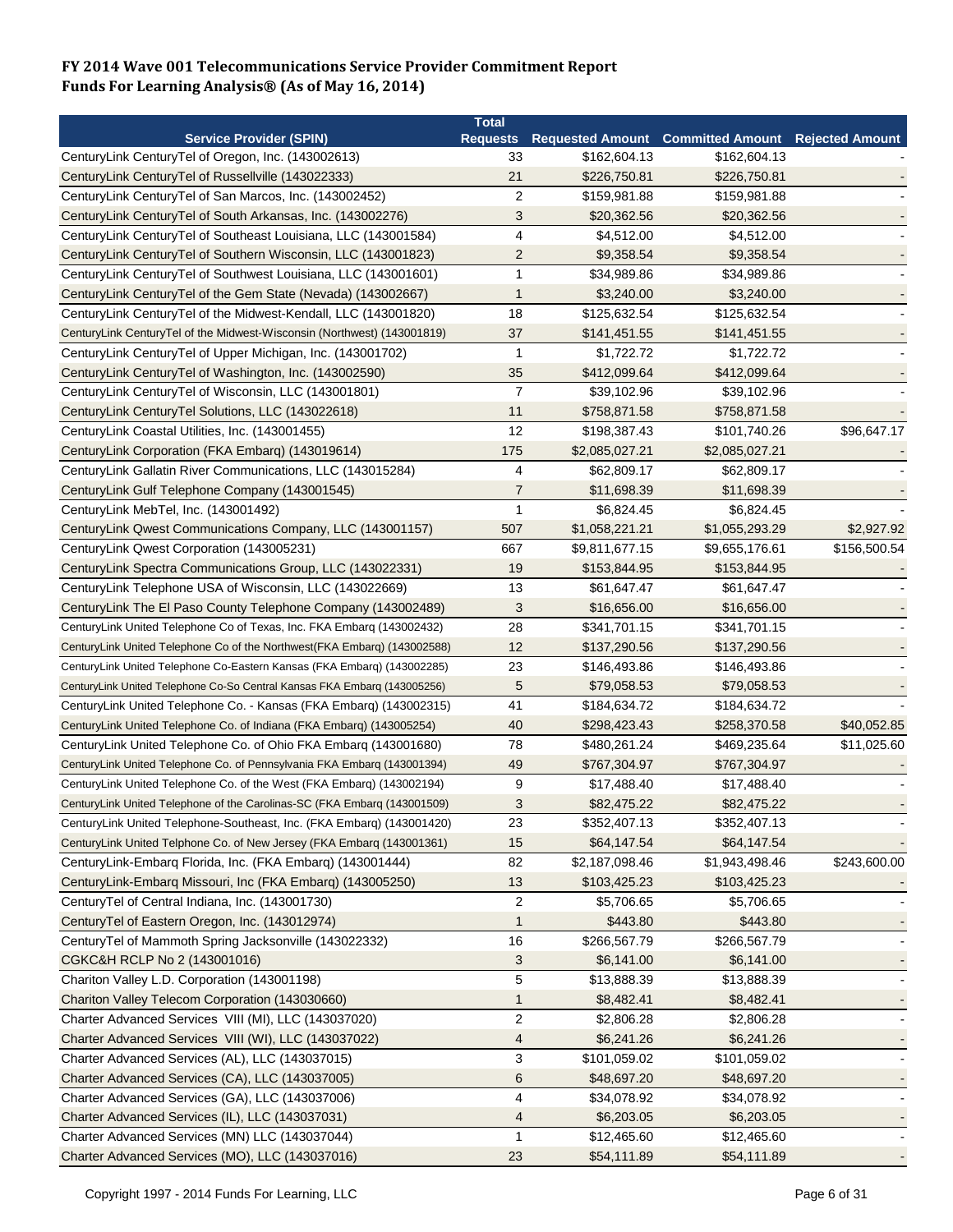|                                                                                            | <b>Total</b>    |                |                                                   |             |
|--------------------------------------------------------------------------------------------|-----------------|----------------|---------------------------------------------------|-------------|
| <b>Service Provider (SPIN)</b>                                                             | <b>Requests</b> |                | Requested Amount Committed Amount Rejected Amount |             |
| Charter Advanced Services (MT), LLC (143037405)                                            | 8               | \$41,500.09    | \$41,500.09                                       |             |
| Charter Advanced Services (NC) LLC (143037048)                                             | 1               | \$8,229.23     | \$8,229.23                                        |             |
| Charter Advanced Services (NV), LLC (143037014)                                            | $\mathbf{1}$    | \$14,930.63    | \$14,930.63                                       |             |
| Charter Advanced Services (SC) LLC (143037045)                                             | $\mathbf 1$     | \$1,334.40     | \$1,334.40                                        |             |
| Charter Advanced Services (TN), LLC (143037017)                                            | $\overline{2}$  | \$3,898.42     | \$3,898.42                                        |             |
| Charter Advanced Services (VA) LLC (143037018)                                             | $\mathbf{1}$    | \$1,920.00     | \$1,920.00                                        |             |
| Charter Advanced Services (WI), LLC (143037042)                                            | 10              | \$35,562.37    | \$35,562.37                                       |             |
| Charter Communications (143005817)                                                         | $\mathbf{1}$    | \$10,500.00    |                                                   | \$10,500.00 |
| Charter Fiberlink - Alabama, LLC (143027346)                                               | 9               | \$704,537.80   | \$695,549.80                                      | \$8,988.00  |
| Charter Fiberlink - Illinois, LLC (143027938)                                              | $\overline{4}$  | \$14,755.75    | \$14,755.75                                       |             |
| Charter Fiberlink - Michigan, LLC (143027605)                                              | 5               | \$163,280.98   | \$163,280.98                                      |             |
| Charter Fiberlink - Missouri, LLC (143024207)                                              | 9               | \$303,947.66   | \$300,817.50                                      | \$3,130.16  |
| Charter Fiberlink - Nebraska, LLC (143004508)                                              | 30              | \$272,897.72   | \$263,230.24                                      | \$9,667.48  |
| Charter Fiberlink CA-CCO, LLC (143027616)                                                  | 15              | \$737,225.11   | \$737,225.11                                      |             |
| Charter Fiberlink CC VIII, LLC (143033155)                                                 | 31              | \$574,369.97   | \$545,197.13                                      | \$29,172.84 |
| Charter Fiberlink CCO, LLC (143027625)                                                     | 35              | \$343,951.59   | \$343,951.59                                      |             |
| Charter Fiberlink CT-CCO, LLC (143027613)                                                  | 4               | \$34,144.70    | \$34,144.70                                       |             |
| Charter Fiberlink MA-CCO, LLC (143027609)                                                  | $\overline{2}$  | \$3,341.55     | \$3,341.55                                        |             |
| Charter Fiberlink MS-CCVI, LLC (143028590)                                                 | $\mathbf{1}$    | \$45,900.00    | \$45,900.00                                       |             |
| Charter Fiberlink NC-CCO, LLC (143027585)                                                  | $\overline{7}$  | \$1,627,131.95 | \$1,627,131.95                                    |             |
| Charter Fiberlink NV-CCVII, LLC (143028255)                                                | $\mathbf{1}$    | \$75,531.85    | \$75,531.85                                       |             |
| Charter Fiberlink OR-CCVII, LLC (143027621)                                                | 11              | \$156,272.07   | \$156,272.07                                      |             |
| Charter Fiberlink SC-CCO, LLC (143027651)                                                  | $\mathbf{1}$    | \$56,700.00    | \$56,700.00                                       |             |
| Charter Fiberlink VT-CCO, LLC (143027584)                                                  | $\mathbf{1}$    | \$18,355.68    | \$18,355.68                                       |             |
| Charter Fiberlink WA-CCVII, LLC (143027646)                                                | 3               | \$189,517.68   | \$189,517.68                                      |             |
|                                                                                            | $\sqrt{5}$      | \$442,854.72   | \$442,854.72                                      |             |
| Charter Fiberlink-Georgia, LLC (143027345)<br>Charter Fiberlink-Tennessee, LLC (143027344) | 1               | \$408,267.34   | \$408,267.34                                      |             |
|                                                                                            |                 |                |                                                   |             |
| Chazy & Westport Telephone Corp (143001322)                                                | 3               | \$3,665.01     | \$3,665.01                                        |             |
| Chequamegon Communications Cooperative Inc. (143001783)                                    | $\mathbf{3}$    | \$4,158.31     | \$4,158.31                                        |             |
| Cherokee Telephone Company (143009019)                                                     | 3               | \$19,539.42    | \$19,539.42                                       |             |
| Chesnee Telephone Company, Inc (143001511)                                                 | $\mathbf{1}$    | \$13,488.19    |                                                   | \$13,488.19 |
| Chester Telephone Company (143001512)                                                      | $\mathbf{1}$    | \$3,407.23     | \$3,407.23                                        |             |
| Chibardun Telephone Cooperative, Inc. (143001784)                                          | 4               | \$35,135.67    | \$35,135.67                                       |             |
| Chickamauga Telephone Corporation (143001453)                                              | 3               | \$122,148.55   | \$122,148.55                                      |             |
| Chickasaw Long Distance (143004067)                                                        | 2               | \$1,251.19     | \$1,251.19                                        |             |
| Chickasaw Telecommunications Services, Inc. (143013786)                                    | $\overline{2}$  | \$167,698.78   | \$167,698.78                                      |             |
| Chickasaw Telephone Company (143002379)                                                    | $\overline{c}$  | \$5,901.32     | \$5,901.32                                        |             |
| ChimeNet, Inc. (143026953)                                                                 | $\sqrt{5}$      | \$368,903.41   | \$368,903.41                                      |             |
| China Telephone Co. (143001270)                                                            | 4               | \$8,879.36     | \$8,879.36                                        |             |
| Choice Communications, LLC (143020216)                                                     | 1               | \$1,563.30     | \$1,563.30                                        |             |
| Choice One Communications of Connecticut Inc. (143019319)                                  | $\mathbf 1$     | \$3,148.80     | \$3,148.80                                        |             |
| Choice One Communications of Maine, Inc. (143025172)                                       | 1               | \$7,911.84     | \$7,911.84                                        |             |
| Choice One Communications of Massachusetts, Inc. (143019317)                               | $\mathbf 1$     | \$2,115.50     | \$2,115.50                                        |             |
| Choice One Communications of New York Inc. (143017391)                                     | 18              | \$70,886.40    | \$70,886.40                                       |             |
| Choice One Communications of Ohio Inc. (143019772)                                         | 16              | \$134,509.83   | \$134,509.83                                      |             |
| Choice One Communications of Pennsylvania Inc. (143018324)                                 | 26              | \$352,591.35   | \$352,591.35                                      |             |
| Choice One Communications of Rhode Island Inc. (143019320)                                 | 1               | \$64,213.56    | \$64,213.56                                       |             |
| Choice One of New Hampshire Inc. (143019318)                                               | $\mathbf 1$     | \$790.46       | \$790.46                                          |             |
| Chouteau Telephone Company (143002380)                                                     | $\mathbf{1}$    | \$3,139.78     | \$3,139.78                                        |             |
| Christensen Communications Company (143002114)                                             | 3               | \$17,924.62    | \$17,924.62                                       |             |
| Cincinnati Bell Any Distance Inc. (143027197)                                              | 28              | \$101,662.24   | \$97,004.70                                       | \$4,657.54  |
| Cincinnati Bell Any Distance, Inc. (143025071)                                             | $\mathbf{1}$    | \$2,856.60     | \$2,856.60                                        |             |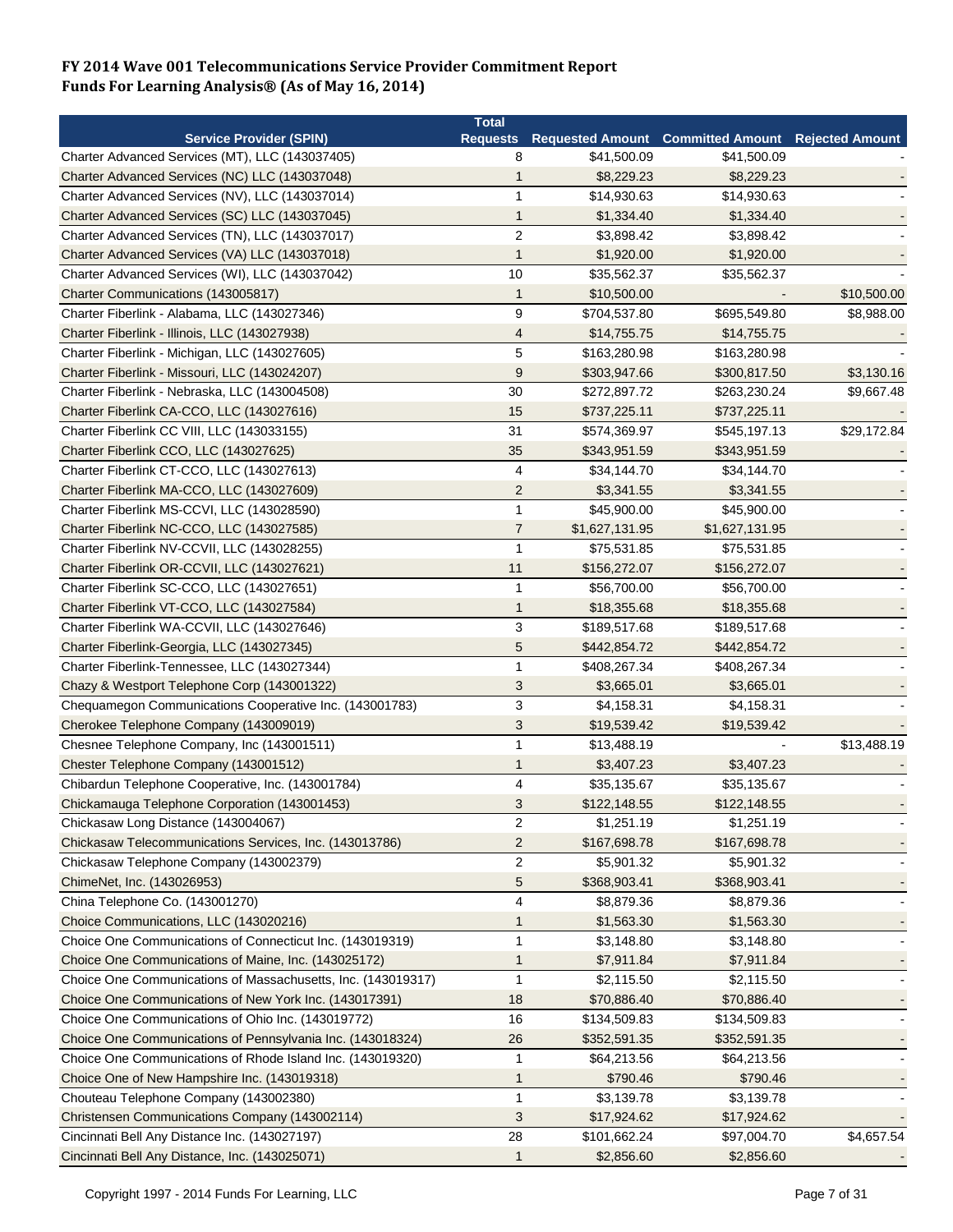|                                                                      | <b>Total</b>         |              |                                            |                        |
|----------------------------------------------------------------------|----------------------|--------------|--------------------------------------------|------------------------|
| <b>Service Provider (SPIN)</b>                                       |                      |              | Requests Requested Amount Committed Amount | <b>Rejected Amount</b> |
| Cincinnati Bell Extended Territories LLC (143031500)                 | 1                    | \$1,899.89   | \$1,899.89                                 |                        |
| Cincinnati Bell Telephone LLC (KY) (143001581)                       | 18                   | \$608,570.83 | \$608,570.83                               |                        |
| Cincinnati Bell Telephone LLC (OH) (143001687)                       | 75                   | \$685,246.10 | \$672,698.04                               | \$12,548.06            |
| Cincinnati Bell Wireless- LLC (143019517)                            | $6\phantom{1}6$      | \$28,784.03  | \$28,784.03                                |                        |
| Citizens Mountain State Tel (143001430)                              | $\overline{4}$       | \$19,713.93  | \$19,713.93                                |                        |
| Citizens Mutual Telephone Company (143001932)                        | $\overline{2}$       | \$9,660.90   | \$9,660.90                                 |                        |
| Citizens Tel Co of New York, Inc (143001357)                         | $\overline{c}$       | \$5,353.20   | \$5,353.20                                 |                        |
| Citizens Tel Co of New York, Inc (143001358)                         | $\overline{2}$       | \$746.09     | \$746.09                                   |                        |
| CITIZENS TEL OF ILLINOIS INC (143022698)                             | 16                   | \$93,387.15  | \$93,387.15                                |                        |
| CITIZENS TEL OF MINNESOTA (143022402)                                | 17                   | \$90,289.77  | \$90,289.77                                |                        |
| CITIZENS TEL OF NEBRASKA (143022269)                                 | 29                   | \$147,200.51 | \$147,200.51                               |                        |
| CITIZENS TEL OF TENNESSEE LLC (143001645)                            | $\mathbf{1}$         | \$38,792.16  | \$38,792.16                                |                        |
| CITIZENS TELECOMM CO OF CA (143002646)                               | 29                   | \$463,636.09 | \$453,938.01                               | \$9,698.08             |
| CITIZENS TELECOMM CO OF IDAHO (143002528)                            | $\overline{2}$       | \$14,304.00  | \$14,304.00                                |                        |
| CITIZENS TELECOMMUNICATIONS COMPANY OF NY, INC (143001356)           | 37                   | \$210,932.95 | \$210,932.95                               |                        |
| Citizens Telephone Company (143001486)                               | 3                    | \$101,634.49 | \$101,634.49                               |                        |
| Citizens Telephone Company of Hammand NY, Inc. (143001323)           | $\overline{c}$       | \$2,150.98   | \$2,150.98                                 |                        |
| Citizens Telephone Company of Higginsville, Missouri (143002334)     | $\mathbf{1}$         | \$255.02     | \$255.02                                   |                        |
| Citizens Telephone Company of Kecksberg (143001367)                  | $\mathbf{1}$         | \$1,440.00   | \$1,440.00                                 |                        |
| Citizens Telephone Company, Inc. (143001454)                         | $\mathbf{1}$         | \$578.02     | \$578.02                                   |                        |
| Citizens Telephone Cooperative (143001405)                           | $\mathbf{1}$         | \$12,886.56  | \$12,886.56                                |                        |
|                                                                      |                      |              |                                            |                        |
| CITIZENS UTILITIES CO (143002479)                                    | 15<br>$\overline{7}$ | \$172,224.19 | \$172,224.19                               |                        |
| CITIZENS UTILITIES RURAL TEL CO (143002468)                          |                      | \$60,844.85  | \$60,844.85                                |                        |
| City of Auburn Electric Dept Essential Services Division (143030045) | $\mathbf 1$          | \$2,572.56   | \$2,572.56                                 |                        |
| City of Bristol dba Bristol Virginia Utilities Board (143019971)     | 9                    | \$93,661.30  | \$93,661.30                                |                        |
| City of Burlington (143027480)                                       | 3                    | \$102,305.51 | \$102,305.51                               |                        |
| City of Cairo (143026118)                                            | $\mathbf{1}$         | \$139,209.60 | \$139,209.60                               |                        |
| City of Camilla (143026016)                                          | $\overline{2}$       | \$185,400.00 | \$185,400.00                               |                        |
| City of Cartersville Georgia (143028972)                             | 1                    | \$29,380.37  | \$29,380.37                                |                        |
| City of Danville, Virginia (143026000)                               | 4                    | \$866,065.50 | \$866,065.50                               |                        |
| City of Dunnellon (143035747)                                        | $\mathbf{1}$         | \$14,870.40  | \$14,870.40                                |                        |
| City of Faith Municipal Telephone Company (143002230)                | $\overline{2}$       | \$3,360.00   | \$3,360.00                                 |                        |
| City of Gainesville (143009799)                                      | $\overline{2}$       | \$320,720.40 | \$320,720.40                               |                        |
| City of Glenwood Springs (143031546)                                 | $\mathbf{1}$         | \$6,030.00   | \$6,030.00                                 |                        |
| City of Hawarden (143016968)                                         | $\overline{2}$       | \$22,680.30  | \$22,680.30                                |                        |
| City of Leesburg, Florida (143025653)                                | $\overline{2}$       | \$410,283.78 | \$410,283.78                               |                        |
| City of Moultrie (143026032)                                         | $\mathbf{1}$         | \$254,976.00 | \$254,976.00                               |                        |
| City of Portland (143024809)                                         | $\mathbf{1}$         | \$21,594.60  | \$21,594.60                                |                        |
| City of Shafter (143034924)                                          | 2                    | \$8,694.00   | \$8,694.00                                 |                        |
| City of Sylvester (143032920)                                        | $\mathbf{1}$         | \$252,563.49 | \$252,563.49                               |                        |
| City of Thomasville Utilities (143011390)                            | $\overline{2}$       | \$481,070.77 | \$481,070.77                               |                        |
| City of Wilson (143031050)                                           | $\mathbf{1}$         | \$6,213.89   | \$6,213.89                                 |                        |
| City of Windom (143032047)                                           | 1                    | \$7,764.41   | \$7,764.41                                 |                        |
| Clarence Telephone Company, Inc. (143001933)                         | 1                    | \$714.00     | \$714.00                                   |                        |
| Clay County Rural Telephone Cooperative, Inc (143001733)             | $\boldsymbol{2}$     | \$27,638.91  | \$27,638.91                                |                        |
| Clear Lake Independent Telephone Co (143001934)                      | $\overline{2}$       | \$12,484.44  | \$12,484.44                                |                        |
| Clear Rate Communications, Inc. (143028413)                          | 12                   | \$127,826.24 | \$127,826.24                               |                        |
| Cleveland County Telephone Company, Inc. (143002260)                 | $\mathbf{1}$         | \$11,971.93  | \$11,971.93                                |                        |
| Climax Telephone Company (143001701)                                 | 20                   | \$594,213.91 | \$594,213.91                               |                        |
| CMN-RUS, Inc. (143031463)                                            | $\overline{7}$       | \$165,993.40 | \$165,993.40                               |                        |
| Coast To Coast Cellular, Inc. (143030119)                            | $\mathbf{1}$         | \$4,320.00   | \$4,320.00                                 |                        |
| Cobbosseecontee Telephone Company (143001271)                        | 1                    | \$1,319.98   | \$1,319.98                                 |                        |
|                                                                      |                      |              |                                            |                        |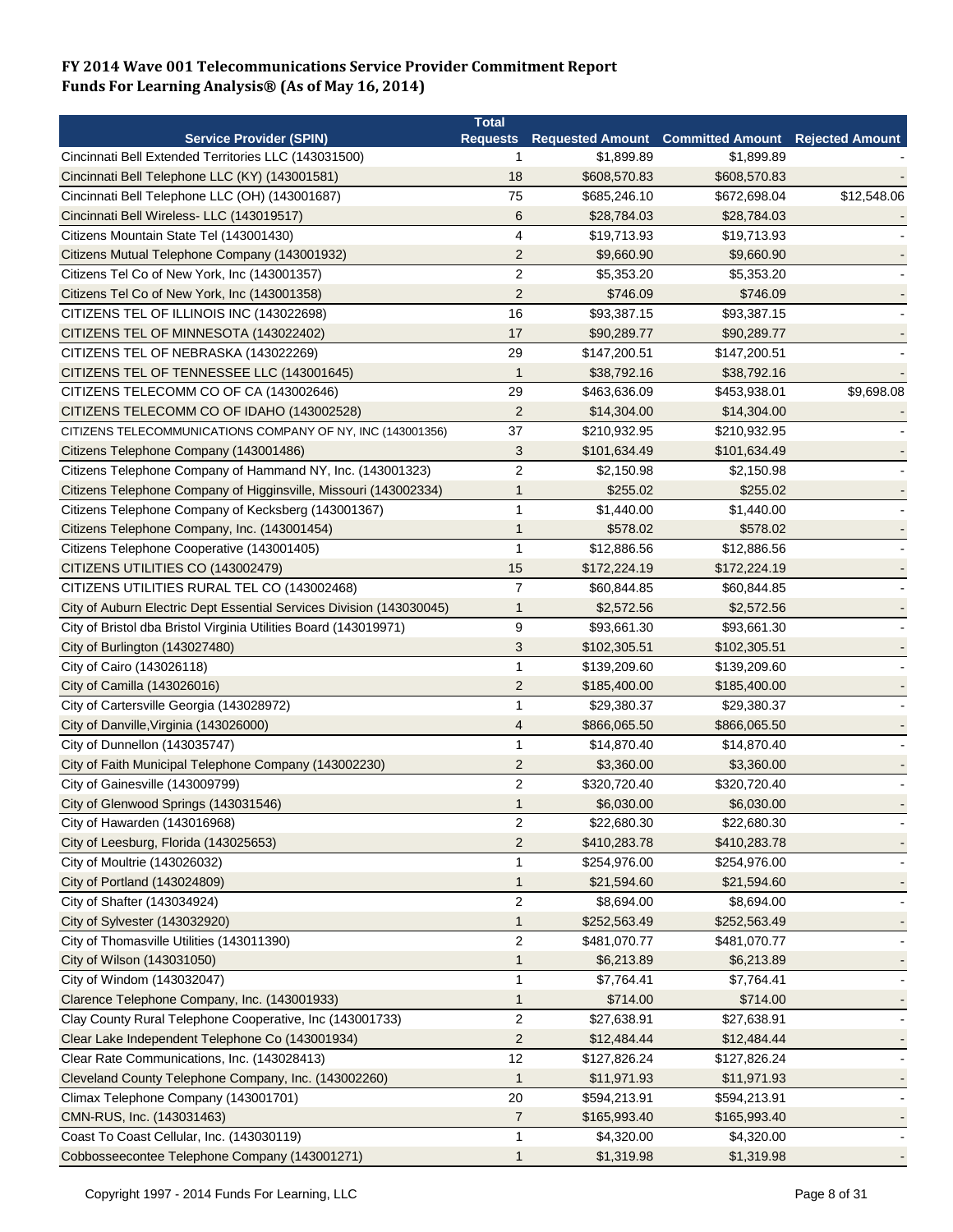|                                                                    | <b>Total</b>   |                            |                                                            |              |
|--------------------------------------------------------------------|----------------|----------------------------|------------------------------------------------------------|--------------|
| <b>Service Provider (SPIN)</b>                                     |                |                            | Requests Requested Amount Committed Amount Rejected Amount |              |
| Cogent Communications, Inc. (143025258)                            | 2              | \$31,310.40                | \$31,310.40                                                |              |
| COGENT COMMUNICATIONS, INC. dba PSINet, Inc. (143035907)           | $\mathbf{1}$   | \$9,600.00                 | \$9,600.00                                                 |              |
| Coin Phones, Inc (143001118)                                       | 3              | \$3,373.85                 | \$3,373.85                                                 |              |
| Coleman County Telephone Cooperative, Inc. (143002417)             | $\overline{c}$ | \$7,343.91                 | \$7,343.91                                                 |              |
| Colo Telephone Company (143001936)                                 | $\mathbf{1}$   | \$2,553.93                 | \$2,553.93                                                 |              |
| Columbine Telecom Co. Columbine Acquisition Corp (143002503)       | $\overline{2}$ | \$6,549.50                 | \$6,549.50                                                 |              |
| Columbus Telephone Company (143002287)                             | $\overline{2}$ | \$21,315.08                | \$21,315.08                                                |              |
| Comcast Business Communications (143003990)                        | 268            | \$9,130,189.61             | \$8,407,632.85                                             | \$722,556.76 |
| Comcast IP Phone LLC (143035551)                                   | 49             | \$262,652.78               | \$261,523.12                                               | \$1,129.66   |
| Comcast Phone of California, LLC (143034517)                       | $\mathbf 1$    | \$38,132.10                | \$38,132.10                                                |              |
| Comcast Phone, LLC (143034516)                                     | 29             | \$1,066,587.04             | \$1,066,587.04                                             |              |
| COMM 1 WIRELESS, INC. (143031614)                                  | $\mathbf{1}$   | \$462.00                   | \$462.00                                                   |              |
| CommChoice of Iowa (143024711)                                     | $\overline{2}$ | \$7,932.89                 | \$7,932.89                                                 |              |
| Commonwealth Telephone Company (143004645)                         | 29             | \$360,980.63               | \$360,980.63                                               |              |
| COMMUNICATION OPTIONS, INC. (143001231)                            | 9              | \$56,924.84                | \$56,924.84                                                |              |
| COMMUNICATION OPTIONS, INC. (143006350)                            | 4              | \$32,646.90                | \$32,646.90                                                |              |
| COMMUNICATIONS 1 NETWORK, INC. (143002006)                         | 5              | \$5,420.34                 | \$5,420.34                                                 |              |
| Communications Access Cooperative Holding Enerprise (143027122)    | 1              | \$55,809.60                | \$55,809.60                                                |              |
| Communications Acquisitions Corp (143036499)                       | $\mathbf{1}$   | \$58,065.98                | \$58,065.98                                                |              |
|                                                                    | 3              |                            |                                                            |              |
| Communications Corporation of Indiana (143001739)                  |                | \$16,194.62<br>\$18,718.98 | \$16,194.62                                                |              |
| Communications Venture Corporation (143021923)                     | 1              |                            | \$18,718.98                                                |              |
| Community Cable Television Company of O'Brien County (143020811)   | 5              | \$12,453.41                | \$12,453.41                                                |              |
| Community Service Telephone Co (143001275)                         | 3              | \$8,591.64                 | \$8,591.64                                                 |              |
| Community Telephone Co., Inc. (143002420)                          | $\mathbf 1$    | \$2,184.00                 | \$2,184.00                                                 |              |
| Complete Networking Solutions (143022561)                          | 6              | \$65,961.33                | \$65,961.33                                                |              |
| Comporium, Inc. (143001529)                                        | $\mathbf{1}$   | \$57,550.76                | \$57,550.76                                                |              |
| Computer 5, Inc., dba Computerland Network & Telephone (143008696) | $\overline{2}$ | \$70,613.60                | \$65,639.56                                                | \$4,974.04   |
| ComSoft Corporation (143031531)                                    | $\overline{2}$ | \$489.60                   | \$489.60                                                   |              |
| ComSouth Telecommunications (143001463)                            | $\mathbf{1}$   | \$1,441.92                 | \$1,441.92                                                 |              |
| Comspan Communications, Inc (143026533)                            | $\mathbf{1}$   | \$12,000.00                | \$12,000.00                                                |              |
| Comtech 21, LLC (143023308)                                        | 3              | \$22,713.80                | \$22,713.80                                                |              |
| Conneaut Telephone Company (143001657)                             | $\overline{c}$ | \$113,112.00               | \$113,112.00                                               |              |
| Connectview LLC (143034023)                                        | 1              | \$11,952.00                | \$11,952.00                                                |              |
| ConNEXTions Telcom (143032148)                                     | $\overline{2}$ | \$40,079.28                | \$40,079.28                                                |              |
| Consolidated Communications Enterprise Services, Inc. (143001200)  | 75             | \$1,135,426.79             | \$1,085,215.92                                             | \$50,210.87  |
| Consolidated Communications Networks, Inc (143004480)              | 24             | \$21,526.90                | \$21,526.90                                                |              |
| Consolidated Communications of Fort Bend Company (143002427)       | 1              | \$21,398.78                | \$21,398.78                                                |              |
| Consolidated Communications of Pennsylvania Co. (143001385)        | 12             | \$169,548.96               | \$169,548.96                                               |              |
| Consolidated Communications of Texas Company (143002443)           | 23             | \$176,047.54               | \$176,047.54                                               |              |
| Consolidated Telecom (143002202)                                   | 10             | \$46,111.92                | \$46,111.92                                                |              |
| Consolidated Telephone Company (143002082)                         | 17             | \$343,033.76               | \$343,033.76                                               |              |
| Consolidated Telephone Company (143002164)                         | $\overline{2}$ | \$4,982.40                 | \$4,982.40                                                 |              |
| CONTACT NETWORK, LLC (143005029)                                   | 18             | \$1,482,524.30             | \$1,482,524.30                                             |              |
| Conterra Ultra Broadband, LLC (143025700)                          | 20             | \$4,691,277.37             | \$4,691,277.37                                             |              |
| Conterra Wireless Broadband, LLC (143032050)                       | 8              | \$394,124.94               | \$394,124.94                                               |              |
| Continental Telephone Company (143001658)                          | $\overline{c}$ | \$5,356.00                 | \$5,356.00                                                 |              |
| Conversent Communications Inc. (143021256)                         | $\overline{7}$ | \$104,378.85               | \$104,378.85                                               |              |
| Conway Corporation (143032922)                                     | 1              | \$51,456.00                | \$51,456.00                                                |              |
| Coon Creek Telecommunications Corp. (143020738)                    | $\mathbf{1}$   | \$3,270.56                 | \$3,270.56                                                 |              |
| Coon Valley Farmers Telephone Co., Inc. (143001788)                | $\mathbf{1}$   | \$7,303.80                 | \$7,303.80                                                 |              |
| Cooperative Communications, Inc. (143003877)                       | 12             | \$94,655.46                | \$93,873.73                                                | \$781.73     |
| Copper Valley Telephone, Inc. (143002723)                          | $\overline{c}$ | \$15,543.87                | \$15,543.87                                                |              |
|                                                                    |                |                            |                                                            |              |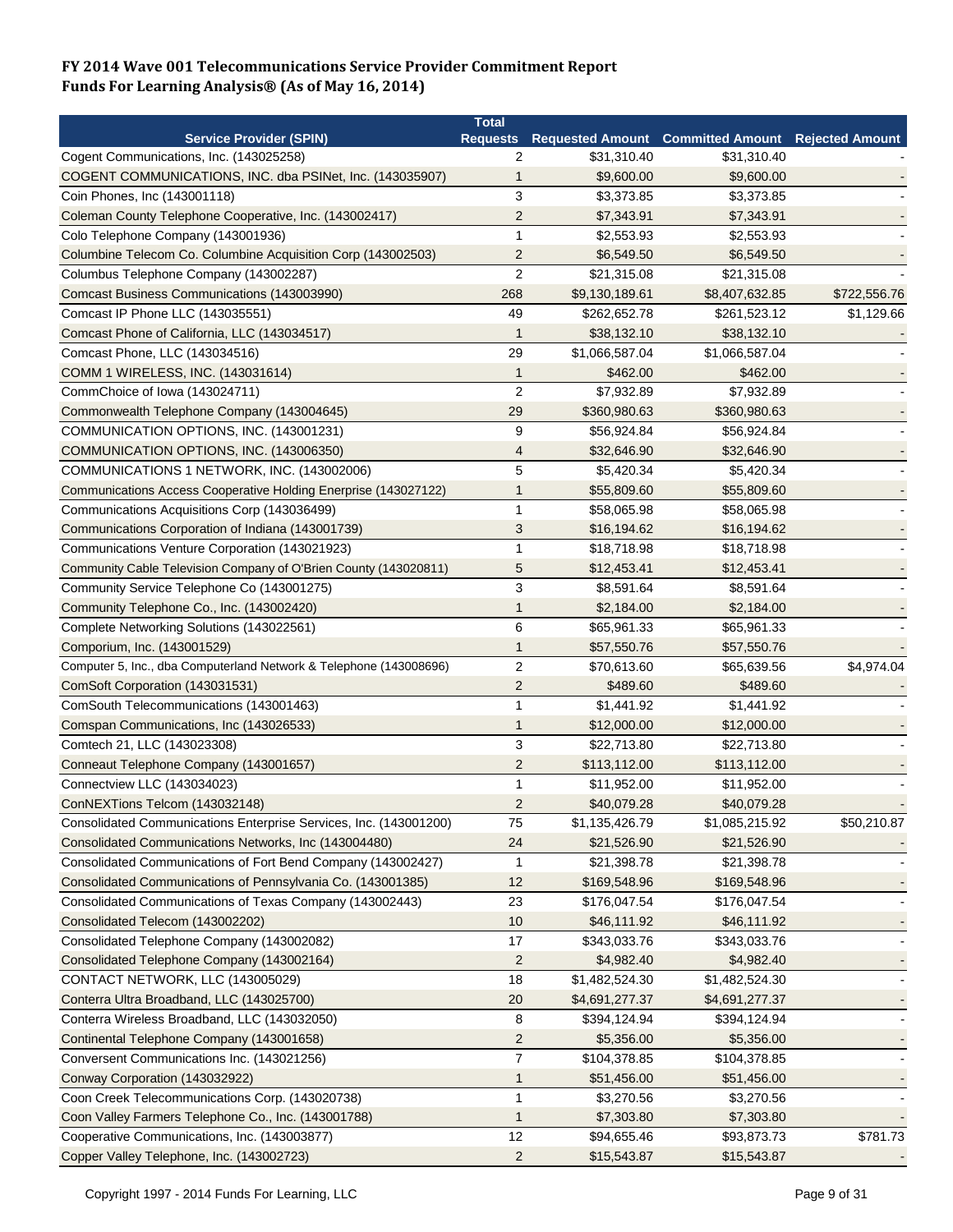|                                                                    | <b>Total</b>   |                |                                                            |                |
|--------------------------------------------------------------------|----------------|----------------|------------------------------------------------------------|----------------|
| <b>Service Provider (SPIN)</b>                                     |                |                | Requests Requested Amount Committed Amount Rejected Amount |                |
| Corn Belt Telephone Company (143001940)                            | 1              | \$6,935.33     | \$6,935.33                                                 |                |
| CornerStone Telephone Company LLC (143026139)                      | 33             | \$248,809.44   | \$248,809.44                                               |                |
| Cox Arizona Telcom, LLC (143014467)                                | 46             | \$1,568,055.19 | \$1,568,055.19                                             |                |
| Cox Arkansas Telecom, LLC (143022568)                              | 10             | \$504,443.29   | \$504,443.29                                               |                |
| Cox California Telcom, LLC (143000014)                             | 15             | \$675,845.44   | \$675,845.44                                               |                |
| Cox Communications, Inc. (143019002)                               | 3              | \$41,046.60    | \$41,046.60                                                |                |
| Cox Connecticut Telcom, LLC (143016029)                            | 3              | \$44,125.54    | \$44,125.54                                                |                |
| Cox Florida Telcom, LP (143002897)                                 | 6              | \$48,331.74    | \$48,331.74                                                |                |
| Cox Georgia Telcom, LLC (143008929)                                | 1              | \$1,412,808.00 | \$1,412,808.00                                             |                |
| Cox Kansas Telcom, LLC (143006715)                                 | 54             | \$660,029.96   | \$660,029.96                                               |                |
| Cox Louisiana Telcom, LLC (143016765)                              | 38             | \$431,832.93   | \$431,832.93                                               |                |
| Cox Nebraska Telcom, LLC (143015410)                               | 5              | \$103,166.22   | \$103,166.22                                               |                |
| Cox Nevada Telcom, LLC (143017743)                                 | $\mathbf{1}$   | \$118,521.00   | \$118,521.00                                               |                |
| Cox Oklahoma Telcom, LLC (143005575)                               | 40             | \$5,614,477.75 | \$5,614,477.75                                             |                |
| Cox Rhode Island Telcom, LLC (143016764)                           | 14             | \$1,881,492.90 | \$146,433.30                                               | \$1,735,059.60 |
| Cox Virginia Telcom, LLC (143000013)                               | 16             | \$1,357,974.22 | \$1,357,974.22                                             |                |
| Craigville Telephone Co., INC (143001734)                          | $\mathbf{1}$   | \$1,732.22     | \$1,732.22                                                 |                |
| Craw-Kan Telephone Cooperative, Inc. (143002304)                   | 20             | \$100,318.40   | \$100,318.40                                               |                |
| CRC Communication LLC (wholly owned sub of Otelco Inc) (143028582) | $\mathbf{1}$   | \$8,257.92     | \$8,257.92                                                 |                |
| Critical Alert Systems, LLc (143003172)                            | 1              | \$880.70       | \$880.70                                                   |                |
| Crocker Telecommunications LLC (143034802)                         | 3              | \$41,235.00    | \$12,196.50                                                | \$29,038.50    |
| Cross Telephone Company LLC (143002383)                            | $\overline{7}$ | \$166,766.55   | \$166,766.55                                               |                |
| Crystal Communications (143013835)                                 | 4              |                |                                                            |                |
|                                                                    |                | \$19,137.60    | \$19,137.60                                                |                |
| CS Technologies, Inc. (143028501)                                  | $\overline{2}$ | \$12,392.52    | \$12,392.52                                                |                |
| CTC Communications Corp. (143004191)                               | 28             | \$260,464.20   | \$260,464.20                                               |                |
| CTSI, LLC, dba Frontier Communications, CTSI Company (143005465)   | 29             | \$400,231.70   | \$314,958.26                                               | \$85,273.44    |
| Cuba City Telephone Exchange Company (143001790)                   | $\overline{2}$ | \$4,806.00     | \$4,806.00                                                 |                |
| Cumberland Cellular Partnership (143000634)                        | $\overline{2}$ | \$35,343.03    | \$35,343.03                                                |                |
| Cumby Telephone Cooperative, Inc. - CLEC (143028363)               | 1              | \$8,640.00     | \$8,640.00                                                 |                |
| Cumby Telephone Cooperative, Inc. (143002421)                      | 2              | \$12,306.53    | \$12,306.53                                                |                |
| Cunningham Telephone Company, Inc. (143008888)                     | 12             | \$18,962.62    | \$18,962.62                                                |                |
| Cutter Communications, Inc., (143008454)                           | 4              | \$45,003.81    | \$45,003.81                                                |                |
| CVIN, LLC (143035853)                                              | 6              | \$541,655.92   | \$492,425.96                                               | \$49,229.96    |
| Dakota Central Telecom I (143002751)                               | 1              | \$2,847.17     | \$2,847.17                                                 |                |
| Dakota Central Telecommunications Cooperative (143002739)          | 6              | \$23,477.83    | \$23,477.83                                                |                |
| Danville Mutual Telephone Company (143001942)                      | 1              | \$3,346.78     | \$3,346.78                                                 |                |
| Daviess-Martin County Rural Telephone (143001735)                  | 1              | \$6,537.60     | \$6,537.60                                                 |                |
| Daystarr LLC (143034425)                                           | 1              | \$3,475.01     | \$3,475.01                                                 |                |
| DCN, LLC (143022264)                                               | 1              | \$2,786,050.56 | \$2,786,050.56                                             |                |
| DCT Telecom Group, Inc. (143030944)                                | 2              | \$20,224.23    | \$20,224.23                                                |                |
| Decatur Telephone Company, Inc (143002261)                         | 1              | \$9,316.08     | \$9,316.08                                                 |                |
| Deep South Communications, LLC (143031735)                         | 1              | \$61,440.00    | \$61,440.00                                                |                |
| Delcom, Inc. (143003929)                                           | 1              | \$1,026.00     | \$1,026.00                                                 |                |
| Dell Telephone Cooperative, Inc. (TX) (143002422)                  | 1              | \$3,751.38     | \$3,751.38                                                 |                |
| Delta Communications LLC (143023299)                               | 8              | \$82,848.42    | \$82,848.42                                                |                |
| Delta Telecom, Inc. (143030776)                                    | 5              | \$5,681.33     | \$5,681.33                                                 |                |
| Delta Telephone Co., Inc. (143001607)                              | $\overline{c}$ | \$18,192.39    | \$18,192.39                                                |                |
| Deltacom, LLC (143001196)                                          | 39             | \$305,219.26   | \$305,219.26                                               |                |
| Deposit Telephone Company, Inc. (143001327)                        | $\mathbf 1$    | \$769.82       | \$769.82                                                   |                |
| Detel Wireless (143026277)                                         | 16             | \$3,555,684.00 | \$3,555,684.00                                             |                |
| DFT Local Service Corporation (143014680)                          | 3              | \$8,914.01     | \$8,914.01                                                 |                |
| Dialog Telecommunications, Inc. (143027421)                        | 3              | \$23,263.20    | \$23,263.20                                                |                |
|                                                                    |                |                |                                                            |                |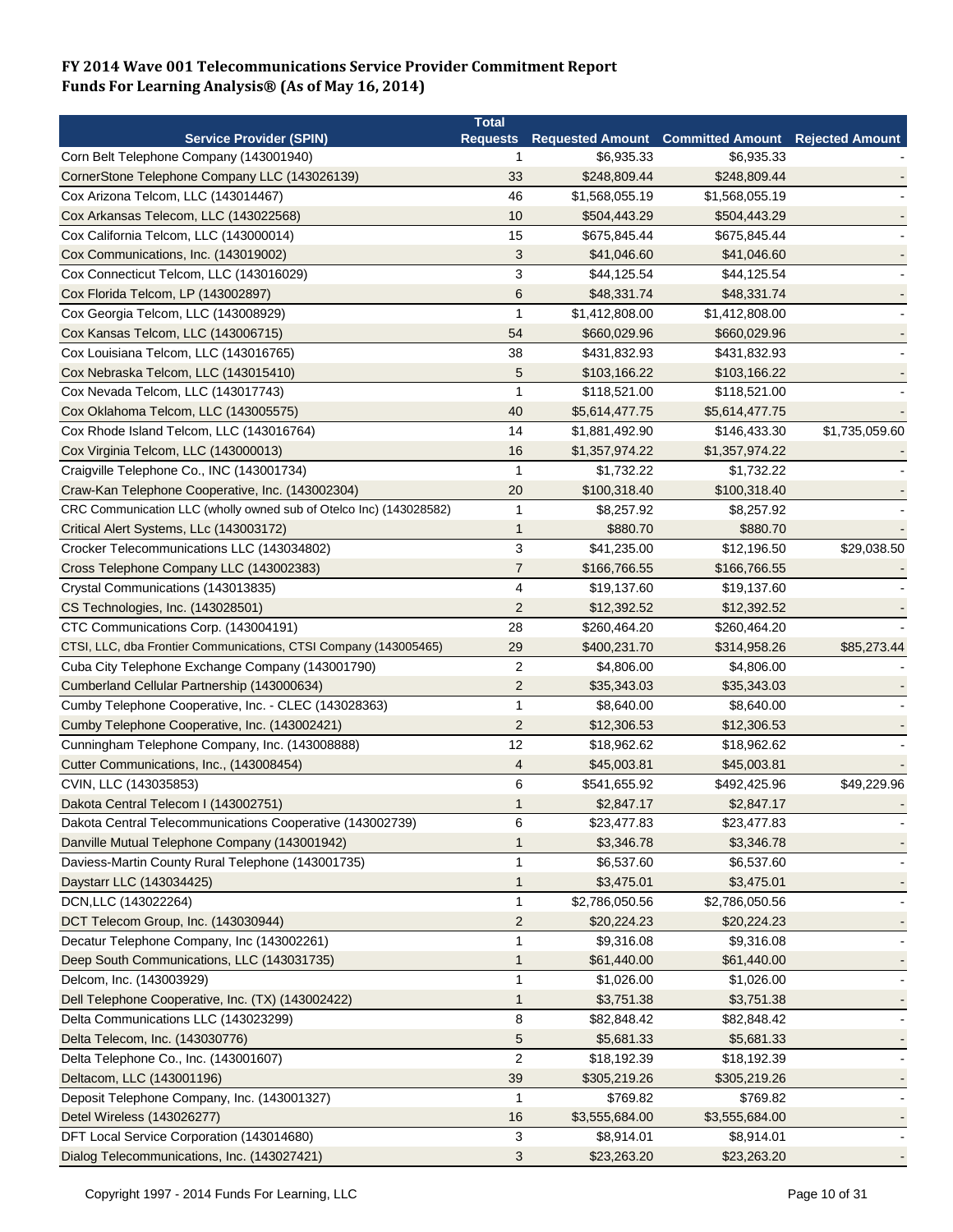|                                                              | <b>Total</b>   |                |                                                   |              |
|--------------------------------------------------------------|----------------|----------------|---------------------------------------------------|--------------|
| <b>Service Provider (SPIN)</b>                               | Requests       |                | Requested Amount Committed Amount Rejected Amount |              |
| DialToneServices L.P. (143029826)                            | 1              | \$419.33       | \$419.33                                          |              |
| Dickey Rural Telephone Cooperative (143002204)               | 6              | \$13,269.41    | \$11,802.55                                       | \$1,466.86   |
| Dickeyville Telephone, LLC (143001791)                       | 1              | \$642.00       | \$642.00                                          |              |
| DIGITAL CONNECTIONS INC (143034794)                          | $\mathbf{1}$   | \$4,012.34     | \$4,012.34                                        |              |
| Diller Telephone Company (143002168)                         | $\mathbf{1}$   | \$5,411.09     | \$5,411.09                                        |              |
| Direct Communications - Rockland, Inc. (143002522)           | $\overline{2}$ | \$21,798.00    | \$21,798.00                                       |              |
| Diverse Communications, Inc. (143024549)                     | $\mathbf{1}$   | \$2,260.80     | \$2,260.80                                        |              |
| Dobson Telephone Company (143002384)                         | 3              | \$13,615.67    | \$13,615.67                                       |              |
| Douglas Sevices Inc (143024408)                              | $\overline{2}$ | \$7,797.45     | \$7,797.45                                        |              |
| DoveTel Communications, LLC (143026668)                      | 3              | \$66,587.54    | \$66,587.54                                       |              |
| Doylestown Commuincations, Inc. (143028217)                  | 3              | \$13,505.40    | \$13,505.40                                       |              |
| Doylestown Telephone Company (143001659)                     | 1              | \$7,194.11     | \$7,194.11                                        |              |
| DQE Communications Network Services, LLC (143026295)         | 3              | \$39,192.72    | \$39,192.72                                       |              |
| DSCI Corporation (143023658)                                 | 7              | \$169,724.29   | \$169,724.29                                      |              |
| DT Micro, Inc. (143031908)                                   | 1              | \$6,653.28     | \$6,653.28                                        |              |
| Dumont Telephone Company (143001946)                         | $\overline{2}$ | \$1,215.39     | \$1,215.39                                        |              |
| Duo County Telephone Coop. Corp., Inc. (143001566)           | $\overline{4}$ | \$6,908.83     | \$6,908.83                                        |              |
| E-N Computers, Inc. (143025328)                              | 1              | \$11,186.85    | \$11,186.85                                       |              |
| e-Polk, Inc. (143028099)                                     | $\overline{c}$ | \$146,472.88   | \$146,472.88                                      |              |
| e-Tel (143027381)                                            | 3              | \$20,639.95    | \$20,639.95                                       |              |
| E. Ritter Communications Holdings, Inc. (143030009)          | 22             | \$533,382.79   | \$533,382.79                                      |              |
| E2 Services, Inc. (143025045)                                | $\overline{2}$ | \$23,578.02    |                                                   | \$23,578.02  |
| Eagle Telephone System, Inc. (143002617)                     | 1              | \$861.12       | \$861.12                                          |              |
| Earthlink Business LLC (143021832)                           | 9              | \$113,028.62   | \$113,028.62                                      |              |
| Earthlink Inc (143008443)                                    | 17             | \$163,569.41   | \$161,985.41                                      | \$1,584.00   |
| East Buchanan Telephone Cooperative (143001948)              | $\mathbf{1}$   | \$2,945.83     | \$2,945.83                                        |              |
| East Kentucky Network LLC (143000997)                        | 4              | \$49,324.03    | \$49,324.03                                       |              |
|                                                              | $\overline{7}$ |                |                                                   |              |
| East Kentucky Network, LLC (143000595)                       | 3              | \$52,550.15    | \$52,550.15                                       |              |
| EastCoast Telecom, Inc (143001813)                           |                | \$8,715.31     | \$8,715.31                                        |              |
| Eastern Nebraska Telephone Company (143002169)               | 4              | \$28,213.44    | \$28,213.44                                       |              |
| Eastern Oregon Telecom, LLC (143025423)                      | 1              | \$39,939.97    | \$39,939.97                                       |              |
| Eastern Shore Communications, LLC (143036101)                | 1              | \$52,020.00    | \$52,020.00                                       |              |
| Eastern Slope Rural Telephone Association, Inc. (143002488)  | $\overline{2}$ | \$7,207.71     | \$7,207.71                                        |              |
| EASTERN TELEPHONE & TECHNOLOGIES, INC (143035382)            | 1              | \$21,060.00    | \$21,060.00                                       |              |
| Eastex Telephone Cooperative Inc. (143002423)                | 5              | \$89,445.36    | \$89,445.36                                       |              |
| Easton Telecom Services, LLC (143003988)                     | 13             | \$183,521.89   | \$183,521.89                                      |              |
| Easton Telephone Company (143002090)                         | 1              | \$3,931.20     | \$3,931.20                                        |              |
| Easton Utilities (143033573)                                 | $\mathbf{1}$   | \$145,330.56   | \$145,330.56                                      |              |
| Ednetics, Inc. (143008534)                                   | 5              | \$828,188.67   | \$487,316.52                                      | \$340,872.15 |
| Edwards Telephone Company, Inc (143001329)                   | 1              | \$355.87       | \$355.87                                          |              |
| Electric Lightwave LLC (143000131)                           | 1              | \$43,697.40    | \$43,697.40                                       |              |
| Electric Plant Board of the City of Russellville (143032374) | $\mathbf 1$    | \$4,320.00     | \$4,320.00                                        |              |
| Electric Power Board of Chattanooga (143022238)              | $\overline{2}$ | \$3,846.63     | \$3,846.63                                        |              |
| ELIZABETH TELEPHONE COMPANY, LLC (143001590)                 | $\overline{2}$ | \$10,454.40    | \$10,454.40                                       |              |
| Ellensburg Telephone Company (143002592)                     | $\overline{2}$ | \$63,661.63    | \$63,661.63                                       |              |
| Ellijay Telephone Company (143001458)                        | 4              | \$120,699.84   | \$120,699.84                                      |              |
| Ellington Telephone Company (143002336)                      | $\mathbf{1}$   | \$5,913.60     | \$5,913.60                                        |              |
| Ellsworth Cooperative Telephone Association (143001949)      | $\mathbf 1$    | \$363.60       | \$363.60                                          |              |
| Eman Networks (143026476)                                    | $\mathbf{1}$   | \$63,617.76    | \$63,617.76                                       |              |
| Emergency Radio Service, Inc. (143028090)                    | $\mathbf 1$    | \$94.80        | \$94.80                                           |              |
| EMERY TELEPHONE (143002565)                                  | $\mathbf{1}$   | \$3,073.73     | \$3,073.73                                        |              |
| ENA Services, LLC (143030857)                                | 235            | \$8,566,460.74 | \$7,979,141.80                                    | \$587,318.94 |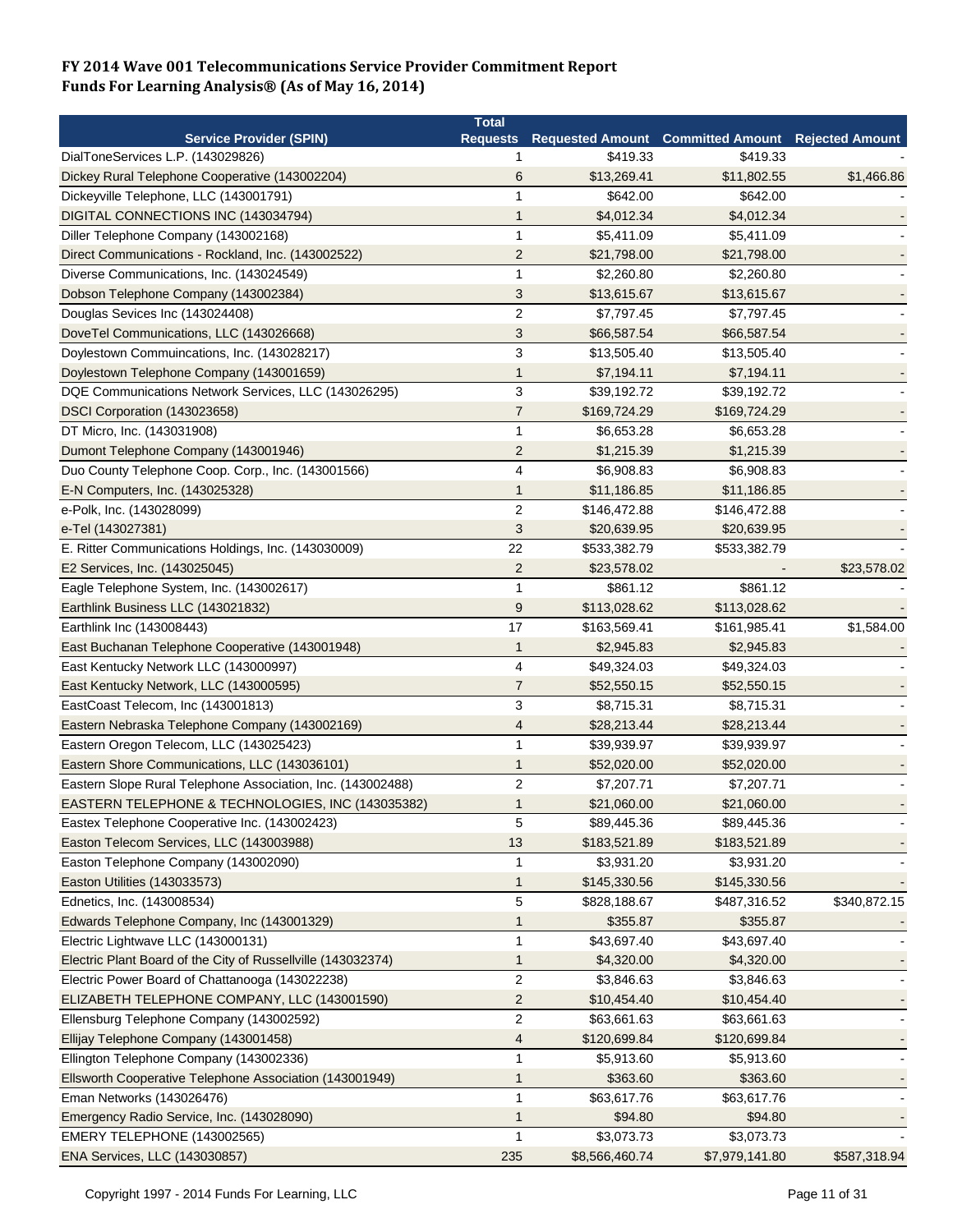|                                                                          | <b>Total</b>            |                |                                            |                        |
|--------------------------------------------------------------------------|-------------------------|----------------|--------------------------------------------|------------------------|
| <b>Service Provider (SPIN)</b>                                           |                         |                | Requests Requested Amount Committed Amount | <b>Rejected Amount</b> |
| Encore Technology Group. LLC (143037077)                                 | $\overline{7}$          | \$306,210.84   | \$306,210.84                               |                        |
| Enhanced Communications Group LLC (143023095)                            | 4                       | \$2,218.10     | \$2,218.10                                 |                        |
| Enhanced Communications Group, LLC (143025906)                           | $\mathbf{1}$            | \$450.00       | \$450.00                                   |                        |
| Enhanced Communications of Northern New England LLC (143032499)          | 10                      | \$95,113.33    | \$95,113.33                                |                        |
| ENMR Telephone Cooperative, Inc (143002554)                              | 3                       | \$24,084.75    | \$24,084.75                                |                        |
| Entelegent Solutions, Inc (143033814)                                    | 1                       | \$6,384.00     | \$6,384.00                                 |                        |
| Enventis Telecom, Inc. (143003845)                                       | 6                       | \$45,513.51    | \$45,513.51                                |                        |
| Eschelon Telecom of Arizona, Inc. (143022425)                            | 3                       | \$34,037.69    | \$34,037.69                                |                        |
| Eschelon Telecom of Colorado, Inc. (143014681)                           | 9                       | \$46,736.48    | \$45,372.32                                | \$1,364.16             |
| Eschelon Telecom of Nevada, Inc (143015860)                              | 1                       | \$3,510.00     | \$3,510.00                                 |                        |
| Eschelon Telecom of Washington, Inc (143014683)                          | $\mathbf{1}$            | \$1,486.80     | \$1,486.80                                 |                        |
| ESI Hosted Services, LLC (143037430)                                     | $\mathbf 1$             | \$7,878.42     | \$7,878.42                                 |                        |
| Etex Telephone Coop., Inc. (143002425)                                   | 5                       | \$75,582.24    | \$75,582.24                                |                        |
| EUCLID TELEPHONE CORPORATION (143036916)                                 | 1                       | \$4,154.52     |                                            | \$4,154.52             |
| Eugene Water and Electric Board (143025761)                              | $\mathbf{1}$            | \$9,491.98     | \$9,491.98                                 |                        |
| Evertek, Inc (143003968)                                                 | $\overline{2}$          | \$6,511.39     | \$6,511.39                                 |                        |
| F&B Communications, Inc. (143001950)                                     | $\mathbf{1}$            | \$4,006.08     | \$4,006.08                                 |                        |
| F&B Communications, Inc. (143028094)                                     | $\overline{2}$          | \$459.48       | \$459.48                                   |                        |
| Fairpoint Communications (143001656)                                     | $\mathbf{1}$            | \$9,240.00     | \$9,240.00                                 |                        |
| FairPoint Communications Missouri, Inc. (143030854)                      | $\overline{\mathbf{c}}$ | \$8,425.66     | \$8,425.66                                 |                        |
| Fairpoint New England - Maine Telephone Co (143012952)                   | $\mathbf{1}$            | \$9,900.00     | \$9,900.00                                 |                        |
| FairPoint Vermont, Inc (formerly dba Northland Tele Co of Vt (143001313) | 11                      | \$31,833.51    | \$31,833.51                                |                        |
| Falcon Broadband, Inc. (143030353)                                       | $\mathbf{1}$            | \$382.43       | \$382.43                                   |                        |
|                                                                          |                         |                |                                            |                        |
| Farmers & Merchants Mutual Telephone Company (143001952)                 | $\mathbf 1$             | \$3,193.76     | \$3,193.76                                 |                        |
| Farmers Cellular Telephone Company, Inc (143000670)                      | 3                       | \$2,253.31     | \$2,253.31                                 |                        |
| Farmers Mutual Cooperative Telephone Co. (143001953)                     | 1                       | \$9,092.15     | \$9,092.15                                 |                        |
| Farmers Mutual Cooperative Telephone Company (143001954)                 | 1                       | \$2,526.24     | \$2,526.24                                 |                        |
| Farmers Mutual Telephone Company (143001955)                             | 1                       | \$491.40       | \$491.40                                   |                        |
| Farmers Mutual Telephone Company (143001958)                             | $\overline{2}$          | \$8,509.97     | \$8,509.97                                 |                        |
| Farmers Mutual Telephone Company (FMTC) (143001956)                      | 1                       | \$2,495.22     | \$2,495.22                                 |                        |
| Farmers Mutual Telephone Coop. of Shellsburg (143001957)                 | 3                       | \$19,961.87    | \$19,961.87                                |                        |
| Farmers Telecommunications Cooperative, Inc. (143001540)                 | 5                       | \$13,160.64    | \$13,160.64                                |                        |
| Farmers Telephone Company (143001961)                                    | $\overline{2}$          | \$2,092.80     | \$2,092.80                                 |                        |
| Farmers Telephone Company, Inc. (143002490)                              | $\overline{2}$          | \$1,816.58     | \$1,816.58                                 |                        |
| Farmers Telephone Cooperative, Inc. (143006909)                          | 3                       | \$57,055.15    | \$57,055.15                                |                        |
| FastTrack Communications, Inc. (143028338)                               | $\mathbf{1}$            | \$1,660.40     |                                            | \$1,660.40             |
| Fatbeam, LLC (143034664)                                                 | 12                      | \$1,499,139.96 | \$935,432.76                               | \$563,707.20           |
| Federated Telephone Cooperative (143002095)                              | $\mathbf{1}$            | \$1,874.12     | \$1,874.12                                 |                        |
| Fenton Coop Telephone Company (143001962)                                | 1                       | \$423.00       | \$423.00                                   |                        |
| Fiber Technologies Networks, L.L.C. (143019354)                          | 17                      | \$2,294,873.37 | \$1,698,713.37                             | \$596,160.00           |
| FiberComm, L.C. (143021132)                                              | 3                       | \$65,703.78    | \$65,703.78                                |                        |
| Fidelity Access Networks (143026927)                                     | $\mathbf 1$             | \$4,573.25     | \$4,573.25                                 |                        |
| Fidelity Link, LLC (143037291)                                           | $\mathbf{1}$            | \$159,996.00   | \$159,996.00                               |                        |
| Fidelity Telephone Company (143002338)                                   | 5                       | \$51,556.70    | \$51,556.70                                |                        |
| Fidelity Voice Services, LLC (143030371)                                 | 1                       | \$1,958.40     | \$1,958.40                                 |                        |
| Filer Mutual Telephone Company (143002513)                               | 3                       | \$26,996.64    | \$26,996.64                                |                        |
| Finger Lakes Technologies Group, Inc. (143030359)                        | $\mathbf{1}$            | \$842.40       | \$842.40                                   |                        |
| First Communications (143001236)                                         | 74                      | \$244,302.29   | \$244,302.29                               |                        |
| FirstDigital Telecom (143033614)                                         | 10                      | \$34,498.40    | \$34,498.40                                |                        |
| Fisher Wireless Services, Inc. (143032401)                               | $\mathbf{1}$            | \$15,876.00    | \$15,876.00                                |                        |
| FIT TechnologiesLLC (143022841)                                          | $\mathbf{1}$            | \$31,185.00    |                                            | \$31,185.00            |
| Five Area Long Distance, Inc. (143001165)                                | $\mathbf{1}$            | \$3,840.00     | \$3,840.00                                 |                        |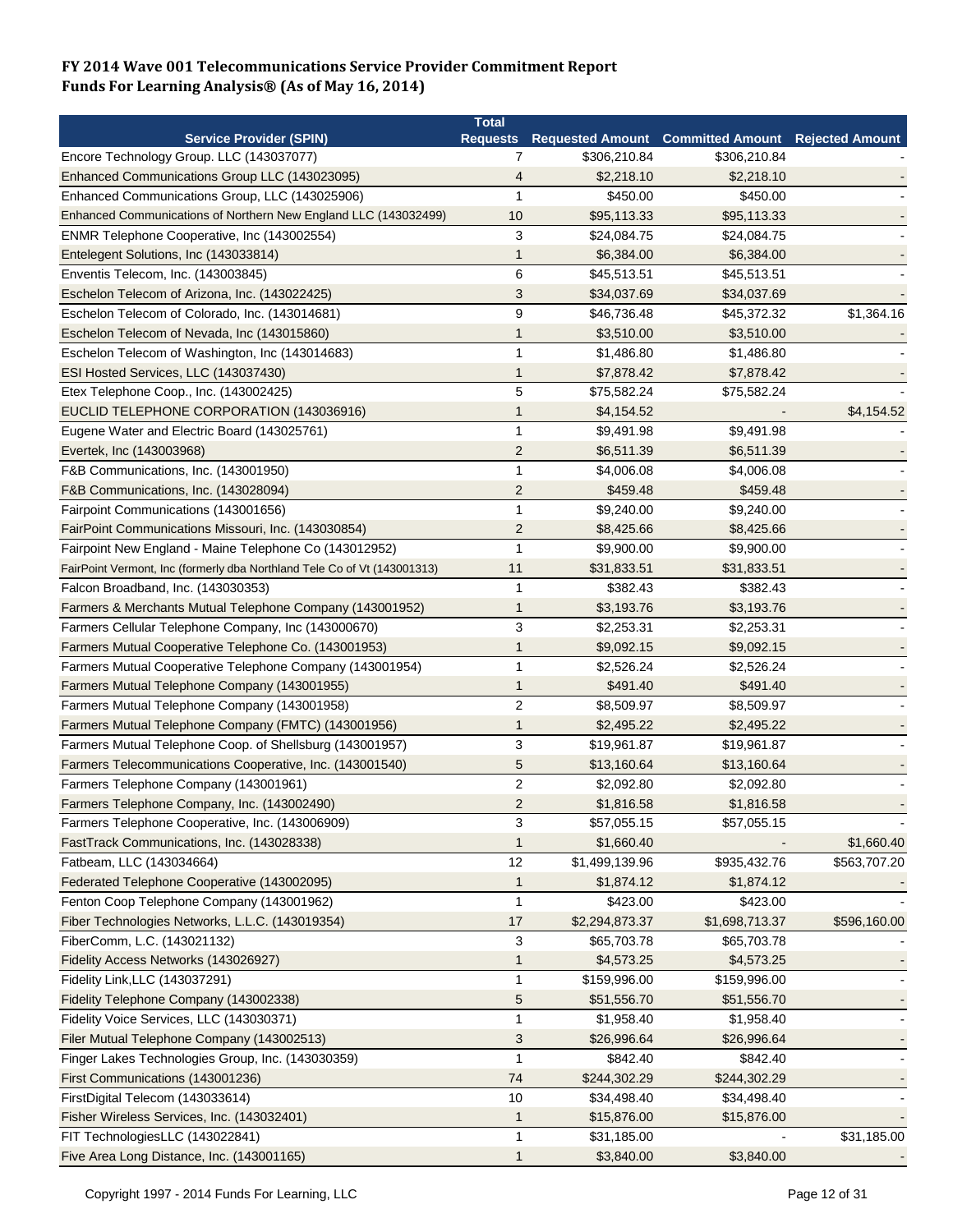|                                                                    | <b>Total</b>   |                |                                                            |              |
|--------------------------------------------------------------------|----------------|----------------|------------------------------------------------------------|--------------|
| <b>Service Provider (SPIN)</b>                                     |                |                | Requests Requested Amount Committed Amount Rejected Amount |              |
| Foothills Rural Telephone Cooperative Cop., Inc. (143001568)       | 4              | \$151,490.40   | \$151,490.40                                               |              |
| Foremost Telecommunications Corporation (143025467)                | 1              | \$839.66       | \$839.66                                                   |              |
| Fort Jennings Telephone Company (143001662)                        | 1              | \$2,232.54     | \$2,232.54                                                 |              |
| Fort Mill Telephone Company (143001515)                            | $\overline{2}$ | \$44,991.36    | \$44,991.36                                                |              |
| Fort Pierce Utilities Authority (143024173)                        | 1              | \$61,965.00    | \$61,965.00                                                |              |
| Fort Randall Telephone Company (143009956)                         | 4              | \$23,490.03    | \$23,490.03                                                |              |
| Franklin Telephone Co., Inc. (143001306)                           | 1              | \$1,275.37     | \$1,275.37                                                 |              |
| Franklin Telephone Co., Inc. (143001609)                           | $\overline{7}$ | \$45,626.66    | \$45,626.66                                                |              |
| Freedom Ring Communications (143018809)                            | $\overline{7}$ | \$96,599.96    | \$96,599.96                                                |              |
| Fremont Telcom, Co. (143002515)                                    | $\overline{2}$ | \$40,704.00    | \$40,704.00                                                |              |
| Frontier Communications Northwest, Inc. (143004786)                | 59             | \$476,083.09   | \$476,083.09                                               |              |
| Frontier Communications of Alabama, LLC (143001552)                | $\mathbf{1}$   | \$324.00       | \$324.00                                                   |              |
| FRONTIER COMMUNICATIONS OF AMERICA (143001110)                     | 25             | \$316,007.46   | \$316,007.46                                               |              |
| Frontier Communications of America, Inc. (143004238)               | 15             | \$163,612.73   | \$163,612.73                                               |              |
| Frontier Communications of AuSable Valley, Inc. (143001317)        | 1              | \$268.99       | \$268.99                                                   |              |
| Frontier Communications of Breezewood, LLC (143001364)             | $\overline{2}$ | \$8,544.00     | \$8,544.00                                                 |              |
| Frontier Communications of Fairmount, LLC (143001459)              | 1              | \$1,704.96     | \$1,704.96                                                 |              |
| Frontier Communications of Georgia, LLC (143001474)                | 3              | \$71,771.42    | \$71,771.42                                                |              |
|                                                                    | $\overline{7}$ | \$53,086.54    | \$53,086.54                                                |              |
| Frontier Communications of Illinois, Inc. (143001883)              |                |                |                                                            |              |
| Frontier Communications of Indiana, Inc. (143001731)               | 1              | \$1,380.98     | \$1,380.98                                                 |              |
| Frontier Communications of Iowa, Inc (143001931)                   | 30             | \$201,268.76   | \$200,272.57                                               | \$996.19     |
| Frontier Communications of Michigan, Inc. (143001698)              | $\overline{2}$ | \$15,716.54    | \$15,716.54                                                |              |
| Frontier Communications of Minnesota, Inc. (143002076)             | 25             | \$191,829.19   | \$187,966.03                                               | \$3,863.16   |
| Frontier Communications of Mississippi, Inc. (143001614)           | 5              | \$30,192.00    | \$30,192.00                                                |              |
| Frontier Communications of Mondovi, LLC (143001811)                | 1              | \$8,269.03     | \$8,269.03                                                 |              |
| Frontier Communications of New York, Inc. (143001334)              | $\overline{7}$ | \$35,686.89    | \$35,686.89                                                |              |
| Frontier Communications of Pennsylvania, LLC (143001371)           | 9              | \$129,167.61   | \$129,167.61                                               |              |
| Frontier Communications of Rochester, Inc. (143004819)             | 35             | \$228,546.49   | \$228,546.49                                               |              |
| Frontier Communications of Seneca Gorham, Inc. (143001349)         | $\mathbf{1}$   | \$9,794.58     | \$9,794.58                                                 |              |
| Frontier Communications of the Carolinas, Inc. (143004771)         | 42             | \$366,404.93   | \$357,868.12                                               | \$8,536.81   |
| Frontier Communications of the South, LLC (143001561)              | $\overline{2}$ | \$4,513.86     | \$4,513.86                                                 |              |
| Frontier Communications of the Southwest, Inc. (143034515)         | 1              | \$1,009.62     | \$1,009.62                                                 |              |
| Frontier Communications of Wisconsin, LLC (143001848)              | 5              | \$41,075.14    | \$41,075.14                                                |              |
| Frontier Communications Online and Long Distance, Inc. (143034514) | 12             | \$48,887.62    | \$48,887.62                                                |              |
| Frontier North, Inc. (143004791)                                   | 418            | \$3,435,610.22 | \$3,122,624.21                                             | \$312,986.01 |
| Frontier Telephone of Rochester, Inc. (143001348)                  | 4              | \$3,600.77     | \$3,600.77                                                 |              |
| Frontier West Virginia Inc. (143001432)                            | 43             | \$2,821,135.13 | \$2,821,135.13                                             |              |
| Fulton Telephone Company, Inc. (143001610)                         | 3              | \$93,233.61    | \$93,233.61                                                |              |
| Fusion Connect LLC (143018211)                                     | 8              | \$24,834.41    | \$24,834.41                                                |              |
| Futurum Communications Corp. (143028478)                           | 1              | \$5,751.32     | \$5,751.32                                                 |              |
| G4 Communications, Corp. (143024128)                               | $\overline{2}$ | \$81,457.01    | \$81,457.01                                                |              |
| Gaggle.net, Inc. (143024051)                                       | 1              | \$2,362.50     |                                                            | \$2,362.50   |
| Ganado Telephone Company, Inc. (143002429)                         | 3              | \$24,094.30    | \$24,094.30                                                |              |
| Gans Communications, LP (143034592)                                | 5              | \$101,217.76   | \$101,217.76                                               |              |
| Garden Valley Telephone Company (143002097)                        | 4              | \$28,074.08    | \$28,074.08                                                |              |
| Gardonville Cooperative Telephone Association (143002098)          | $\overline{c}$ | \$14,155.92    |                                                            |              |
|                                                                    |                |                | \$14,155.92                                                |              |
| Gateway Telecom LLC, dba Stratus Wave Communications (143022938)   | 1              | \$27,731.88    | \$27,731.88                                                |              |
| GCI Communication Corp (143001199)                                 | 5              | \$209,460.94   | \$209,460.94                                               |              |
| GCR Telecommunications, Inc (143030799)                            | $\sqrt{2}$     | \$50,900.40    | \$50,900.40                                                |              |
| Gearheart Communications, Inc (143001570)                          | 4              | \$360,286.42   | \$360,286.42                                               |              |
| Georgetown Telephone Co., Inc. (143001611)                         | 1              | \$402.30       | \$402.30                                                   |              |
| Giant Communications, Inc. (143023784)                             | 1              | \$13,860.00    | \$13,860.00                                                |              |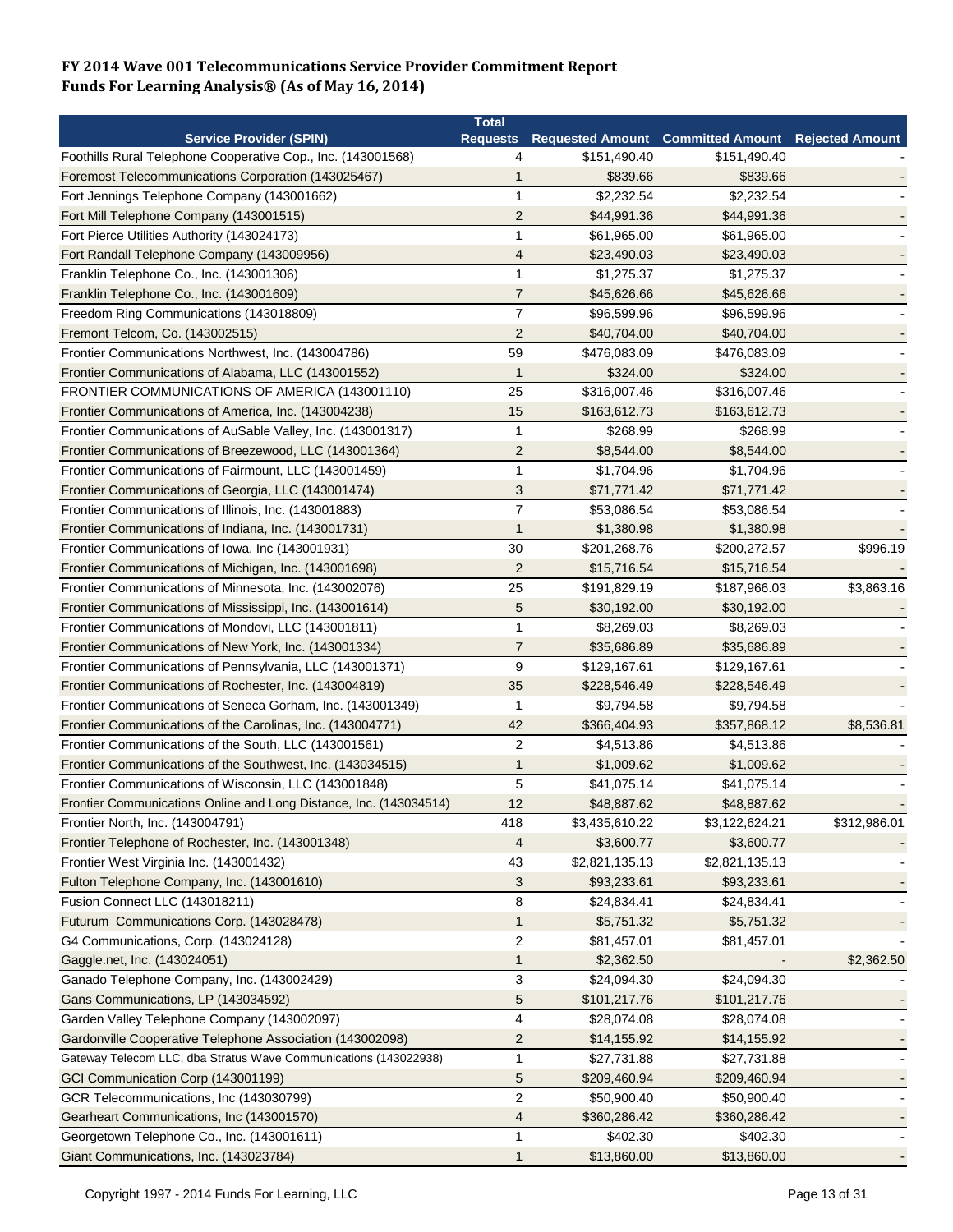|                                                              | <b>Total</b>    |                |                                                          |            |
|--------------------------------------------------------------|-----------------|----------------|----------------------------------------------------------|------------|
| <b>Service Provider (SPIN)</b>                               | <b>Requests</b> |                | <b>Requested Amount Committed Amount Rejected Amount</b> |            |
| Gila River Telecommunications, Inc. (143002473)              | 1               | \$23,576.72    | \$23,576.72                                              |            |
| Glandorf Telephone Co., Inc. (143001665)                     | 4               | \$6,752.71     | \$6,752.71                                               |            |
| Globalcom, Inc. (143021918)                                  | 6               | \$31,030.59    | \$31,030.59                                              |            |
| Golden State Phone & Wireless (143013471)                    | $\mathbf 1$     | \$1,013.56     | \$1,013.56                                               |            |
| Golden West Telecommunications Cooperative, Inc. (143002233) | 27              | \$122,301.80   | \$122,301.80                                             |            |
| Goldfield Access Network, LC (143019326)                     | $\overline{c}$  | \$2,724.00     | \$2,724.00                                               |            |
| GoldStar Communications, LLC (143025763)                     | $\overline{c}$  | \$8,043.78     | \$8,043.78                                               |            |
| Gorham Telephone Company (143002292)                         | $\overline{2}$  | \$814.23       | \$814.23                                                 |            |
| Grand River Mutual Telephone Corporation (143002342)         | 8               | \$63,872.41    | \$63,872.41                                              |            |
| Grand Telephone Company, Inc. (143002385)                    | $\overline{2}$  | \$8,099.79     | \$8,099.79                                               |            |
| Grande Communications Networks, LLC (143024443)              | $\overline{4}$  | \$21,546.60    | \$21,546.60                                              |            |
| Granite State Telephone, Inc. (143001293)                    | 3               | \$46,252.37    | \$46,252.37                                              |            |
| Granite Telecommunications, LLC (143025539)                  | $\overline{7}$  | \$32,846.76    | \$32,846.76                                              |            |
| Grantland Telecom, Inc. (143001822)                          | $\overline{2}$  | \$9,012.60     | \$9,012.60                                               |            |
| Great Plains Communications, Inc. (143002186)                | 56              | \$450,352.32   | \$446,128.32                                             | \$4,224.00 |
| Greenfly Networks Inc (143032041)                            | 1               | \$2,849.00     | \$2,849.00                                               |            |
| Griggs County Telephone Company (143002206)                  | $\overline{c}$  | \$2,587.44     | \$2,587.44                                               |            |
| Griswold Cooperative Telephone Company (143001968)           | 1               | \$27,769.20    | \$27,769.20                                              |            |
| Grundy Center Municipal Utilities (143014872)                | $\overline{c}$  | \$4,608.00     | \$4,608.00                                               |            |
| GTC, Inc. (143001442)                                        | 4               | \$112,866.47   | \$112,866.47                                             |            |
| Guadalupe Valley Telephone Cooperative, Inc. (143002431)     | 3               | \$13,752.77    | \$13,752.77                                              |            |
| Gunnison Telephone Company (143002566)                       | 1               | \$8,100.00     | \$8,100.00                                               |            |
| Guthrie Telecommunications Network, Inc. (143025557)         | $\mathbf{1}$    | \$4,034.77     | \$4,034.77                                               |            |
| H & B Communications, Inc (143002294)                        | 5               | \$10,827.56    | \$10,827.56                                              |            |
| Halstad Telephone Company (143002100)                        | 5               | \$28,819.89    | \$27,019.89                                              | \$1,800.00 |
|                                                              | 5               | \$47,001.28    |                                                          |            |
| Hamilton Long Distance Company (143015338)                   | 1               | \$5,341.50     | \$47,001.28<br>\$5,341.50                                |            |
| Hancock Rural Telephone Corporation (143001738)              |                 |                |                                                          |            |
| Hancock Tel. Co. (143001333)                                 | 1<br>1          | \$28,514.34    | \$28,514.34                                              |            |
| Harbor Communications, LLC. (143028932)                      |                 | \$4,303.78     | \$4,303.78                                               |            |
| Hardy Telecommunications, Inc. (143001425)                   | 1               | \$29,962.49    | \$29,962.49                                              |            |
| Hardy Telecommunications, Inc. (143028655)                   | 3               | \$24,559.49    | \$24,559.49                                              |            |
| Hargray Telephone Co., Inc. (143001516)                      | 3               | \$670,852.28   | \$670,852.28                                             |            |
| HARMONY TELEPHONE COMPANY (143002102)                        | 1               | \$2,160.00     | \$2,160.00                                               |            |
| Harrisonville Telephone Company (143001878)                  | 3               | \$16,040.38    | \$16,040.38                                              |            |
| Hart Telephone Company (143001462)                           | $\overline{2}$  | \$94,233.60    | \$94,233.60                                              |            |
| Hartington Telecommunications Co., Inc. (143002174)          | 4               | \$8,486.43     | \$8,486.43                                               |            |
| Hartland and St. Albans Telephone Company (143001274)        | 1               | \$1,593.60     | \$1,593.60                                               |            |
| HASTYS COMMUNICATIONS EAST, INC (143036384)                  | 3               | \$209,616.00   | \$209,616.00                                             |            |
| Haviland Telephone Company, Inc. (143002293)                 | 6               | \$19,170.24    | \$19,170.24                                              |            |
| Hawaiian Telcom, Inc. (143002709)                            | 321             | \$1,536,230.18 | \$1,536,230.18                                           |            |
| Hawkeye Telephone Company (143001969)                        | 1               | \$235.30       | \$235.30                                                 |            |
| Hayneville Fiber Transport, Inc. (143022412)                 | 1               | \$7,589.21     | \$7,589.21                                               |            |
| Heart of Iowa Communications Cooperative (143002030)         | $\overline{7}$  | \$21,462.47    | \$21,462.47                                              |            |
| HEARTLAND TELECOMMUNICATIONS COMPANY OF IOWA (143002730)     | 4               | \$11,528.04    | \$11,528.04                                              |            |
| Helix Telephone Company (143002621)                          | 1               | \$1,815.49     | \$1,815.49                                               |            |
| Hemingford Cooperative Telephone Company (143002176)         | 1               | \$14,388.71    | \$14,388.71                                              |            |
| Henry County Telephone Company (143001879)                   | 3               | \$9,709.89     | \$9,709.89                                               |            |
| Hershey Cooperative Telephone Company (143002178)            | 1               | \$3,265.20     | \$3,265.20                                               |            |
| Hiawatha Broadband Communications, Inc. (143011766)          | $\overline{5}$  | \$44,203.07    | \$44,203.07                                              |            |
| Hiawatha Telephone Company (143001713)                       | 1               | \$1,269.84     | \$1,269.84                                               |            |
| Hickory Telephone Company (143001374)                        | $\overline{c}$  | \$3,831.77     | \$3,831.77                                               |            |
| Highland Telephone Cooperative, Inc. (143001630)             | 7               | \$101,657.33   | \$101,657.33                                             |            |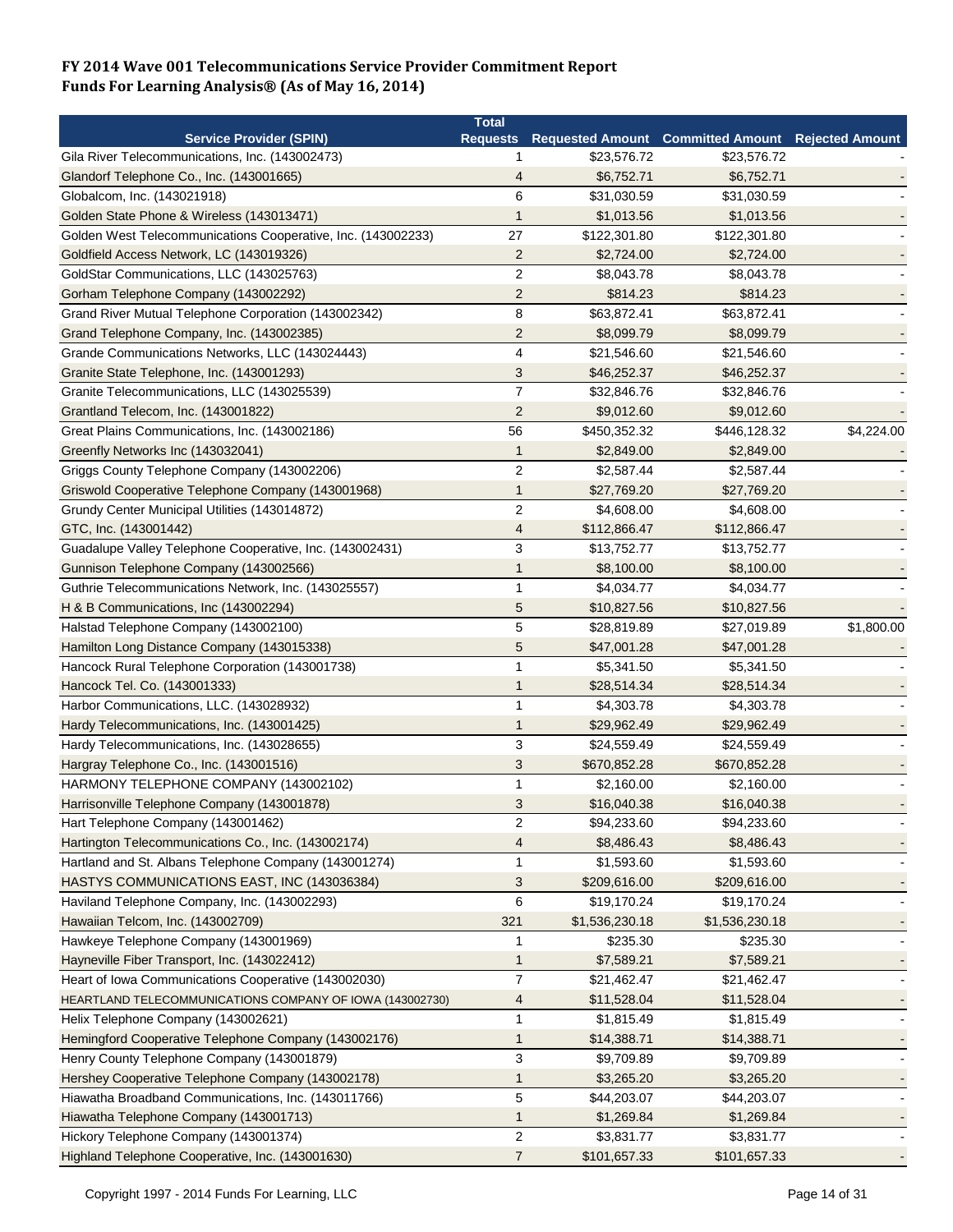|                                                                                                         | <b>Total</b>                     |                                                            |                |             |
|---------------------------------------------------------------------------------------------------------|----------------------------------|------------------------------------------------------------|----------------|-------------|
| <b>Service Provider (SPIN)</b>                                                                          |                                  | Requests Requested Amount Committed Amount Rejected Amount |                |             |
| HILL COUNTRY TELEPHONE COOPERATIVE, INC. (143002433)                                                    | 4                                | \$22,981.06                                                | \$22,981.06    |             |
| Home Telephone Company (143002104)                                                                      | $\overline{2}$                   | \$4,367.52                                                 | \$4,367.52     |             |
| Home Telephone ILEC, LLC (143001519)                                                                    | 1                                | \$9,114.12                                                 | \$9,114.12     |             |
| Hood Canal Telephone Co Inc (143002596)                                                                 | $\overline{2}$                   | \$13,177.07                                                | \$13,177.07    |             |
| Hopi Telecommunications, Inc. (143030762)                                                               | $\overline{2}$                   | \$12,985.06                                                | \$12,985.06    |             |
| Hopkinsville Electric System (143015329)                                                                | 1                                | \$162,396.80                                               | \$162,396.80   |             |
| Hopper Telecommunications LLC (wholly owned sub Otelco Inc) (143001547)                                 | 1                                | \$4,701.41                                                 | \$4,701.41     |             |
| Horry Telephone Cooperative, Inc. (143001520)                                                           | 1                                | \$14,068.03                                                | \$14,068.03    |             |
| Hospers Telephone Exchange Inc. (143001970)                                                             | 1                                | \$1,497.72                                                 | \$1,497.72     |             |
| Hotwire Communications, LTD (143033478)                                                                 | 1                                | \$9,495.60                                                 | \$9,495.60     |             |
| HRS Internet LLC (143031449)                                                                            | 6                                | \$117,959.90                                               | \$117,959.90   |             |
| Hubbard Cooperative Telephone Association (143001971)                                                   | 1                                | \$495.60                                                   | \$495.60       |             |
| Hudson Valley DataNet, LLC (143022679)                                                                  | 4                                | \$217,379.72                                               | \$217,379.72   |             |
| Hunt Telecommunications, LLC (143028369)                                                                | 17                               | \$1,239,643.49                                             | \$1,239,643.49 |             |
| HunTel CableVision, Inc. (143025839)                                                                    | $\overline{7}$                   | \$16,861.43                                                | \$16,861.43    |             |
| Hunter Communications, Inc. (143009331)                                                                 | 8                                | \$147,098.33                                               | \$147,098.33   |             |
| Hutchinson Telephone Company (143002105)                                                                | $\overline{c}$                   | \$18,349.44                                                | \$18,349.44    |             |
| Huxley Communications Cooperative (143001972)                                                           | 1                                | \$9,392.41                                                 | \$9,392.41     |             |
| IC Data Communications, LLC (143031272)                                                                 | 3                                | \$39,730.07                                                | \$39,730.07    |             |
| Ideacom Mid-Atlantic, Inc. (143023691)                                                                  | 1                                | \$295.20                                                   |                | \$295.20    |
| Ideaone Telecom, Inc. (143018988)                                                                       | 5                                | \$98,620.79                                                | \$98,620.79    |             |
| IDT Telecom, Inc. (143032465)                                                                           | 1                                | \$1,672.74                                                 | \$1,672.74     |             |
| Illinois Bell Telephone Company (143001912)                                                             | 250                              | \$4,529,390.72                                             | \$4,430,941.71 | \$98,449.01 |
|                                                                                                         | 13                               | \$42,078.14                                                | \$42,078.14    |             |
| Illinois Consolidated Telephone Company (143001882)<br>Illinois Signal Communications, Inc. (143024056) | 1                                | \$2,453.71                                                 |                |             |
|                                                                                                         |                                  |                                                            | \$2,453.71     |             |
| Illinois Valley Cellular RSA 2-1 (143000824)                                                            | $\overline{7}$<br>$\overline{2}$ | \$7,716.57                                                 | \$7,716.57     |             |
| Illinois Valley Cellular RSA 2-II (143000825)                                                           |                                  | \$4,688.87                                                 | \$4,688.87     |             |
| iLOKA, Inc. (143027136)                                                                                 | 14                               | \$161,782.10                                               | \$161,782.10   |             |
| Im On Communications, LLC (143031706)                                                                   | 1                                | \$2,200.61                                                 | \$2,200.61     |             |
| Impact Network Solutions, Inc. (143006484)                                                              | 3                                | \$18,122.64                                                | \$18,122.64    |             |
| inContact, Inc. (143018540)                                                                             | 12                               | \$41,239.79                                                | \$41,239.79    |             |
| Independent Networks, LC (143018621)                                                                    | 1                                | \$2,622.31                                                 | \$2,622.31     |             |
| Independents Fiber Network LLC (143036054)                                                              | $\overline{2}$                   | \$18,671.40                                                | \$8,713.32     | \$9,958.08  |
| Indiana Bell Telephone Company, Incorporated (143004642)                                                | 178                              | \$3,841,329.33                                             | \$3,775,698.36 | \$65,630.97 |
| Indiana Fiber Network LLC (143030231)                                                                   | 1                                | \$190,550.88                                               | \$190,550.88   |             |
| Indiana Paging Network, Inc. (143003139)                                                                | 11                               | \$6,945.31                                                 | \$6,945.31     |             |
| Indiana Telephone Company Inc (143034836)                                                               | 8                                | \$81,100.67                                                | \$81,100.67    |             |
| Information Transport Solutions, Inc. (143008119)                                                       | 13                               | \$1,140,190.12                                             | \$1,140,190.12 |             |
| Inland Cellular LLC (143037458)                                                                         | 4                                | \$8,456.62                                                 | \$8,456.62     |             |
| Inland Development Corporation (143029986)                                                              | 3                                | \$101,472.00                                               | \$101,472.00   |             |
| Inland Telephone Company (143002527)                                                                    | 1                                | \$1,776.90                                                 | \$1,776.90     |             |
| Insight Phone of Indiana, LLC (143030108)                                                               | $\mathbf 1$                      | \$5,862.46                                                 |                | \$5,862.46  |
| Insight Phone of Kentucky, LLC (143029828)                                                              | 12                               | \$386,631.12                                               | \$386,631.12   |             |
| Integra Telecom of Minnesota (143005305)                                                                | 15                               | \$215,104.20                                               | \$215,104.20   |             |
| Integra Telecom of Oregon, Inc. (143015857)                                                             | 14                               | \$106,685.41                                               | \$106,257.78   | \$427.63    |
| Integra Telecom of Utah Inc. (143023902)                                                                | 1                                | \$15,024.19                                                | \$15,024.19    |             |
| Integra Telecom Of Washington, Inc. (143023886)                                                         | 27                               | \$570,039.63                                               | \$570,039.63   |             |
| Integrated Broadband Services, LLC (143032076)                                                          | $\mathbf{1}$                     | \$34,555.68                                                | \$34,555.68    |             |
| Integration One, Inc. (143027182)                                                                       | 1                                | \$1,447.63                                                 | \$1,447.63     |             |
| Intele Choice, Inc (143034823)                                                                          | 3                                | \$1,364.71                                                 | \$1,364.71     |             |
| IntelePeer Inc (143037109)                                                                              | 3                                | \$6,123.69                                                 | \$6,123.69     |             |
| Intelleq Communications, LLC (143009815)                                                                | 3                                | \$24,225.79                                                | \$24,225.79    |             |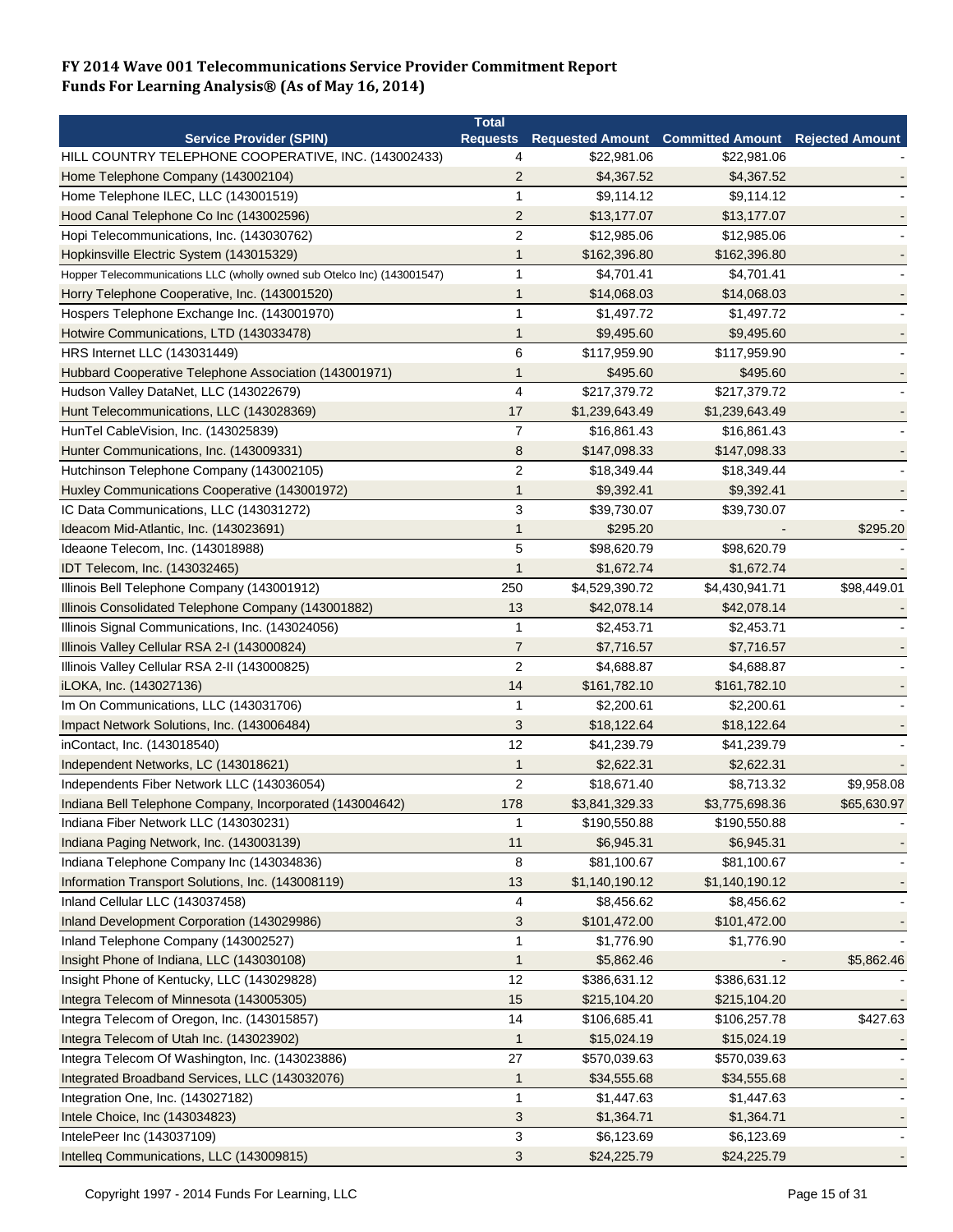|                                                             | <b>Total</b>    |                |                                                   |              |
|-------------------------------------------------------------|-----------------|----------------|---------------------------------------------------|--------------|
| <b>Service Provider (SPIN)</b>                              | <b>Requests</b> |                | Requested Amount Committed Amount Rejected Amount |              |
| Inter-Community Telephone (143002748)                       | 5               | \$26,859.30    | \$26,859.30                                       |              |
| InterBel Telephone Cooperative, Inc. (143002533)            | 5               | \$44,371.97    | \$33,034.37                                       | \$11,337.60  |
| InterBel Telephone Cooperative, Inc. (143028555)            | $\overline{2}$  | \$1,306.94     | \$1,306.94                                        |              |
| Intermax Networks (143027948)                               | $\overline{2}$  | \$99,181.44    | \$93,052.80                                       | \$6,128.64   |
| Interstate Telecommunications Cooperative, Inc. (143002154) | 10              | \$39,843.78    | \$39,843.78                                       |              |
| Inventive Technology, LTD (143009607)                       | $\sqrt{3}$      | \$101,444.40   | \$101,444.40                                      |              |
| Ionex Communications North, Inc (143005860)                 | $\overline{c}$  | \$948.24       | \$948.24                                          |              |
| lowa 13, Inc. (143000655)                                   | $\mathbf{1}$    | \$1,775.90     | \$1,775.90                                        |              |
| IOWA Network Services, Inc (143032923)                      | 3               | \$24,461.06    | \$17,407.36                                       | \$7,053.70   |
| Iowa RSA No. 2 Limited Partnership (143025624)              | $\overline{2}$  | \$4,526.40     | \$4,526.40                                        |              |
| Iowa Wireless Services LLC (143018294)                      | $\mathbf{1}$    | \$1,439.06     | \$1,439.06                                        |              |
| Ironton Telephone Company (143001375)                       | $\overline{c}$  | \$12,746.77    | \$12,746.77                                       |              |
| ITC GLOBAL NETWORKS, LLC (143037326)                        | $\mathbf 1$     | \$75,840.00    | \$75,840.00                                       |              |
| Jackson Energy Authority (143028823)                        | 1               | \$2,760.00     | \$2,760.00                                        |              |
| Jacobs Communications Group, LLC (143037096)                | 1               | \$288.00       | \$288.00                                          |              |
| Jaguar Communications Inc (143031592)                       | 11              | \$63,136.34    | \$63,136.34                                       |              |
| James Valley Cooperative Telephone Company (143002236)      | 3               | \$9,014.97     | \$9,014.97                                        |              |
| JAS Networks, Inc. (143026404)                              | 1               | \$26,094.09    | \$26,094.09                                       |              |
| JBN Telephone Company, Inc. (143004311)                     | $\overline{2}$  | \$634.97       | \$634.97                                          |              |
| JED Enterprises Inc. (143012053)                            | $\mathbf{1}$    | \$4,116.00     | \$4,116.00                                        |              |
| Jefferson Telephone Company (143001976)                     | $\sqrt{3}$      | \$14,718.24    | \$14,718.24                                       |              |
| Jive Communications, Inc. (143033971)                       | 49              | \$2,010,825.76 | \$1,881,216.81                                    | \$129,608.95 |
| Jive Communications Inc (143036608)                         | $\mathbf{1}$    | \$3,541.35     | \$3,541.35                                        |              |
|                                                             |                 |                |                                                   |              |
| JKM Consulting, Inc. (143031519)                            | 1<br>1          | \$8,992.80     | \$8,992.80                                        |              |
| K & M Telephone Company, Inc. (143002181)                   |                 | \$1,344.00     | \$1,344.00                                        |              |
| K-PowerNet, LLC (143025502)                                 | 1               | \$29,102.40    | \$29,102.40                                       |              |
| Kaleva Telephone Company (143001708)                        | $\overline{c}$  | \$19,956.30    | \$19,956.30                                       |              |
| Kalida Telephone Company, Inc. (143001666)                  | 1               | \$10,200.00    | \$10,200.00                                       |              |
| Kalona Cooperative Telephone Company (143001978)            | 1               | \$828.18       | \$828.18                                          |              |
| KanOkla Communications, Inc. (143004062)                    | $\overline{2}$  | \$4,539.94     | \$4,539.94                                        |              |
| Kansas No.15 LP (143000654)                                 | 6               | \$20,836.00    | \$20,836.00                                       |              |
| Kaplan Telephone Company, Inc. (143001592)                  | 4               | \$9,659.66     | \$9,659.66                                        |              |
| Kasson & Mantorville Telephone Company (143002107)          | $\overline{2}$  | \$25,430.76    | \$25,430.76                                       |              |
| Kearsarge Telephone Company (143001297)                     | 4               | \$3,542.18     | \$3,542.18                                        |              |
| Kentec Communications, Inc. (143003062)                     | 2               | \$2,559.34     | \$2,559.34                                        |              |
| Kentucky RSA 3 Cellular General Partnership (143000633)     | 1               | \$12,037.40    | \$12,037.40                                       |              |
| Kentucky RSA 4 Cellular General Partnership (143000632)     | $\mathbf{1}$    | \$12,450.00    | \$12,450.00                                       |              |
| Kerman Telephone Company (143002655)                        | $\overline{c}$  | \$118,849.35   | \$118,849.35                                      |              |
| Knology Community Telephone Inc (143002229)                 | $\overline{2}$  | \$15,819.32    | \$15,819.32                                       |              |
| Knology of Alabama, Inc. (143015480)                        | $\mathbf{1}$    | \$289.80       | \$289.80                                          |              |
| Knology of Florida, Inc. (143017328)                        | 1               | \$4,560.00     | \$4,560.00                                        |              |
| Knology Of Georgia, Inc. (143015984)                        | $\overline{2}$  | \$81,691.20    | \$81,691.20                                       |              |
| Knology of Kansas Inc. (143008523)                          | 4               | \$35,174.66    | \$35,174.66                                       |              |
| Knology of Tennessee, Inc. (143029255)                      | $\overline{2}$  | \$17,186.06    | \$12,958.08                                       | \$4,227.98   |
| Knology of the Black Hills, LLC (143016849)                 | 8               | \$134,697.64   | \$134,697.64                                      |              |
| Knology of the Plains, Inc (143034674)                      | 10              | \$65,437.62    | \$65,437.62                                       |              |
| Knology of the Valley, Inc. (143001464)                     | 3               | \$29,784.18    | \$29,784.18                                       |              |
| Lafayette City Parish Consolidated Goverment (143025977)    | 1               | \$1,872.00     | \$1,872.00                                        |              |
| Lakeland Communications Group, LLC (143001806)              | $\mathbf{1}$    | \$3,355.16     | \$3,355.16                                        |              |
| Lambeau Telecom Company, LLC (143033254)                    | 13              | \$54,112.66    | \$54,112.66                                       |              |
| Lancaster Telephone Company (143001521)                     | $\overline{2}$  | \$207,465.50   | \$207,465.50                                      |              |
| Last Mile Inc (143023276)                                   | 12              | \$586,706.64   | \$586,706.64                                      |              |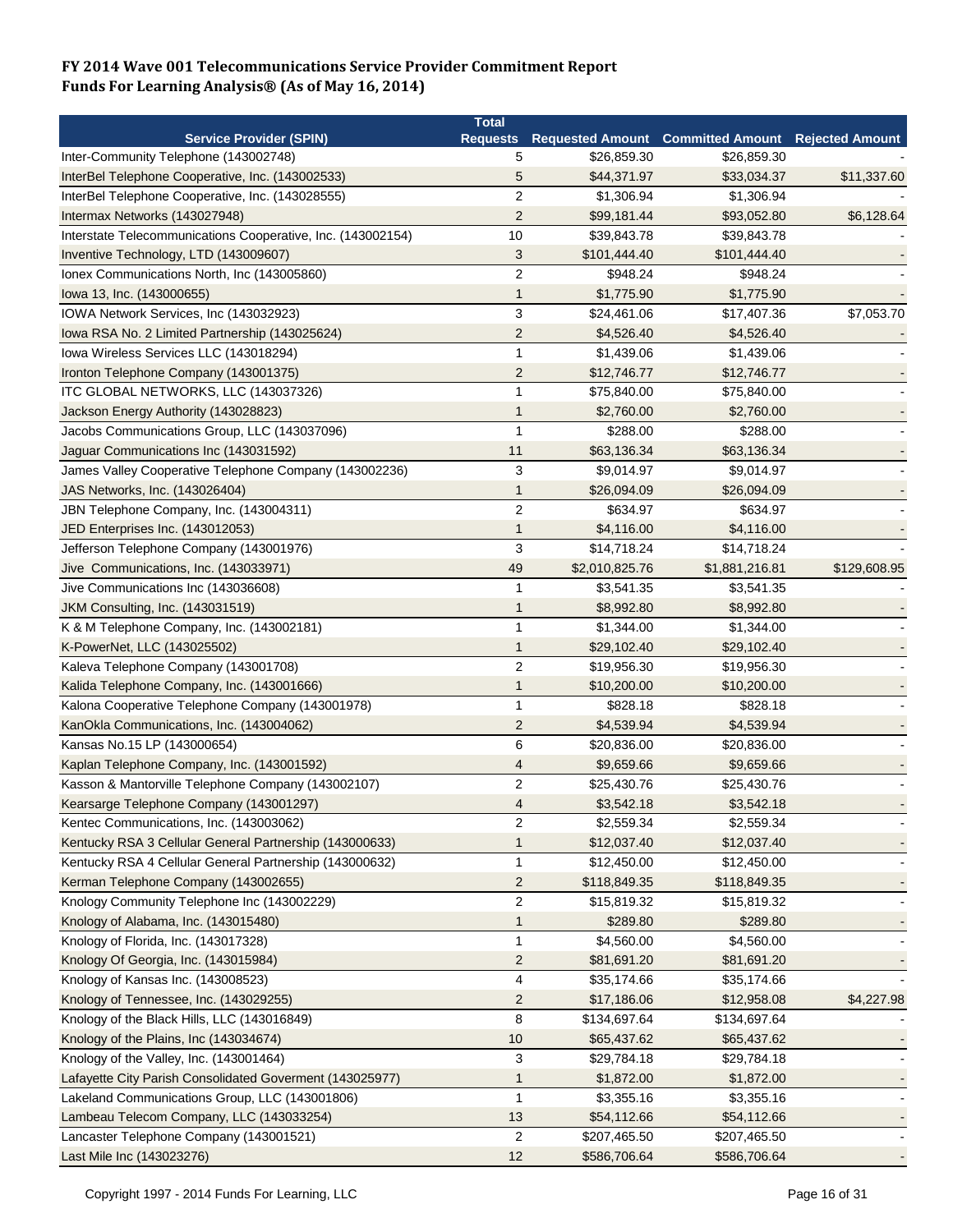|                                                            | <b>Total</b>     |                            |                                                            |              |
|------------------------------------------------------------|------------------|----------------------------|------------------------------------------------------------|--------------|
| <b>Service Provider (SPIN)</b>                             |                  |                            | Requests Requested Amount Committed Amount Rejected Amount |              |
| Laurel Highland Long Distance (143003984)                  | 1                | \$1,656.00                 | \$1,656.00                                                 |              |
| Laurens Municipal Communications Utility (143021007)       | 1                | \$3,113.79                 | \$3,113.79                                                 |              |
| Lavaca Telephone Company, Inc. (143002263)                 | 3                | \$104,290.19               | \$104,290.19                                               |              |
| LaValle Telephone Coop., Inc. (143001804)                  | $\overline{2}$   | \$1,584.16                 | \$1,584.16                                                 |              |
| LDL Telecom Services (143029972)                           | 1                | \$360.00                   | \$360.00                                                   |              |
| Leaco Rural Telephone Cooperative, Inc. (143002556)        | 5                | \$67,219.33                | \$67,219.33                                                |              |
| Leap Frog Telecom LLC (143034176)                          | 4                | \$18,959.91                | \$18,959.91                                                |              |
| Lehigh Valley Coop Telephone Association (143001983)       | $\overline{7}$   | \$10,302.39                | \$10,302.39                                                |              |
| Lemonweir Valley Telephone Company (143001805)             | 1                | \$7,872.00                 | \$7,872.00                                                 |              |
| Lesile County Telephone Company (143001572)                | $\overline{2}$   | \$4,236.00                 | \$4,236.00                                                 |              |
| Level 3 Communications, LLC (143021460)                    | 66               | \$796,527.00               | \$796,527.00                                               |              |
| Lewis River Telephone Company, Inc. (143002599)            | 3                | \$18,030.87                | \$18,030.87                                                |              |
| Licking Area Computer Association (143028828)              | 1                | \$11,356.04                |                                                            | \$11,356.04  |
| Light Tower Fiber LLC (143033894)                          | 1                | \$6,989.52                 | \$6,989.52                                                 |              |
| Lightedge Solutions, Inc. (143004772)                      | 1                | \$114,552.86               | \$114,552.86                                               |              |
| Lightship Telecom (143008379)                              | $\overline{2}$   | \$15,672.48                | \$15,672.48                                                |              |
| Lightspeed Networks Inc (143030188)                        | 3                | \$30,614.70                | \$30,614.70                                                |              |
| Lightyear Network Solutions, LLC (143004007)               | 4                | \$20,645.58                | \$20,645.58                                                |              |
| Ligonier Telephone Co., Inc. (143001743)                   | 1                | \$1,295.33                 | \$1,295.33                                                 |              |
| Lincoln County Telephone Sys, Inc. (143002673)             | $\overline{c}$   |                            |                                                            |              |
|                                                            | 1                | \$163,471.35<br>\$1,740.00 | \$163,471.35                                               |              |
| Lincolnville Networks, Inc. (143001269)                    |                  |                            | \$1,740.00                                                 |              |
| Line Systems, Inc (143023377)                              | 48               | \$346,579.21               | \$346,579.21                                               |              |
| Little Miami Communications Corporation (143001661)        | $\overline{c}$   | \$20,210.40                | \$20,210.40                                                |              |
| Lloyd Hoff Holding Corporation (143023352)                 | 1                | \$1,814.40                 | \$1,814.40                                                 |              |
| LMK Communications, LLC (143025408)                        | 1                | \$331,426.08               | \$331,426.08                                               |              |
| Local Access Network, LLC (143023415)                      | 1                | \$15,202.07                | \$15,202.07                                                |              |
| Logan Telephone Cooperative, Inc. (143001574)              | 1                | \$15,048.00                | \$15,048.00                                                |              |
| Logicalis Inc (143004779)                                  | $\overline{2}$   | \$159,315.66               |                                                            | \$159,315.66 |
| Logix Communications, LP (143026740)                       | 9                | \$41,804.69                | \$41,804.69                                                |              |
| Long Lines Metro, LLC (143019799)                          | 3                | \$6,458.08                 | \$6,458.08                                                 |              |
| Long Lines Wireless, LLC (143030869)                       | $\overline{2}$   | \$2,366.77                 | \$2,366.77                                                 |              |
| Loretel Systems, Inc. (143002124)                          | 3                | \$10,091.40                | \$10,091.40                                                |              |
| Lost Nation-Elwood Telephone Company (143001985)           | $\overline{c}$   | \$9,282.00                 | \$9,282.00                                                 |              |
| Louisa Communications (143022534)                          | 1                | \$8,922.46                 | \$8,922.46                                                 |              |
| Louisiana Competitive Telecommunications, Inc. (143019434) | 2                | \$3,900.00                 | \$3,900.00                                                 |              |
| Ludlow Telephone Company (143001307)                       | 1                | \$1,084.80                 | \$1,084.80                                                 |              |
| LUMOS Networks Inc (143003814)                             | 6                | \$99,012.67                | \$99,012.67                                                |              |
| Lumos Networks LLC (143024848)                             | 9                | \$86,126.22                | \$86,126.22                                                |              |
| Lumos Networks of West Virginia Inc (143000740)            | $\mathbf{2}$     | \$61,761.41                | \$61,761.41                                                |              |
| Lumos Telephone Inc. (143001406)                           | $\boldsymbol{8}$ | \$137,938.93               | \$137,938.93                                               |              |
| Lux Communications LLC (143034655)                         | 1                | \$3,840.00                 | \$3,840.00                                                 |              |
| Lycom Communications (143026994)                           | 1                | \$8,866.80                 | \$8,866.80                                                 |              |
| MABEL COOPERATIVE TELEPHONE COMPANY (143002113)            | 1                | \$5,115.60                 | \$5,115.60                                                 |              |
| Madison Cellular Telephone Co. (143001042)                 | 1                | \$6,616.52                 | \$6,616.52                                                 |              |
| Madison County Telephone Co Inc. (143002265)               | 3                | \$8,168.12                 | \$8,168.12                                                 |              |
| Madison Telephone LLC (143002298)                          | $\overline{2}$   | \$8,756.29                 | \$8,756.29                                                 |              |
| Magazine Telephone Company (143002266)                     | 1                | \$26,341.91                | \$26,341.91                                                |              |
| Magellan Hill Technologies LLC (143031847)                 | 3                | \$54,885.06                | \$54,885.06                                                |              |
| Mahanoy & Mahantango Telephone Company (143001380)         | $\mathbf{1}$     | \$10,096.82                |                                                            | \$10,096.82  |
| MAHASKA COMMUNICATION GROUP, LLC (143027157)               | 2                | \$27,355.55                | \$27,355.55                                                |              |
| Maine RSA No.1, Inc. (143000553)                           | 5                | \$11,671.91                | \$11,671.91                                                |              |
| Manitowoc Public Utilities (143028503)                     | 1                | \$53,173.20                | \$53,173.20                                                |              |
|                                                            |                  |                            |                                                            |              |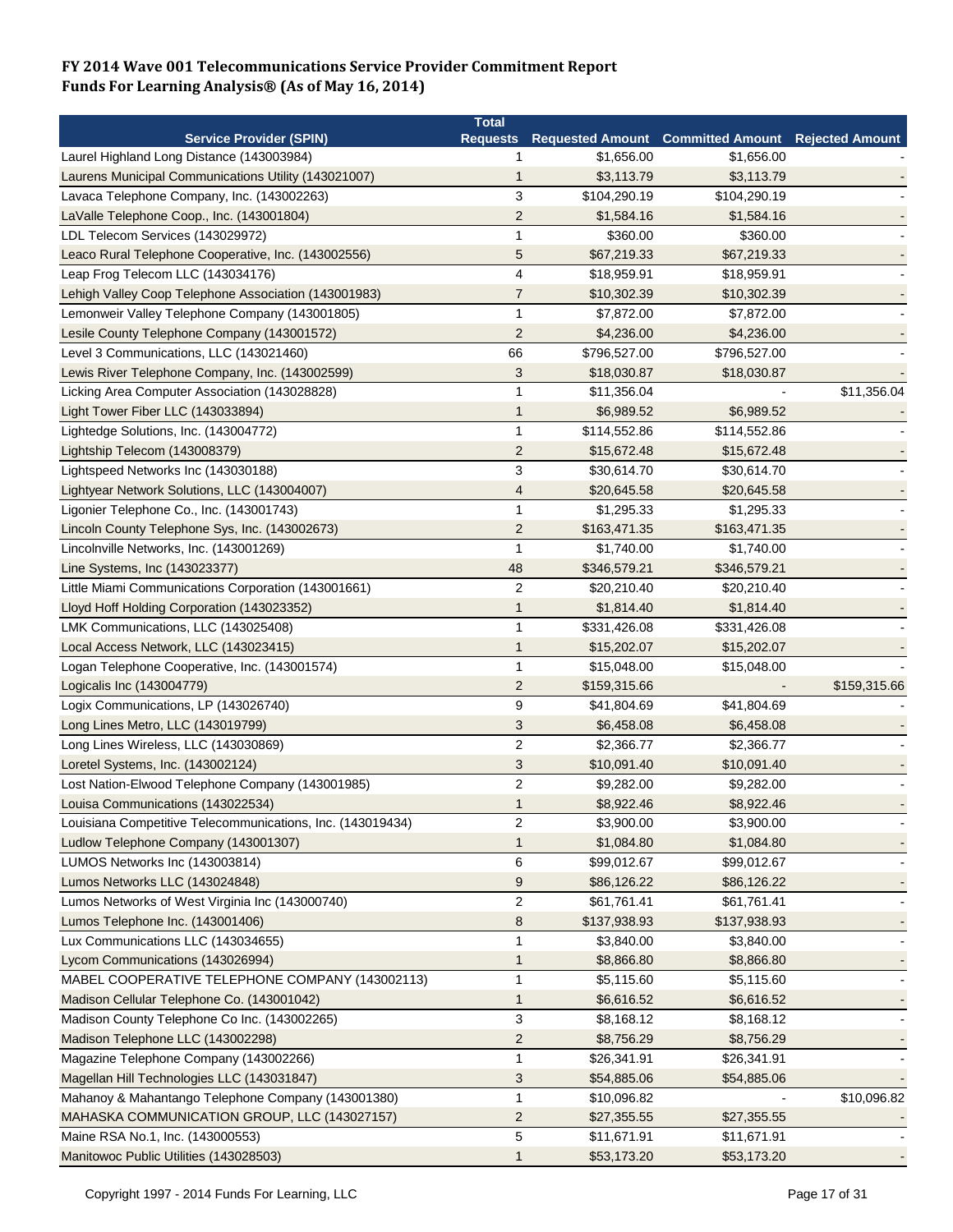|                                                                     | <b>Total</b>   |                |                                                            |            |
|---------------------------------------------------------------------|----------------|----------------|------------------------------------------------------------|------------|
| <b>Service Provider (SPIN)</b>                                      |                |                | Requests Requested Amount Committed Amount Rejected Amount |            |
| MANKATO CITIZENS TELEPHONE COMPANY (143002116)                      | 1              | \$13,281.42    | \$13,281.42                                                |            |
| Manti Telephone Company (143002567)                                 | 1              | \$32,310.00    | \$32,310.00                                                |            |
| Mapleton Communication Management Agency (143026918)                | 1              | \$6,508.60     | \$6,508.60                                                 |            |
| Marianna Tel Inc. (143015658)                                       | 1              | \$10,575.58    | \$10,575.58                                                |            |
| Mark Twain Communications Company (143016786)                       | 1              | \$6,281.37     | \$6,281.37                                                 |            |
| Mark Twain Long Distance, Inc. (143016785)                          | 1              | \$1,800.00     | \$1,800.00                                                 |            |
| Mark Twain Rural Telephone Company (143002349)                      | 1              | \$1,350.00     | \$1,350.00                                                 |            |
| Marketing Advanced Communications Certificates, LLC (143036937)     | 3              | \$3,361.50     | \$3,361.50                                                 |            |
| Marne and Elk Horn Telephone Company (143001989)                    | 1              | \$292.49       | \$292.49                                                   |            |
| Marquette-Adams Telephone Cooperative, Inc. (143001808)             | 1              | \$2,152.22     | \$2,152.22                                                 |            |
| Marseilles Telephone Comapny (143001891)                            | 1              | \$5,232.00     | \$5,232.00                                                 |            |
| Marshfield Electric and Water Department (143035116)                | 1              | \$67,541.64    | \$67,541.64                                                |            |
| Masergy Cloud Communications, Inc (143033715)                       | 1              | \$21,367.61    | \$21,367.61                                                |            |
| Mashell Telecom, Inc (143015349)                                    | 3              | \$21,785.07    | \$21,785.07                                                |            |
| MASSCOMM, INC (143033358)                                           | 3              | \$26,557.38    | \$26,557.38                                                |            |
| Matanuska Telephone Association, Inc. (143002697)                   | 3              | \$1,092,197.18 | \$1,092,197.18                                             |            |
| Matrix Telecom, Inc (143003906)                                     | $\overline{7}$ | \$6,232.58     | \$6,232.58                                                 |            |
| Matrix Telecom, Inc (143013406)                                     | 1              | \$1,510.28     | \$1,510.28                                                 |            |
| Matrix Telecom, Inc. (143001104)                                    | $\mathbf{1}$   | \$108.36       | \$108.36                                                   |            |
| Matrix Telecom, Inc. (143004256)                                    | 8              | \$11,259.92    | \$11,259.92                                                |            |
| Maxsip Telecom Corporation (143032657)                              | 1              | \$37,800.00    | \$37,800.00                                                |            |
| MCC Iowa LLC (143026671)                                            | 1              | \$6,258.60     |                                                            | \$6,258.60 |
| MCC Telephony, LLC (143029836)                                      | 67             | \$1,244,007.21 | \$1,241,127.21                                             | \$2,880.00 |
|                                                                     |                |                |                                                            |            |
| McClure Telephone Company (143001655)                               | $\mathbf{1}$   | \$552.30       | \$552.30                                                   |            |
| McDaniel Cellular Telephone Company (143000526)                     | $\overline{2}$ | \$3,098.26     | \$3,098.26                                                 |            |
| McDonough Telephone Cooperative (143001888)                         | $\overline{2}$ | \$13,853.01    | \$13,853.01                                                |            |
| McLoud Telephone Company (143002387)                                | $\overline{c}$ | \$35,327.87    | \$35,327.87                                                |            |
| McMinnville Access Co. (143006681)                                  | 1              | \$42,725.25    | \$42,725.25                                                |            |
| Mega Path Corporation (143020549)                                   | $\overline{c}$ | \$33,131.44    | \$33,131.44                                                |            |
| Megagate Broadband Inc (143024859)                                  | $\overline{c}$ | \$5,226.72     | \$5,226.72                                                 |            |
| Melrose Telephone Company (143002117)                               | $\overline{2}$ | \$13,383.70    | \$13,383.70                                                |            |
| Mercury Wireless LLC (143036583)                                    | 1              | \$5,157.01     | \$5,157.01                                                 |            |
| Merrimack County Telephone Company (143001299)                      | $\overline{c}$ | \$15,177.60    | \$15,177.60                                                |            |
| Merrimack Education Center (143004624)                              | 1              | \$355,482.00   | \$355,482.00                                               |            |
| Metamora Telephone Company (143001892)                              | $\overline{c}$ | \$6,289.63     | \$6,289.63                                                 |            |
| Metro Communicattons Co Inc (143035822)                             | $\overline{2}$ | \$16,991.89    | \$16,991.89                                                |            |
| Metropolitan Telecommunications Holding Company (143028307)         | 17             | \$164,655.03   | \$164,655.03                                               |            |
| Michigan Bell Telephone Company (143001727)                         | 118            | \$1,693,191.75 | \$1,693,191.75                                             |            |
| Micro Technology Consultants, Inc. (143005461)                      | 2              | \$53,460.00    | \$53,460.00                                                |            |
| Mid Century Telephone Cooperative (143001893)                       | 3              | \$8,908.44     | \$8,908.44                                                 |            |
| Mid-Maine Telecom LLC (wholly owned sub of Otelco Inc) (143001286)  | 8              | \$144,077.39   | \$144,077.39                                               |            |
| MID-MAINE TELPLUS LLC (wholly owned sub of Otelco Inc.) (143034206) | 4              | \$15,378.72    | \$15,378.72                                                |            |
| Mid-Plains Rural Telephone Cooperative, Inc. (143002444)            | 1              | \$5,160.00     | \$5,160.00                                                 |            |
| Mid-Plains Telephone, LLC (143001795)                               | 3              | \$14,331.12    | \$14,331.12                                                |            |
| Mid-Rivers Telephone Cooperative, Inc. (143002535)                  | 36             | \$64,238.74    | \$64,238.74                                                |            |
| Mid-Rivers Telephone Cooperative, Inc. (CLEC) (143028351)           | 23             | \$106,855.29   | \$106,855.29                                               |            |
| Mid-State Telephone Company (143002119)                             | 4              | \$20,320.39    | \$11,904.91                                                | \$8,415.48 |
| Mid-Tex Cellular (143000788)                                        | 2              | \$2,793.12     | \$2,793.12                                                 |            |
| Midcontinent Communications (143001179)                             | 45             | \$635,286.61   | \$635,286.61                                               |            |
| Midstate Communications Inc. (143002218)                            | 1              | \$5,460.00     | \$5,460.00                                                 |            |
| Midstate Communications, Inc (143007716)                            | 6              | \$43,096.45    | \$43,096.45                                                |            |
| Midvale Telephone Exchange, Inc. (143002476)                        | 1              | \$912.38       | \$912.38                                                   |            |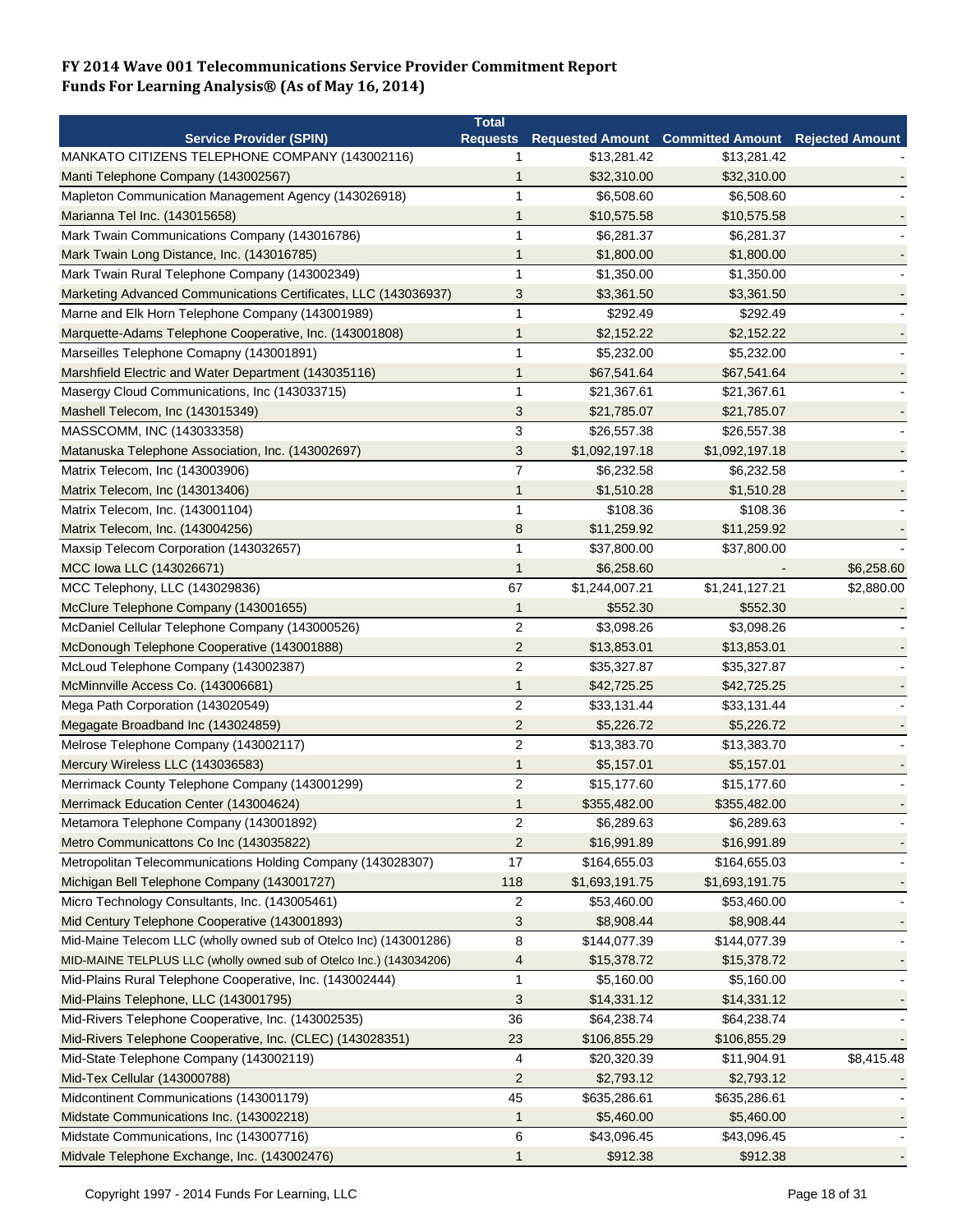|                                                              | <b>Total</b>            |              |                                                   |             |
|--------------------------------------------------------------|-------------------------|--------------|---------------------------------------------------|-------------|
| <b>Service Provider (SPIN)</b>                               | <b>Requests</b>         |              | Requested Amount Committed Amount Rejected Amount |             |
| Midwest Telecom of America, Inc. (143015811)                 | 3                       | \$21,765.61  | \$19,640.59                                       | \$2,125.02  |
| Midwest Telephone Company (143002118)                        | 1                       | \$12,066.60  | \$12,066.60                                       |             |
| Miles Communications, Inc. (143023473)                       | 5                       | \$33,734.29  | \$33,734.29                                       |             |
| Millennium Telcom, LLC (143026630)                           | 3                       | \$161,798.58 | \$161,798.58                                      |             |
| Millington Telephone Company, Inc. (143001634)               | 1                       | \$12,000.96  | \$12,000.96                                       |             |
| Millry Communications, Inc (143019541)                       | 1                       | \$123,000.00 | \$123,000.00                                      |             |
| Millry Telephone Co., Inc. (143001550)                       | 1                       | \$41,328.00  | \$41,328.00                                       |             |
| Minburn Telecommunications Inc. (143020313)                  | $\overline{2}$          | \$3,358.87   | \$3,358.87                                        |             |
| Minburn Telephone Company (143001995)                        | $\overline{2}$          | \$2,499.36   | \$2,499.36                                        |             |
| Minerva Valley Telephone Company, Inc. (143001996)           | 1                       | \$1,193.47   | \$1,193.47                                        |             |
| Minford Telephone Company (143001669)                        | 1                       | \$11,961.36  | \$11,961.36                                       |             |
| Minnesota Valley Telephone Company, Inc. (143002121)         | 2                       | \$1,787.85   | \$1,787.85                                        |             |
| MISSOURI VALLEY COMMUNICATIONS, INC. (143025699)             | 2                       | \$16,849.33  | \$16,849.33                                       |             |
| Mitel Net Solutions, Inc. (143008103)                        | 21                      | \$384,171.73 | \$384,171.73                                      |             |
| MLGC, LLC (143036860)                                        | $\overline{2}$          | \$2,784.00   | \$2,784.00                                        |             |
| MNW Telecom, Inc (143034896)                                 | $\overline{7}$          | \$102,405.60 | \$102,405.60                                      |             |
| Moapa Valley Telephone Company (143002674)                   | $\overline{2}$          | \$9,562.25   | \$9,562.25                                        |             |
| Mobile Communication Service, Inc. (143011758)               | $\overline{2}$          | \$135.00     | \$135.00                                          |             |
| Mobile Radio Communications, Inc (143003154)                 | $\mathbf{1}$            | \$881.66     | \$881.66                                          |             |
| MoKan Dial, Inc. (143002299)                                 | $\overline{2}$          | \$5,178.72   | \$5,178.72                                        |             |
| Momentum Telecom, Inc. (143025052)                           | 1                       | \$720.00     | \$720.00                                          |             |
| Monmouth Telephone & Telegraph, Inc. (143023891)             | $\overline{7}$          | \$38,216.33  | \$38,216.33                                       |             |
|                                                              | 1                       |              |                                                   |             |
| Monon Telephone Company Inc. (143001745)                     |                         | \$14,262.92  | \$14,262.92                                       |             |
| Mountain Communications LLC (143036219)                      | 5                       | \$45,320.28  | \$45,320.28                                       |             |
| Mountain Digital Enterprises, LLC (143026689)                | 1                       | \$2,750.75   | \$2,750.75                                        |             |
| Mountain Rural Telephone Cooperative Corp., Inc. (143001575) | 8                       | \$212,224.97 | \$212,224.97                                      |             |
| MountaiNet Telephone Company (143005366)                     | 3                       | \$51,135.00  | \$51,135.00                                       |             |
| Mpower Communications Corp. (143016034)                      | $\overline{2}$          | \$10,850.38  | \$10,850.38                                       |             |
| MTC Communications Inc. (143003948)                          | 1                       | \$266,154.29 | \$266,154.29                                      |             |
| MTPCS, LLC (143029960)                                       | 3                       | \$4,366.41   | \$4,366.41                                        |             |
| Mud Lake Telephone Cooperative Assn., Inc. (143002519)       | $\overline{\mathbf{c}}$ | \$10,848.00  | \$10,848.00                                       |             |
| Muenster Telephone Corporation of Texas (143002446)          | 2                       | \$7,315.88   | \$7,315.88                                        |             |
| Mulberry Cooperative Telephone Co. Inc. (143001746)          | 1                       | \$4,650.00   | \$4,650.00                                        |             |
| Mutual Telephone Company (143002001)                         | 3                       | \$14,132.36  | \$14,132.36                                       |             |
| Mutual Telephone Company of Morning Sun (143001999)          | 1                       | \$3,692.14   | \$3,692.14                                        |             |
| NaTel Investments L.C. (143011138)                           | 1                       | \$9,795.24   | \$9,795.24                                        |             |
| Nathan Sherman Enterprises, Inc. (143030200)                 | 3                       | \$54,077.64  | \$54,077.64                                       |             |
| National Telephone of Alabama, Inc. (143001539)              | 3                       | \$18,499.56  | \$18,499.56                                       |             |
| NAVAJO COMM CO (143002480)                                   | 6                       | \$336,862.47 | \$336,862.47                                      |             |
| Navajo Comm Co Inc (143002562)                               | $\mathbf{1}$            | \$142,395.36 | \$142,395.36                                      |             |
| NC RSA 3 Cellular Telephone Company (143000585)              | 5                       | \$60,336.32  | \$60,336.32                                       |             |
| NE Colorado Cellular, Inc. (143008374)                       | 10                      | \$24,590.24  | \$24,590.24                                       |             |
| Nebraska Central Telephone Co. (143002184)                   | 12                      | \$30,500.42  | \$30,500.42                                       |             |
| Nebraska Link LLC (143035006)                                | 52                      | \$859,402.91 | \$859,402.91                                      |             |
| Nebraska Technology & Telecommunications, Inc. (143016072)   | 8                       | \$14,811.60  | \$14,811.60                                       |             |
| Nelson Telephone Coop. (143001817)                           | 3                       | \$15,672.89  | \$15,672.89                                       |             |
| NEMONT COMMUNICATIONS, INC. (143003008)                      | 34                      | \$110,075.23 | \$110,075.23                                      |             |
| NEMONT TELEPHONE COOPERATIVE, INC. (143002536)               | 19                      | \$72,843.53  | \$72,843.53                                       |             |
| Net56, Inc (143025679)                                       | 1                       | \$47,279.47  |                                                   | \$47,279.47 |
| NetCarrier Telecom, Inc. (143015314)                         | 14                      | \$146,133.55 | \$146,133.55                                      |             |
| Network Billing Systems, LLC (143015263)                     | 3                       | \$4,289.15   | \$4,289.15                                        |             |
| Network Innovations, Inc (143028851)                         | 2                       | \$31,140.32  | \$31,140.32                                       |             |
|                                                              |                         |              |                                                   |             |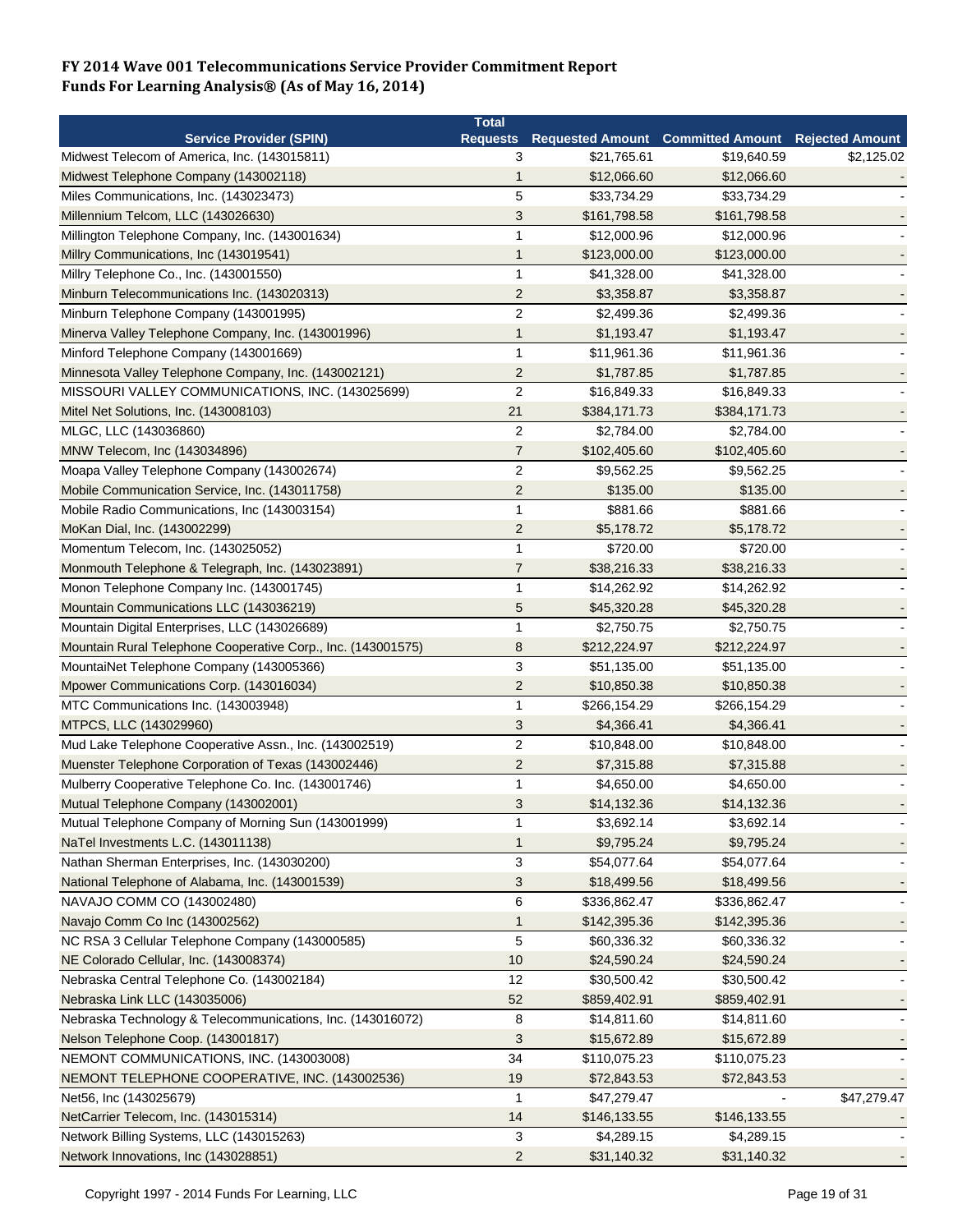|                                                             | <b>Total</b>      |              |                                                            |             |
|-------------------------------------------------------------|-------------------|--------------|------------------------------------------------------------|-------------|
| <b>Service Provider (SPIN)</b>                              |                   |              | Requests Requested Amount Committed Amount Rejected Amount |             |
| Network Services Solutions LLC (143029752)                  | 2                 | \$38,610.00  | \$38,610.00                                                |             |
| Nevada Bell Telephone Company (143002679)                   | 7                 | \$82,915.46  | \$82,915.46                                                |             |
| New Castle Telephone Company (143001421)                    | 3                 | \$11,234.64  | \$11,234.64                                                |             |
| New Horizon Communications Corp. (143029113)                | 15                | \$132,718.46 | \$132,718.46                                               |             |
| New Knoxville Telephone Company (143001670)                 | $\overline{2}$    | \$3,744.00   | \$3,744.00                                                 |             |
| New Mexico RSA4 East-Limited Partnership (143001087)        | $\overline{2}$    | \$3,447.25   | \$3,447.25                                                 |             |
| New Paris Telephone, Inc. (143001748)                       | 6                 | \$84,105.93  | \$84,105.93                                                |             |
| New Ulm Telecom, Inc. (143002123)                           | 3                 | \$419,318.26 | \$419,318.26                                               |             |
| NewCloud Networks (143010971)                               | 1                 | \$2,575.49   | \$2,575.49                                                 |             |
| Newport Telephone Company, Inc. (143001338)                 | 4                 | \$12,552.43  | \$12,552.43                                                |             |
| Nex-Tech Wireless. LLC (143030038)                          | 29                | \$57,335.34  | \$57,335.34                                                |             |
| Nex-Tech, Inc. (143028558)                                  | 35                | \$252,591.30 | \$252,591.30                                               |             |
| Nextel (FCI 900) (143000888)                                | $\overline{2}$    | \$960.38     | \$960.38                                                   |             |
| Nextel Communications Of The Mid-Atlantic, Inc. (143000904) | 13                | \$151,247.23 | \$151,247.23                                               |             |
| Nextel Communications, Inc. (143013194)                     | $\overline{2}$    | \$29,343.93  | \$29,343.93                                                |             |
| Nextel of California Inc. (143000891)                       | $\overline{7}$    | \$48,769.11  | \$48,769.11                                                |             |
| Nextel of New York (143000890)                              | 10                | \$66,216.65  | \$66,216.65                                                |             |
| Nextel of Texas, Inc. (143000889)                           | 3                 | \$26,251.78  | \$26,251.78                                                |             |
| Nextel Partners, Inc. (143019623)                           | $\sqrt{5}$        | \$7,093.62   | \$7,093.62                                                 |             |
| Nextel South Corp. (143000892)                              | $\boldsymbol{7}$  | \$56,900.41  | \$56,900.41                                                |             |
| Nextel West Corp (143000893)                                | 13                | \$163,204.47 | \$163,204.47                                               |             |
| Nextera Communications, LLC (143031648)                     | $\overline{4}$    | \$20,725.47  | \$20,725.47                                                |             |
| Nexus Systems, Inc. (143027251)                             | 12                | \$825,876.90 | \$825,876.90                                               |             |
|                                                             |                   |              |                                                            |             |
| nexVortex, Inc. (143031266)                                 | $\mathbf{1}$<br>3 | \$1,633.39   | \$1,633.39                                                 |             |
| Niagara Telephone Company (143001818)                       |                   | \$4,449.60   | \$4,449.60                                                 |             |
| NK Techonologies, Inc. (143010301)                          | 1                 | \$13,143.03  |                                                            | \$13,143.03 |
| Noel Communications, Inc. (143013767)                       | 1                 | \$6,699.00   | \$6,699.00                                                 |             |
| North Central Telephone Coop, Inc. (143001635)              | 6                 | \$37,162.85  | \$37,162.85                                                |             |
| North Dakota Long Distance, LLC (143008638)                 | 6                 | \$7,431.51   | \$7,431.51                                                 |             |
| North Dakota Telephone Company (143002198)                  | 13                | \$53,437.85  | \$53,437.85                                                |             |
| North English Cooperative Telephone Company (143002002)     | 1                 | \$3,088.80   | \$3,088.80                                                 |             |
| North Penn Long Distance Corporation (143037429)            | $\overline{2}$    | \$5,276.16   | \$5,276.16                                                 |             |
| North Penn Telephone Company (143001384)                    | 3                 | \$17,551.57  | \$17,551.57                                                |             |
| North State Communications Long Distance, LLC (143004082)   | $\overline{2}$    | \$14,776.15  | \$14,776.15                                                |             |
| North State Telephone Company (143009099)                   | 2                 | \$200,127.07 | \$200,127.07                                               |             |
| Northeast Iowa Telephone Company (143028528)                | 1                 | \$4,220.41   | \$4,220.41                                                 |             |
| Northeast Missouri Rural Telephone Company (143002356)      | 3                 | \$6,117.12   | \$6,117.12                                                 |             |
| Northeast Nebraska Telephone Company (143002736)            | $\sqrt{5}$        | \$11,739.06  | \$11,739.06                                                |             |
| Northeast Service Cooperative (143022689)                   | 3                 | \$98,460.73  | \$98,460.73                                                |             |
| Northeast Telephone Company, LLC (143001827)                | 5                 | \$50,297.73  | \$50,297.73                                                |             |
| Northern Arkansas Telephone Company, Inc. (143002269)       | 2                 | \$35,892.07  | \$35,892.07                                                |             |
| Northern Iowa Telephone Company (143002003)                 | $\overline{2}$    | \$6,783.00   | \$6,783.00                                                 |             |
| Northern New England Telephone Operations LLC (143032501)   | 75                | \$302,597.75 | \$302,597.75                                               |             |
| Northern Telephone Cooperative, Inc. (143002537)            | 6                 | \$16,851.39  | \$16,851.39                                                |             |
| Northland Cable Television, Inc. (143034548)                | $\overline{c}$    | \$12,960.00  | \$12,960.00                                                |             |
| Northland Networks, Ltd. (143016070)                        | 6                 | \$121,632.12 | \$121,632.12                                               |             |
| Northland Telephone Company of Maine, Inc. (143001285)      | 1                 | \$924.00     | \$924.00                                                   |             |
| Northland Telephone Systems, Ltd. (143003894)               | 4                 | \$11,590.73  | \$11,590.73                                                |             |
| Northwest Communications Cooperative (143002211)            | 8                 | \$12,084.42  | \$12,084.42                                                |             |
| Northwest Iowa Telephone LLC (143002004)                    | 3                 | \$29,439.92  | \$29,439.92                                                |             |
| Northwest Missouri Cellular Limited Partnership (143000381) | $\sqrt{2}$        | \$4,604.72   | \$4,604.72                                                 |             |
| Northwest Telephone Cooperative Association (143002005)     | 1                 | \$627.41     | \$627.41                                                   |             |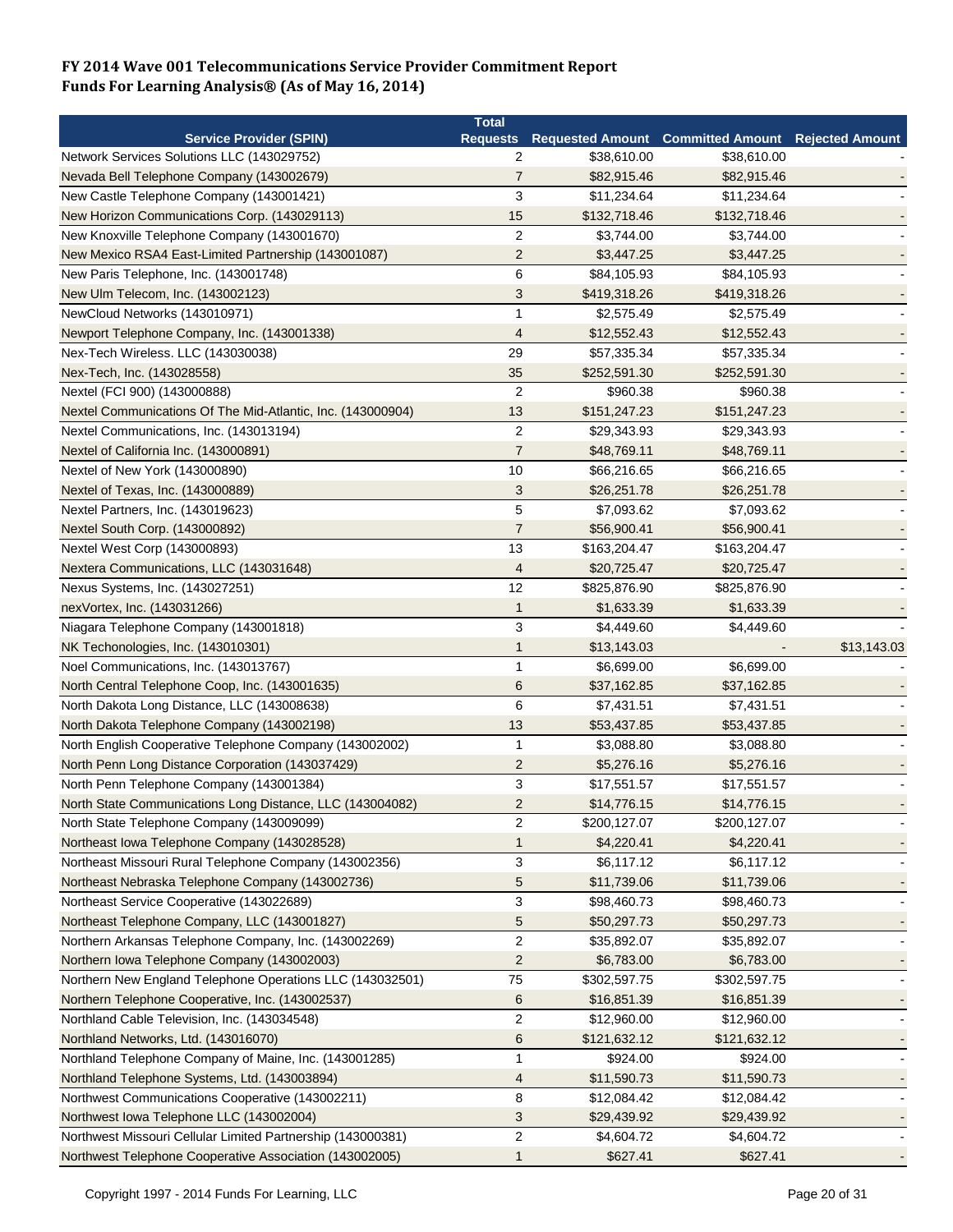|                                                                       | <b>Total</b>            |                |                                                   |             |
|-----------------------------------------------------------------------|-------------------------|----------------|---------------------------------------------------|-------------|
| <b>Service Provider (SPIN)</b>                                        | <b>Requests</b>         |                | Requested Amount Committed Amount Rejected Amount |             |
| Northwestern Indiana Telephone Co (143001749)                         | 5                       | \$20,353.07    | \$17,158.31                                       | \$3,194.76  |
| NOS Communications, Inc. (143003914)                                  | 3                       | \$12,621.01    | \$12,621.01                                       |             |
| Nsightel Wireless LLC (143023963)                                     | 4                       | \$1,855.50     | \$1,855.50                                        |             |
| NTCNet Telecom, Inc. (143021566)                                      | $\overline{2}$          | \$11,263.36    | \$11,263.36                                       |             |
| NTS COMMUNICATIONS, INC. (143001173)                                  | 53                      | \$173,956.36   | \$172,804.36                                      | \$1,152.00  |
| NTS Telephone Company, LLC. (143033972)                               | 3                       | \$52,068.58    | \$52,068.58                                       |             |
| Oakwood Telephone Company (143001672)                                 | $\mathbf{1}$            | \$4,269.70     | \$4,269.70                                        |             |
| Ohio Bell Telephone Company (143035678)                               | 1                       | \$718.62       | \$718.62                                          |             |
| Ohio Telecom (143034136)                                              | 1                       | \$3.895.20     | \$3,895.20                                        |             |
| Oklahoma Communication Systems, Inc. DBA TDS Telecom (143002382)      | 5                       | \$30,119.47    | \$30,119.47                                       |             |
| Oklahoma Western Telephone Company (143002392)                        | 3                       | \$7,232.37     | \$7,232.37                                        |             |
| Oklatel Communications, Inc. (143002391)                              | 3                       | \$5,353.66     | \$5,353.66                                        |             |
| Olin Telephone Company, Inc. (143002008)                              | $\mathbf{1}$            | \$1,125.60     | \$1,125.60                                        |             |
| Omnitel Communications, Inc. (143022270)                              | 2                       | \$1,340.95     | \$1,340.95                                        |             |
| One Eighty Communications, Inc. (143009818)                           | 6                       | \$19,144.02    | \$19,144.02                                       |             |
| One Ring Networks, Inc (143035043)                                    | 1                       | \$1,588.80     | \$1,588.80                                        |             |
| OneCommunity (143029177)                                              | $\overline{c}$          | \$25,848.00    | \$25,848.00                                       |             |
| Oneida County Rural Telephone (143001342)                             | 1                       | \$501.12       | \$501.12                                          |             |
| OneWave Networks Boise LLC (143036225)                                | $\mathbf{1}$            | \$138,510.00   | \$138,510.00                                      |             |
| ONEWAVE NETWORKS, LLC (143033644)                                     | $\overline{2}$          | \$29,400.00    | \$29,400.00                                       |             |
| Ontario Telephone Company, Inc. (143001343)                           | $\overline{2}$          | \$13,637.83    | \$13,637.83                                       |             |
|                                                                       |                         |                |                                                   |             |
| Opcom, Inc. (143019414)                                               | 4<br>$\mathbf{1}$       | \$7,882.59     | \$7,882.59                                        |             |
| Opex Communications, Inc. (143022036)                                 |                         | \$96.30        | \$96.30                                           |             |
| OpticTel, LLC (143001170)                                             | $\overline{2}$          | \$4,237.17     | \$4,237.17                                        |             |
| OrbitCom, Inc (143026003)                                             | 13                      | \$90,444.17    | \$90,444.17                                       |             |
| Oriskany Falls Telephone Corporation (143001345)                      | $\mathbf{1}$            | \$891.22       | \$891.22                                          |             |
| Orwell Telephone Company (143001673)                                  | 1                       | \$8,880.00     | \$8,880.00                                        |             |
| Osage Municipal Utilities (143010886)                                 | 1                       | \$475.20       | \$475.20                                          |             |
| Osakis Telephone Company (143002126)                                  | $\overline{2}$          | \$91,857.84    | \$91,857.84                                       |             |
| Otelco Mid-Missouri LLC (143002350)                                   | 1                       | \$1,271.09     | \$1,271.09                                        |             |
| Otelco Telephone LLC (wholly owned sub of Otelco Inc) (143001556)     | 5                       | \$27,297.41    | \$27,297.41                                       |             |
| Otter Tail Telcom LLC (143005878)                                     | 2                       | \$52,606.16    | \$52,606.16                                       |             |
| OV LLC (143034500)                                                    | $\overline{7}$          | \$13,730.64    | \$11,142.96                                       | \$2,587.68  |
| Oxford County Telephone and Telegraph dba Oxford Networks (143018886) | 10                      | \$140,966.61   | \$140,966.61                                      |             |
| Pacific Bell Telephone Company (143002665)                            | 248                     | \$7,107,944.06 | \$7,033,978.85                                    | \$73,965.21 |
| Pacific Bell Telephone Company (143035645)                            | 12                      | \$122,998.60   | \$122,998.60                                      |             |
| Page Plus, Inc. (143019484)                                           |                         | \$1,482.47     | \$1,482.47                                        |             |
| Palmer Mutual Telephone Company (143002012)                           | 1                       | \$262.08       | \$262.08                                          |             |
| Palmerton Long Distance Company (143003942)                           | 1                       | \$4,446.00     | \$4,446.00                                        |             |
| Palmerton Telephone Company (143001388)                               | 1                       | \$13,338.00    | \$13,338.00                                       |             |
| Palmetto Rural Telephone Cooperative, Inc. (143001525)                | $\mathbf 1$             | \$1,580.16     | \$1,580.16                                        |             |
| Panhandle Telecommunication Systems, Inc (143004809)                  | 6                       | \$16,454.23    | \$16,454.23                                       |             |
| Panhandle Telephone Cooperative, Inc. (143002393)                     | 9                       | \$124,296.80   | \$124,296.80                                      |             |
| Panora Communications Cooperative (143002013)                         | $\overline{\mathbf{c}}$ | \$4,927.47     | \$4,927.47                                        |             |
| Park Region Telephone Company (143002127)                             | $\overline{2}$          | \$3,803.27     | \$3,803.27                                        |             |
| Parker FiberNet, LLC (143031443)                                      | 1                       | \$12,960.00    | \$12,960.00                                       |             |
| Partner Communications Cooperative (143001964)                        | $\overline{c}$          | \$10,549.04    | \$10,549.04                                       |             |
| Paul bunyan Rural Telephone Cooperative (143002128)                   | $\overline{7}$          | \$67,764.26    | \$67,764.26                                       |             |
| PBT Communications, Inc. (143008431)                                  | 10                      | \$21,827.58    | \$21,827.58                                       |             |
| PBT Telecom, Inc. (143001527)                                         | $\overline{\mathbf{c}}$ | \$43,944.68    | \$43,944.68                                       |             |
| Peak Methods, Inc (143031547)                                         | $\overline{\mathbf{c}}$ | \$33,506.53    | \$33,506.53                                       |             |
| Pembroke Telephone Company, Inc. (143001466)                          | 6                       | \$98,515.59    | \$48,330.91                                       | \$50,184.68 |
|                                                                       |                         |                |                                                   |             |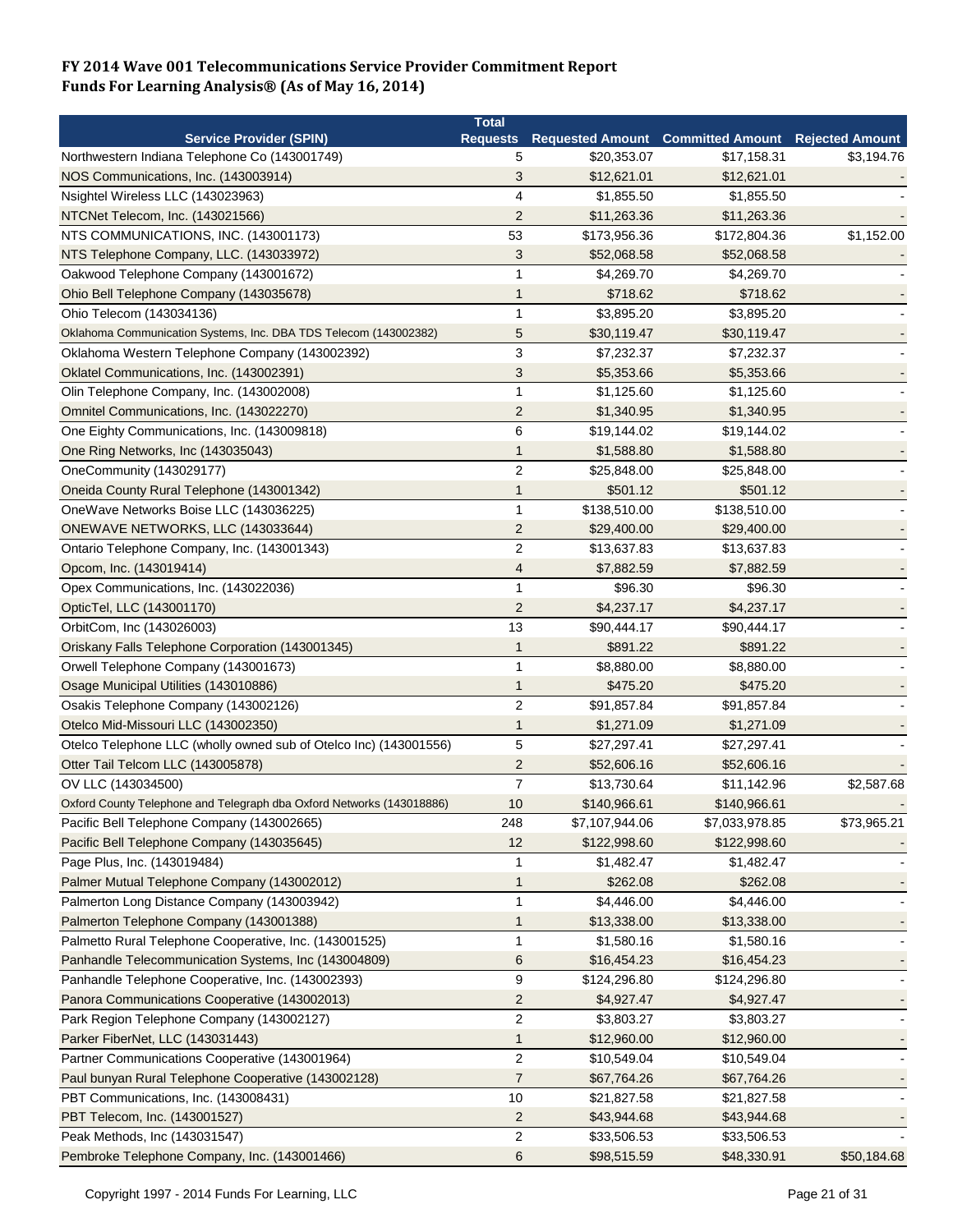|                                                                   | <b>Total</b>   |              |                                            |                        |
|-------------------------------------------------------------------|----------------|--------------|--------------------------------------------|------------------------|
| <b>Service Provider (SPIN)</b>                                    |                |              | Requests Requested Amount Committed Amount | <b>Rejected Amount</b> |
| PEMBROKE TELEPHONE COOPERATIVE (143001412)                        | 2              | \$12,795.60  | \$12,795.60                                |                        |
| Pend Oreille Telephone Company (143002595)                        | 1              | \$6,716.16   | \$6,716.16                                 |                        |
| Peninsula Fiber Network LLC (143033342)                           | $\overline{2}$ | \$19,217.52  | \$19,217.52                                |                        |
| PenTeleData Limited Partnership I (143004441)                     | 27             | \$538,942.76 | \$538,942.76                               |                        |
| Peoples Communication, Inc. (143001132)                           | 5              | \$40,070.89  | \$40,070.89                                |                        |
| Peoples Mutual Telephone Company (143001413)                      | 4              | \$6,040.51   | \$6,040.51                                 |                        |
| Peoples Rural Telephone Cooperative Corporation, Inc. (143001576) | 5              | \$27,387.12  | \$27,387.12                                |                        |
| Peoples Telecommunications LLC (143002302)                        | $\overline{c}$ | \$20,718.04  | \$20,718.04                                |                        |
| Peoples Telephone Company, Inc. (143001557)                       | $\overline{c}$ | \$131,298.96 | \$131,298.96                               |                        |
| Peoples Telephone Cooperative, Inc. (143002448)                   | 4              | \$17,756.40  | \$17,756.40                                |                        |
| Perry-Spencer Communications (143016704)                          | 5              | \$20,412.30  | \$20,412.30                                |                        |
| Perry-Spencer Rural Tel Coop Inc (143001751)                      | 1              | \$210.00     | \$210.00                                   |                        |
| Phonoscope Enterprises Group, LLC. (143008740)                    | $\overline{2}$ | \$83,313.89  | \$83,313.89                                |                        |
| PHONOSCOPE LIGHT WAVE, INC (143035542)                            | 1              | \$22,320.00  | \$22,320.00                                |                        |
| Piedmont Rural Telephone Cooperative, Inc. (143001526)            | 4              | \$146,110.94 | \$146,110.94                               |                        |
| Pierce Telephone Company, Incorporated (143002188)                | $\overline{2}$ | \$6,720.36   | \$6,720.36                                 |                        |
| Pigeon Telephone Company (143001717)                              | $\overline{c}$ | \$11,697.03  | \$11,697.03                                |                        |
| PINE BELT TELEPHONE CO INC (143001558)                            | $\overline{2}$ | \$9,410.11   | \$9,410.11                                 |                        |
| Pine Cellular Phones (143006198)                                  | 1              | \$3,755.52   | \$3,755.52                                 |                        |
| Pine Telephone Co. Inc. (143002394)                               | $\overline{c}$ | \$5,486.10   | \$5,486.10                                 |                        |
| Pine Telephone System, Inc. (143002633)                           | 1              | \$13,534.75  | \$13,534.75                                |                        |
| Pineland Telephone Coop., Inc. (143001467)                        | $\overline{2}$ | \$49,086.00  | \$49,086.00                                |                        |
| Pinpoint Communications, Inc. (143021783)                         | 1              | \$52.50      | \$52.50                                    |                        |
| Pioneer Long Distance, Inc. (143001169)                           | 81             | \$239,987.25 | \$239,987.25                               |                        |
| Pioneer Telephone Coop, Inc. (143002395)                          | 48             | \$204,579.07 | \$204,579.07                               |                        |
| Pioneer Telephone Cooperative (143002634)                         | $\overline{2}$ | \$22,972.26  | \$22,972.26                                |                        |
| Plains Cooperative Telephone Association, Inc. (143002499)        | 1              | \$3,667.10   | \$3,667.10                                 |                        |
| Plainview Telephone Co, Inc (143002189)                           | 3              | \$4,309.80   | \$4,309.80                                 |                        |
| Plant Telephone Company (143001469)                               | $\overline{2}$ | \$3,060.00   | \$1,620.00                                 | \$1,440.00             |
| Planters Rural Telephone Cooperative, Inc (143001468)             | 1              | \$2,430.00   | \$2,430.00                                 |                        |
| Plateau Telecommunications, Inc (143004077)                       | 5              | \$76,198.34  | \$76,198.34                                |                        |
| PNG Telecommunications, Inc. (143005329)                          | 18             | \$32,731.95  | \$32,731.95                                |                        |
| PocketiNet Communications (143025994)                             | 1              | \$242,622.49 | \$242,622.49                               |                        |
|                                                                   |                |              |                                            |                        |
| Poka Lambro Telecommunications, Inc. (143001263)                  | 4              | \$19,470.46  | \$19,470.46                                |                        |
| Poka Lambro Telephone Cooperative, Inc (143002449)                | 1              | \$4,620.00   | \$4,620.00                                 |                        |
| Polar Communications Mutual Aid Corp. (143002212)                 | 6              | \$11,884.55  | \$11,884.55                                |                        |
| Popp.com, Inc (143004093)                                         | 5              | \$25,989.10  | \$25,989.10                                |                        |
| Pottawatomie Telephone Company (143002396)                        | $\mathbf{1}$   | \$6,134.83   | \$6,134.83                                 |                        |
| Prairie Grove Telephone Company (143002270)                       | 5              | \$43,831.27  | \$43,831.27                                |                        |
| Premier Communications, Inc (143015707)                           | 10             | \$37,257.39  | \$37,257.39                                |                        |
| Price County Telephone Company (143001826)                        | 1              | \$2,616.88   | \$2,616.88                                 |                        |
| Pride Network, Inc. (143035509)                                   | 1              | \$9,651.80   | \$9,651.80                                 |                        |
| Prime Time Ventures, LLC (143008601)                              | 1              | \$9,072.17   | \$9,072.17                                 |                        |
| PrimeLink, Inc. (143016062)                                       | $\overline{c}$ | \$2,268.36   | \$2,268.36                                 |                        |
| Primus Telecommunications, Inc. (143004023)                       | 4              | \$11,126.66  | \$11,126.66                                |                        |
| Princeton Video Conferencing, Inc. (143037486)                    | 1              | \$24,300.00  | \$24,300.00                                |                        |
| Procom (143024351)                                                | $\mathbf{1}$   | \$1,494.00   | \$1,494.00                                 |                        |
| Progressive Rural Long Distance, Inc. (143022360)                 | 2              | \$93,585.00  | \$93,585.00                                |                        |
| Project Mutual Telephone Coop Assn, Inc. (143002521)              | $\sqrt{2}$     | \$51,660.00  | \$51,660.00                                |                        |
| PROJECT TELEPHONE COMPANY (143002539)                             | 5              | \$25,437.27  | \$25,437.27                                |                        |
| ProNet Communications, Inc. (143029277)                           | 1              | \$679.40     | \$679.40                                   |                        |
| Ptop Communication, Inc. (143037478)                              | $\overline{c}$ | \$18,090.00  | \$18,090.00                                |                        |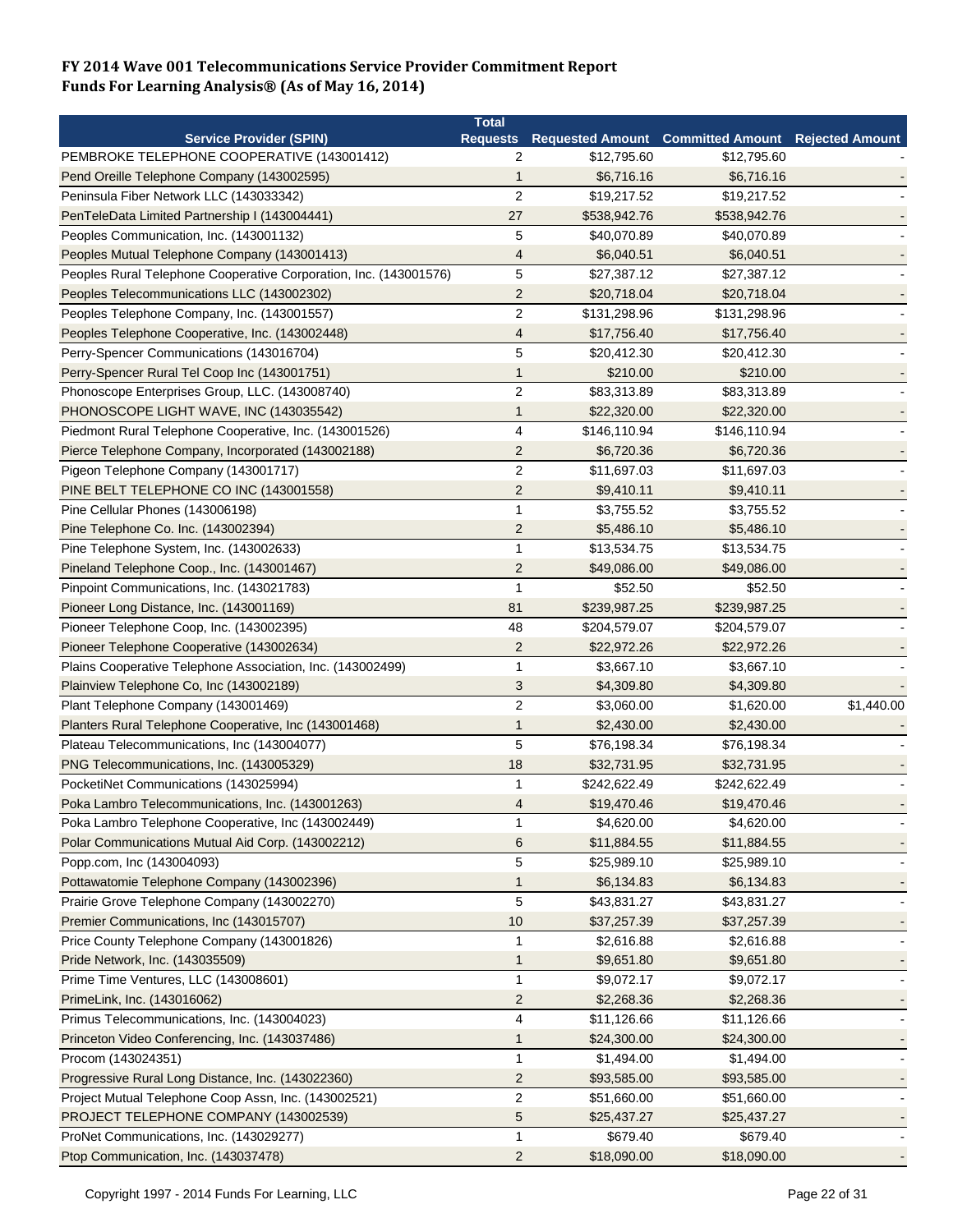|                                                              | <b>Total</b>     |                                            |              |                        |
|--------------------------------------------------------------|------------------|--------------------------------------------|--------------|------------------------|
| <b>Service Provider (SPIN)</b>                               |                  | Requests Requested Amount Committed Amount |              | <b>Rejected Amount</b> |
| Public Service Telephone Company (143001471)                 | 1                | \$22,680.00                                | \$22,680.00  |                        |
| Puerto Rico Telephone Company Inc (143012431)                | 1                | \$247.97                                   | \$247.97     |                        |
| Pymatuning Independent Telephone Company (143001390)         | 1                | \$47,712.17                                | \$47,712.17  |                        |
| Quantum Communications, LLC (143025613)                      | 1                | \$4,513.26                                 | \$4,513.26   |                        |
| Quincy Telephone Company (Florida) (143001441)               | 1                | \$883,373.90                               | \$883,373.90 |                        |
| R&M Repeater LLC (143032315)                                 | 1                | \$9,478.95                                 | \$9,478.95   |                        |
| Ragland Telephone Company, Inc. (143001559)                  | 1                | \$345.60                                   | \$345.60     |                        |
| Rainbow Telecommunications Association, Inc. (143002305)     | 6                | \$65,331.73                                | \$65,331.73  |                        |
| Randolph Telephone Membership Corporation (143001496)        | 5                | \$121,922.28                               | \$121,922.28 |                        |
| Range Telephone Coop., Inc. (143002579)                      | 9                | \$65,177.27                                | \$65,177.27  |                        |
| RazorLine, LLC (143032080)                                   | $\overline{2}$   | \$23,845.20                                | \$23,845.20  |                        |
| RC Communications, Inc. (143006439)                          | 1                | \$3,134.61                                 | \$3,134.61   |                        |
| RCN Telecom Services (Lehigh), LLC (143035087)               | 3                | \$45,110.10                                | \$45,110.10  |                        |
| RCN Telecom Services New York, LP (143035062)                | 1                | \$28,080.00                                | \$28,080.00  |                        |
| Real Time Networks, Inc. (143031007)                         | 1                | \$62,883.00                                | \$62,883.00  |                        |
| RealLinx, Inc. (143027973)                                   | 1                | \$17,441.66                                | \$17,441.66  |                        |
| Red River Rural Telephone Association (143002213)            | 3                | \$9,041.42                                 | \$9,041.42   |                        |
| Redwood County Telephone Company (143002132)                 | 4                | \$24,441.90                                | \$24,441.90  |                        |
| Reedsburg Utility Commission (143031207)                     | 3                | \$39,605.51                                | \$39,605.51  |                        |
| Reinbeck Municipal Telecommunications Utility (143025229)    | 1                | \$316.80                                   | \$316.80     |                        |
| Reservation Telephone Cooperative (143002214)                | $\overline{7}$   | \$29,853.65                                | \$29,853.65  |                        |
| Reserve Telephone Company, Inc. (143001597)                  | 1                | \$83,640.10                                | \$83,640.10  |                        |
| Rhinelander Tel Co (143001828)                               | $\overline{2}$   | \$10,232.28                                | \$10,232.28  |                        |
| Richland-Grant Telephone Coop., Inc. (143001830)             | 1                | \$4,450.08                                 | \$4,450.08   |                        |
| RingCentral Inc (143035600)                                  | $\overline{2}$   | \$12,569.58                                |              | \$12,569.58            |
| Rio Virgin Telephone Company (143002675)                     | 3                | \$15,041.31                                | \$15,041.31  |                        |
|                                                              | 5                | \$60,675.60                                | \$38,175.60  |                        |
| Rival5 Technologies Corporation (143036912)                  |                  |                                            |              | \$22,500.00            |
| River Valley Telecommunications Coop (143001966)             | 3                | \$5,068.30                                 | \$5,068.30   |                        |
| Riviera Telephone Co., Inc. (143002450)                      | $\overline{2}$   | \$26,112.00                                | \$26,112.00  |                        |
| RM Greene, Inc (143017439)                                   | 1                | \$121,056.00                               | \$121,056.00 |                        |
| Roanoke Telephone Co., Inc. (143001560)                      | 1                | \$3,488.40                                 | \$3,488.40   |                        |
| Roberts County Telephone Cooperative Association (143002243) | 1                | \$1,836.10                                 | \$1,836.10   |                        |
| Rochester Telecom Systems, Inc. (143011537)                  | 62               | \$70,754.86                                | \$70,754.86  |                        |
| Rochester Telephone Co., Inc. (143001754)                    | $\overline{2}$   | \$38,747.77                                | \$38,747.77  |                        |
| Rock County Telephone Company (143002190)                    | 1                | \$8,628.60                                 | \$8,628.60   |                        |
| Ronan Telephone Company (143002541)                          | 5                | \$56,248.79                                | \$56,248.79  |                        |
| Royal Telephone Company (143002022)                          | 1                | \$1,553.16                                 | \$1,553.16   |                        |
| RSA 1 Limited Partnership (143000593)                        | $\boldsymbol{8}$ | \$15,835.98                                | \$14,859.18  | \$976.80               |
| RT Communications, Inc. (143002540)                          | 3                | \$26,011.91                                | \$26,011.91  |                        |
| Runestone Telephone Association (143002134)                  | 2                | \$11,005.63                                | \$11,005.63  |                        |
| Rural Cellular Corporation (143000896)                       | 1                | \$960.00                                   | \$960.00     |                        |
| Rural Telephone Company (143002523)                          | $\mathbf 1$      | \$1,200.00                                 | \$1,200.00   |                        |
| Rural Telephone Service Co. Inc. (143002306)                 | 32               | \$134,068.22                               | \$134,068.22 |                        |
| S&A Telephone Company, Inc. (143002308)                      | 3                | \$5,455.78                                 | \$5,455.78   |                        |
| S&T Communications LLC (143024282)                           | $\overline{7}$   | \$13,043.95                                | \$13,043.95  |                        |
| S&T Telephone Cooperative Association Inc (143002307)        | 3                | \$19,437.00                                | \$19,437.00  |                        |
| Sac County Mutual Telephone Company (143002024)              | 1                | \$4,094.58                                 | \$4,094.58   |                        |
| Sacred Wind Communications, Inc. (143030914)                 | 1                | \$10,569.74                                | \$10,569.74  |                        |
| SAGEBRUSH CELLULAR, INC. (143000729)                         | 14               | \$34,027.44                                | \$34,027.44  |                        |
| Salem Telephone Company (143001577)                          | $\mathbf{1}$     | \$4,198.56                                 | \$4,198.56   |                        |
| Salina-Spavinaw Telephone Co., Inc. (143002397)              | $\overline{2}$   | \$29,265.49                                | \$29,265.49  |                        |
| Sancom, Inc. (143031378)                                     | 1                | \$667.02                                   | \$667.02     |                        |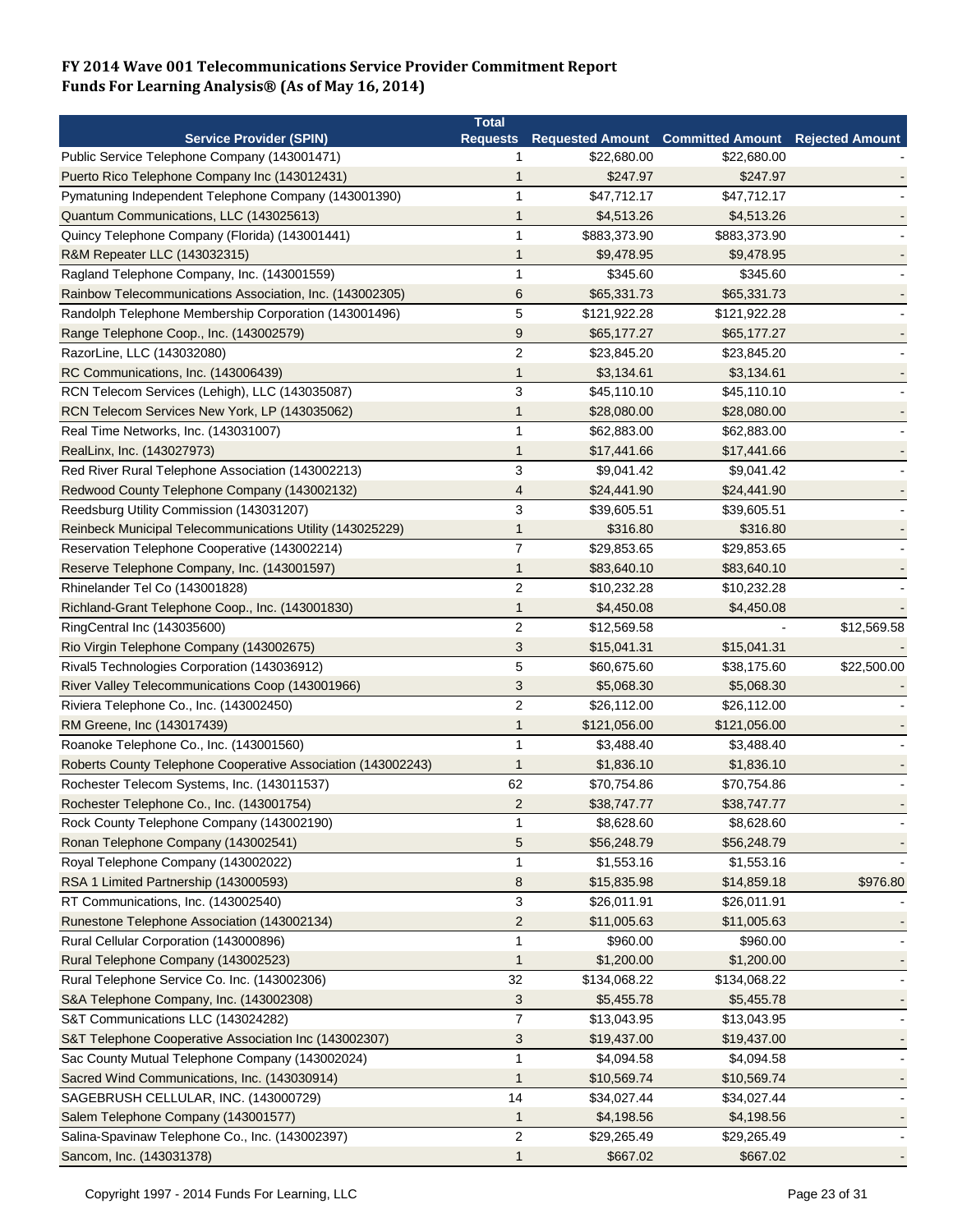|                                                        | <b>Total</b>             |                |                                                   |                        |
|--------------------------------------------------------|--------------------------|----------------|---------------------------------------------------|------------------------|
| <b>Service Provider (SPIN)</b>                         |                          |                | <b>Requests Requested Amount Committed Amount</b> | <b>Rejected Amount</b> |
| Sandhill Telephone Cooperative, Inc. (143002920)       | 1                        | \$4,535.81     | \$4,535.81                                        |                        |
| Santa Rosa Telephone Cooperative, Inc. (143002405)     | 3                        | \$10,587.11    | \$10,587.11                                       |                        |
| Santa Rosa Telephone Cooperative, Inc. (143002453)     | 10                       | \$79,604.50    | \$79,604.50                                       |                        |
| Santel Communications Cooperative (143002244)          | $\overline{4}$           | \$6,849.74     | \$6,849.74                                        |                        |
| Savage Communications Inc. (143025170)                 | $\mathbf{1}$             | \$4,776.95     | \$4,776.95                                        |                        |
| SAVECOM TELECOM INC (143037479)                        | $\overline{4}$           | \$114,727.32   | \$91,399.32                                       | \$23,328.00            |
| Sawtooth Technologies, L.L.C. (143020869)              | 1                        | \$5,990.20     | \$5,990.20                                        |                        |
| SBC Internet Services, Inc (143035660)                 | $\mathbf{1}$             | \$780.00       | \$780.00                                          |                        |
| SBC Long Distance, LLC. (143008823)                    | 567                      | \$1,569,193.86 | \$1,559,589.54                                    | \$9,604.32             |
| Schaller Telephone Company (143002025)                 | $\overline{c}$           | \$3,745.90     | \$3,745.90                                        |                        |
| SCHOOLinSITES.com LLC (143027426)                      | $\overline{2}$           | \$19,158.00    |                                                   | \$19,158.00            |
| Schuylkill Mobile Fone, Inc. (143015355)               | 5                        | \$1,252.32     | \$1,252.32                                        |                        |
| Scio Mutual Telephone Association (143002636)          | $\mathbf{1}$             | \$15,394.91    | \$15,394.91                                       |                        |
| Scott County Telephone Cooperative (143001414)         | 1                        | \$864.00       | \$864.00                                          |                        |
| Scottsboro Electric Power Board (143009591)            | 1                        | \$19,426.92    | \$19,426.92                                       |                        |
| Se Acquisitions, LLC (143003933)                       | 1                        | \$467.88       | \$467.88                                          |                        |
| SECOM, Inc (143037285)                                 | 8                        | \$245,586.78   | \$245,586.78                                      |                        |
| Service Electric Cable TV & Communications (143004559) | 4                        | \$32,700.00    | \$32,700.00                                       |                        |
| Service Electric Communication, LLC (143007901)        | $\mathbf{1}$             | \$46,564.86    | \$46,564.86                                       |                        |
| Service Electric Telephone Company LLC (143019812)     | 30                       | \$160,487.19   | \$153,414.87                                      | \$7,072.32             |
| Service Telephone Company (143001499)                  | $\mathbf{1}$             | \$3,452.31     | \$3,452.31                                        |                        |
|                                                        |                          |                |                                                   |                        |
| Sharon Telephone Company (143001834)                   | $\overline{2}$           | \$4,928.55     | \$4,928.55                                        |                        |
| Sharon Telephone Company (143002027)                   | $\mathbf{1}$             | \$351.90       | \$351.90                                          |                        |
| Shenandoah Cable Television, LLC (143033629)           | $\mathbf{1}$             | \$5,826.66     | \$5,826.66                                        |                        |
| Shenandoah Telephone Company (143001416)               | $\mathbf{3}$             | \$105,149.70   | \$105,149.70                                      |                        |
| Shentel Communications, LLC (143033621)                | 3                        | \$453,658.32   | \$453,658.32                                      |                        |
| Shidler Telephone Company (143002398)                  | 1                        | \$3,925.73     | \$3,925.73                                        |                        |
| Sho-Me Technologies, LLC (143004637)                   | $\overline{7}$           | \$96,248.52    | \$88,373.52                                       | \$7,875.00             |
| SHOUTPOINT, INC. (143032646)                           | 38                       | \$71,097.09    | \$68,111.85                                       | \$2,985.24             |
| Sidera Networks of Long Island, Inc. (143020735)       | $6\phantom{1}6$          | \$323,456.69   | \$323,456.69                                      |                        |
| Sidera Networks, LLC (143005274)                       | 3                        | \$60,480.00    | \$47,280.00                                       | \$13,200.00            |
| Sierra Telephone Co., Inc. (143002658)                 | 4                        | \$112,168.88   | \$112,168.88                                      |                        |
| Sigecom, LLC (143013277)                               | 8                        | \$79,144.98    | \$79,144.98                                       |                        |
| Silver Star Telephone Co., Inc. (143002525)            | 3                        | \$4,510.51     | \$4,510.51                                        |                        |
| Simply Bits, L.L.C. (143030504)                        | 3                        | \$98,355.82    | \$98,355.82                                       |                        |
| Siskiyou Telephone Company (143002659)                 | 10                       | \$48,631.17    | \$48,631.17                                       |                        |
| SKT, Inc. (143030539)                                  | $\overline{2}$           | \$13,423.69    | \$13,423.69                                       |                        |
| SkyBest Communications, Inc. (143025407)               | $\overline{\mathcal{A}}$ | \$34,013.04    | \$34,013.04                                       |                        |
| Skyline Telephone Membership Corporation (143001500)   | 4                        | \$28,559.66    | \$28,559.66                                       |                        |
| SkyRider Communications, Inc. (143031192)              | $\overline{c}$           | \$75,074.04    | \$75,074.04                                       |                        |
| Sleepy Eye Telephone Company (143002138)               | 1                        | \$5,997.60     | \$5,997.60                                        |                        |
| Slic Network Solutions, Inc (143020035)                | 5                        | \$9,089.84     | \$9,089.84                                        |                        |
| Smart City Solutions (143035538)                       | $\mathbf 1$              | \$2,301.02     | \$2,301.02                                        |                        |
| SmartCom Telephone, LLC (143020929)                    | 15                       | \$352,848.52   | \$352,848.52                                      |                        |
| Smith Bagley, Inc. (143000989)                         | 8                        | \$255,733.75   | \$255,733.75                                      |                        |
| Smithville Digital, LLC (143028504)                    | $\overline{2}$           | \$6,444.70     | \$6,444.70                                        |                        |
| Smithville Telecom LLC (143022456)                     | 4                        | \$139,458.10   | \$139,458.10                                      |                        |
| Smithville Telephone Company, Inc. (143001756)         | 3                        | \$29,840.99    | \$29,840.99                                       |                        |
| Smithville Telephone Company, Incorporated (143008722) | $\mathbf{1}$             | \$4,041.60     | \$4,041.60                                        |                        |
| Socket Telecom, LLC (143031640)                        | $6\phantom{1}6$          | \$80,386.79    | \$80,386.79                                       |                        |
| Somerset Telephone Company (143001279)                 | 3                        | \$31,927.20    | \$8,761.20                                        | \$23,166.00            |
| South Arkansas Telephone Company (143002262)           | $\overline{c}$           | \$11,807.56    | \$11,807.56                                       |                        |
|                                                        |                          |                |                                                   |                        |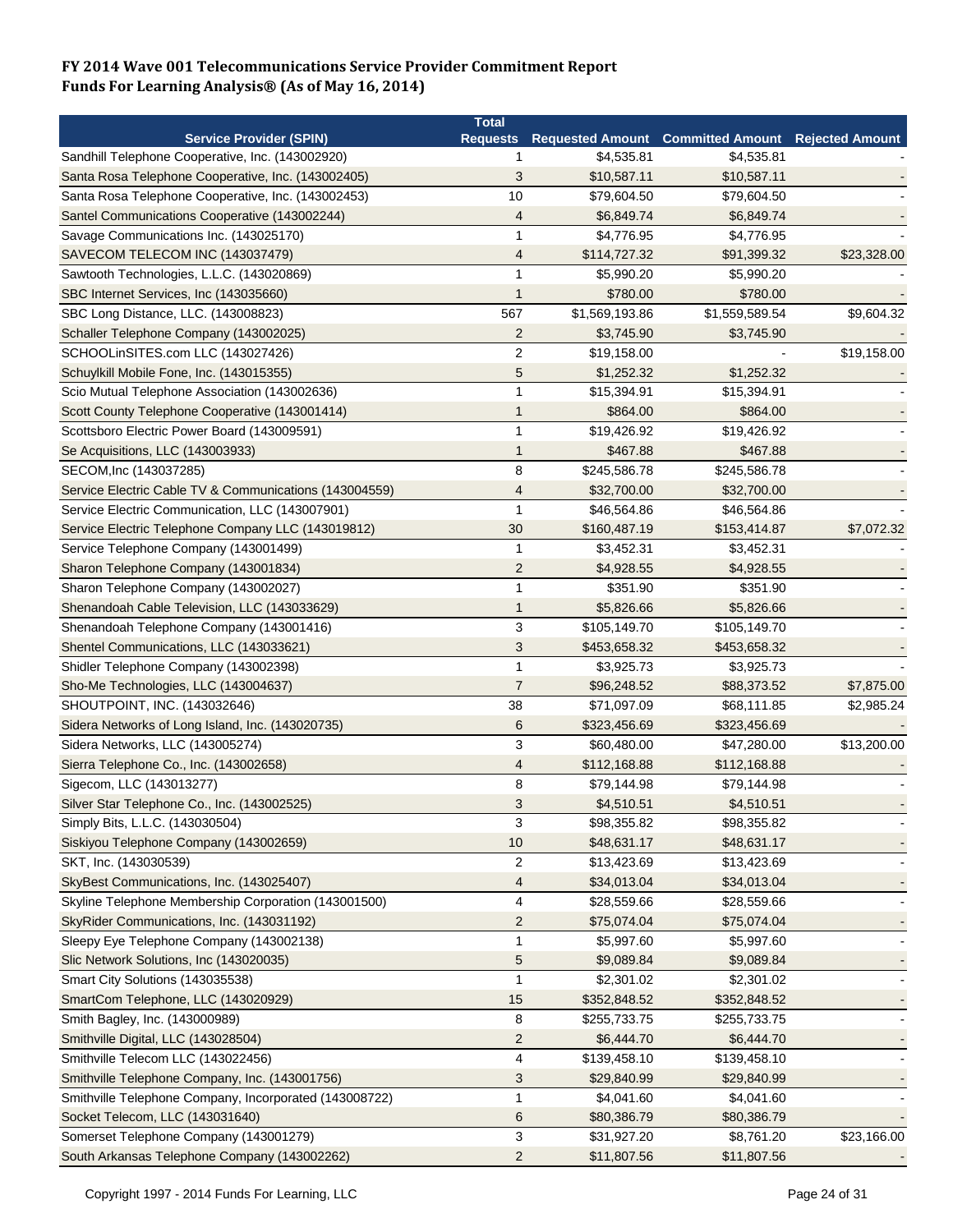|                                                                | <b>Total</b>            |                 |                                                            |              |
|----------------------------------------------------------------|-------------------------|-----------------|------------------------------------------------------------|--------------|
| <b>Service Provider (SPIN)</b>                                 |                         |                 | Requests Requested Amount Committed Amount Rejected Amount |              |
| South Canaan Telephone Company (143038680)                     | 1                       | \$4,989.60      | \$4,989.60                                                 |              |
| South Carolina Net, Inc DBA Spirit Communications (143001237)  | 29                      | \$451,890.49    | \$451,890.49                                               |              |
| South Central Communications, Inc. (143002727)                 | $\mathbf{1}$            | \$10,246.41     | \$10,246.41                                                |              |
| South Central Rural Telephone Coop. Corp., Inc. (143001578)    | 5                       | \$200,760.38    | \$200,760.38                                               |              |
| South Central Telephone Association, Inc. (Kansas) (143002758) | $\overline{c}$          | \$9,793.85      | \$9,793.85                                                 |              |
| South Central Utah Telephone Association, Inc (143002570)      | $\overline{2}$          | \$5,686.26      | \$5,686.26                                                 |              |
| South Central Wireless, Inc (143021459)                        | 6                       | \$11,119.16     | \$11,119.16                                                |              |
| South Dakota Network, LLC (143002997)                          | $\overline{7}$          | \$85,820.40     | \$85,820.40                                                |              |
| South Plains Telephone Cooperative Inc (143002454)             | $\overline{2}$          | \$15,555.29     | \$15,555.29                                                |              |
| South Slope Cooperative Telephone Company (143002031)          | 11                      | \$41,354.94     | \$41,354.94                                                |              |
| Southeast Mississippi Telephone Company, Inc (143001619)       | $\overline{2}$          | \$95,547.12     | \$95,547.12                                                |              |
| Southeast Telephone Company of Wisconsin Inc (143001838)       | 1                       | \$318.96        | \$318.96                                                   |              |
| Southeastern Services, Inc. (143026053)                        | $\mathbf{1}$            | \$11,564.47     | \$11,564.47                                                |              |
| Southern Communications, Inc. (143000842)                      | 30                      | \$583,453.19    | \$583,453.19                                               |              |
| Southern Kansas Telephone Company (143002310)                  | 5                       | \$18,126.69     | \$18,126.69                                                |              |
| Southern Light, LLC (143026293)                                | 4                       | \$545,976.20    | \$545,976.20                                               |              |
| Southwest Arkansas Telephone Cooperative, Inc. (143002274)     | 4                       | \$7,164.21      | \$7,164.21                                                 |              |
| Southwest Telephone Exchange (143002032)                       | 1                       | \$1,081.34      | \$1,081.34                                                 |              |
|                                                                | $\mathbf{1}$            |                 |                                                            |              |
| Southwest Texas Long Distance Co. (143004166)                  |                         | \$846.24        | \$846.24                                                   |              |
| Southwest Texas Telephone Co (143002451)                       | $\overline{c}$          | \$32,742.84     | \$32,742.84                                                |              |
| Southwestern Bell Telephone Company (143004662)                | 913                     | \$18,467,868.18 | \$18,281,097.73                                            | \$186,770.45 |
| Southwestern Bell Telephone Company (143022137)                | 1                       | \$19,114.37     | \$19,114.37                                                |              |
| Sovernet Communications (143024502)                            | 86                      | \$240,773.61    | \$240,773.61                                               |              |
| Sovernet, Inc. (143004800)                                     | $\mathbf 1$             | \$1,920.00      | \$1,920.00                                                 |              |
| Spectrotel, Inc. (143019593)                                   | 12                      | \$93,311.56     | \$93,311.56                                                |              |
| Spectrum Networks, Inc. (143034603)                            | $\mathbf 1$             | \$12,660.17     | \$12,660.17                                                |              |
| Spencer Municipal Communications Utility (143024447)           | $\overline{c}$          | \$10,891.46     | \$10,891.46                                                |              |
| Spiral Solutions and Technologies Inc (143035775)              | $\mathbf 1$             | \$11,534.10     | \$11,534.10                                                |              |
| SPOC, LLC (143032290)                                          | 3                       | \$18,896.40     | \$18,896.40                                                |              |
| Spring Valley Telephone Company, Inc. (143001839)              | 1                       | \$10,038.42     | \$10,038.42                                                |              |
| Springport Telephone Co. (143001720)                           | $\mathbf{1}$            | \$373.63        | \$373.63                                                   |              |
| Sprint Communications Co. L.P. (143005695)                     | 99                      | \$614,949.22    | \$614,949.22                                               |              |
| Sprint Spectrum, L.P. (143006742)                              | 333                     | \$4,180,417.81  | \$4,158,265.51                                             | \$22,152.30  |
| SRT Communications, Inc. (143002220)                           | 19                      | \$204,588.18    | \$204,588.18                                               |              |
| St John Telephone & Telegraph Company (143002603)              | 1                       | \$2,554.13      | \$2,554.13                                                 |              |
| St. Stephen Telephone Company (143001530)                      | 1                       | \$1,728.00      | \$1,728.00                                                 |              |
| Standing Rock Telecom, Inc (143034682)                         | $\mathbf{1}$            | \$3,801.60      | \$3,801.60                                                 |              |
| Standish Telephone Company (143001280)                         | $\overline{\mathbf{c}}$ | \$2,148.00      | \$2,148.00                                                 |              |
| Stanton Telecom, Inc. (143002193)                              | 1                       | \$4,200.00      | \$4,200.00                                                 |              |
| Star Telephone Company, Inc. (143001600)                       | $\mathbf{1}$            | \$4,561.92      | \$4,561.92                                                 |              |
| Star Telephone Membership Corporation (143001501)              | 2                       | \$432,346.30    | \$432,346.30                                               |              |
| Star2Star Communications, LLC (143034129)                      | $\overline{\mathbf{c}}$ | \$12,045.09     | \$12,045.09                                                |              |
| Starpower Communications, Inc. (143010421)                     | 1                       | \$2,967.22      | \$2,967.22                                                 |              |
| State Long Distance Telephone Company, LLC (143001841)         | 1                       | \$36,313.88     | \$36,313.88                                                |              |
| State of Iowa, Iowa Telecommunication & Technology (143003005) | 118                     | \$404,387.99    |                                                            | \$25,002.20  |
|                                                                |                         |                 | \$379,385.79                                               |              |
| State Replacement Contract (143999999)                         | 1                       | \$15,923.98     | \$15,923.98                                                |              |
| Steelville Telephone Exchange, Inc. (143002364)                | 1                       | \$45,985.63     | \$45,985.63                                                |              |
| Stockbridge & Sherwood Telephone Company (143001840)           | $\mathbf{1}$            | \$1,939.74      | \$1,939.74                                                 |              |
| Strategic Technology Communications, Inc. (143024856)          | $\sqrt{5}$              | \$332,190.46    | \$332,190.46                                               |              |
| Sugar Valley Telephone Company (143001393)                     | 1                       | \$5,544.00      | \$5,544.00                                                 |              |
| Sully Telephone Association (143002037)                        | 3                       | \$3,045.55      | \$3,045.55                                                 |              |
| Summit Digital Inc (143036576)                                 | 1                       | \$9,120.00      | \$9,120.00                                                 |              |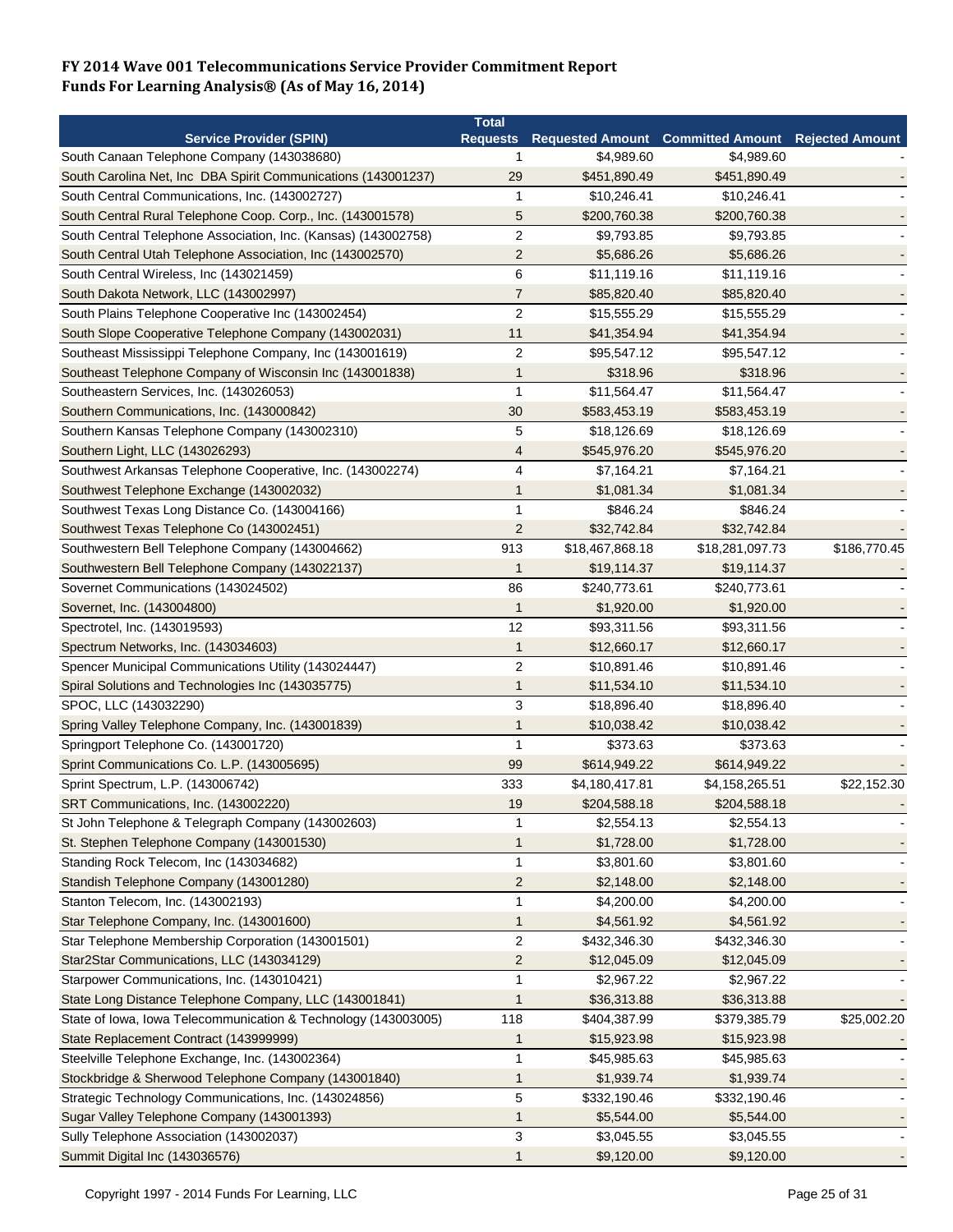|                                                        | <b>Total</b>            |                |                                                            |              |
|--------------------------------------------------------|-------------------------|----------------|------------------------------------------------------------|--------------|
| <b>Service Provider (SPIN)</b>                         |                         |                | Requests Requested Amount Committed Amount Rejected Amount |              |
| SumnerCommunications, Inc. (143027373)                 | 2                       | \$3,442.07     | \$3,442.07                                                 |              |
| Sumrada Communications Service Inc. (143023724)        | 1                       | \$657.78       | \$657.78                                                   |              |
| Sun Microwave, Inc (143024442)                         | $\mathbf{1}$            | \$231,482.88   | \$231,482.88                                               |              |
| Sun Prairie Utilities (143017418)                      | $\mathbf{1}$            | \$53,681.13    | \$53,681.13                                                |              |
| Sunesys, LLC (143019764)                               | 92                      | \$7,315,079.99 | \$6,414,295.48                                             | \$900,784.51 |
| Sunflower Telephone Company (143002311)                | 3                       | \$7,876.54     | \$7,876.54                                                 |              |
| Sunman Telecomminications Corp. (143001758)            | $\overline{c}$          | \$18,864.59    | \$18,864.59                                                |              |
| Sunset Digital Communications, Inc. (143028082)        | $\overline{4}$          | \$255,015.60   | \$255,015.60                                               |              |
| Surewest Kansas INC. (143027194)                       | 3                       | \$545,724.78   | \$545,724.78                                               |              |
| SureWest Telephone (143024448)                         | $\mathbf{1}$            | \$2,956.80     | \$2,956.80                                                 |              |
| SYSTEMMETRICS CORPORATION (143033532)                  | $\mathbf{1}$            | \$5,975.76     |                                                            | \$5,975.76   |
| T-Mobile USA, Inc. (143026181)                         | 59                      | \$791,792.65   | \$791,792.65                                               |              |
| Table Top Telephone Company, Inc. (143002478)          | 5                       | \$118,668.13   | \$118,668.13                                               |              |
| Taconic Telephone Corp (143001324)                     | 6                       | \$50,907.14    | \$50,907.14                                                |              |
| Taylor Telephone Cooperative, Inc (143002457)          | 3                       | \$19,755.21    | \$19,755.21                                                |              |
| TCA Communications, LLC (143001102)                    | 11                      | \$314,746.53   | \$314,746.53                                               |              |
| TCT West, Inc. (143004957)                             | 3                       | \$21,527.30    | \$21,527.30                                                |              |
| TDS Baja Broadband LLC (143037369)                     | $\mathbf 1$             | \$17,940.00    | \$17,940.00                                                |              |
| TDS Long Distance Corporation (143023906)              | $\mathbf{1}$            | \$390.77       | \$390.77                                                   |              |
| TDS Metrocom (143016007)                               | 67                      | \$516,829.37   | \$513,709.37                                               | \$3,120.00   |
| TEC of Jackson, Inc. (143003864)                       | 1                       | \$1,864.80     | \$1,864.80                                                 |              |
| Tek-Hut, Inc (143025617)                               | $\mathbf{1}$            | \$21,335.00    | \$21,335.00                                                |              |
| Tekstar Communications, Inc. (143019685)               | 9                       | \$52,980.01    | \$52,980.01                                                |              |
| Tele-Page, Incorporated (143024831)                    | $\mathbf{1}$            | \$328,500.00   | \$328,500.00                                               |              |
| Telecom Management, Inc (143027451)                    | 16                      | \$13,678.73    | \$13,678.73                                                |              |
| Telecom One, Inc. (143024523)                          | $\mathbf{1}$            | \$11,640.05    | \$11,640.05                                                |              |
|                                                        | $\mathbf{1}$            | \$7,270.80     | \$7,270.80                                                 |              |
| Telecomp Computer Services, Inc (143039764)            | $\mathbf{1}$            | \$4,428.28     |                                                            |              |
| Telegration Inc. (143005351)                           | 6                       |                | \$4,428.28                                                 |              |
| TelePacific Communications Co (143029770)              |                         | \$75,125.72    | \$75,125.72                                                |              |
| Telepak Networks, Inc. (143021979)                     | 27                      | \$955,747.03   | \$955,747.03                                               |              |
| Telephone Associates, Inc. (143032067)                 | 1                       | \$2,365.19     | \$2,365.19                                                 |              |
| Telephone Operating Company of Vermont LLC (143032500) | 82                      | \$244,335.91   | \$244,335.91                                               |              |
| Telephone Service Company (143001679)                  | $\overline{c}$          | \$5,592.00     | \$5,592.00                                                 |              |
| Teleport Communications Group, Inc. (143000067)        | $\mathbf 1$             | \$488.40       | \$488.40                                                   |              |
| Telnet Worldwide, Inc. (143026284)                     | 6                       | \$35,055.43    | \$35,055.43                                                |              |
| Telrite Corporation (143028229)                        | 12                      | \$21,045.71    | \$21,045.71                                                |              |
| Tennessee Telephone Company (143001637)                | $\overline{c}$          | \$2,606.53     | \$2,606.53                                                 |              |
| Terril Telephone Cooperative (143002040)               | $\mathbf{1}$            | \$2,196.18     | \$2,196.18                                                 |              |
| Texas 10, LLC (143033287)                              | 1                       | \$10,893.60    | \$10,893.60                                                |              |
| Texas RSA 3 Limited Partnership (143001085)            | 3                       | \$7,268.93     | \$7,268.93                                                 |              |
| Thacker-Grigsby Telephone Co., Inc. (143001579)        | 4                       | \$212,435.40   | \$212,435.40                                               |              |
| The Blair Telephone Company (143002159)                | $\mathbf{1}$            | \$3,724.73     | \$3,724.73                                                 |              |
| The Champaign Telephone Company (143001653)            | 3                       | \$30,896.17    | \$30,896.17                                                |              |
| The Chillicothe Telephone Company (143001654)          | 5                       | \$50,887.88    | \$50,887.88                                                |              |
| The City of Dublin (143023057)                         | $\overline{\mathbf{c}}$ | \$262,119.60   | \$262,119.60                                               |              |
| The Empire District Electric Co. (143008207)           | 6                       | \$128,090.40   | \$128,090.40                                               |              |
| The Farmers Telephone Company, LLC (143001794)         | 4                       | \$4,000.26     | \$4,000.26                                                 |              |
| The Golden Belt Telephone Association, Inc (143002291) | 12                      | \$41,682.07    | \$41,682.07                                                |              |
| The Hamilton Telephone Company (143002173)             | 3                       | \$8,154.53     | \$8,154.53                                                 |              |
| The Hinton Telephone Co., Inc. (143002386)             | 1                       | \$4,784.54     | \$4,784.54                                                 |              |
| The Island Telephone Co. dba TDS Telecom (143001272)   | 2                       | \$2,767.68     | \$2,767.68                                                 |              |
| The Middle Point Home Telephone Company (143001668)    | $\mathbf{1}$            | \$4,173.84     | \$4,173.84                                                 |              |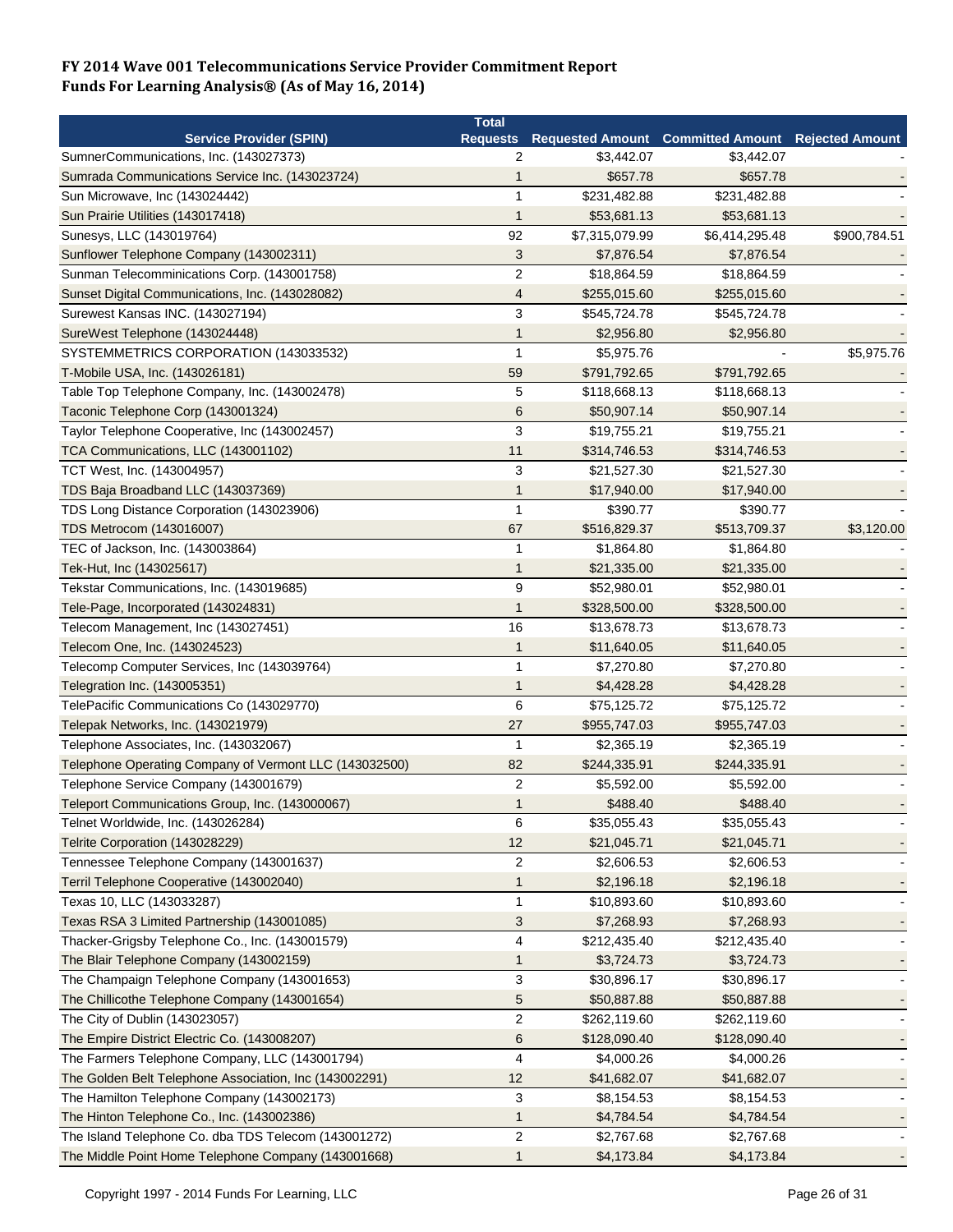|                                                                          | <b>Total</b>            |                |                                          |                        |
|--------------------------------------------------------------------------|-------------------------|----------------|------------------------------------------|------------------------|
| <b>Service Provider (SPIN)</b>                                           | <b>Requests</b>         |                | <b>Requested Amount Committed Amount</b> | <b>Rejected Amount</b> |
| The Middleburgh Telephone Company (143001336)                            | 2                       | \$76,368.00    | \$76,368.00                              |                        |
| The Moundridge Telephone Company, Inc. (143002300)                       | 3                       | \$4,804.52     | \$4,804.52                               |                        |
| The Ohio Bell Telephone Company (143001688)                              | 242                     | \$2,181,543.49 | \$2,181,543.49                           |                        |
| The Ottoville Mutual Telephone Company (143001674)                       | 4                       | \$23,646.34    | \$13,803.17                              | \$9,843.17             |
| The Pioneer Telephone Association, Inc. (143002303)                      | 5                       | \$396,971.62   | \$396,971.62                             |                        |
| The Ridgeville Telephone Company, Inc. (143001676)                       | $\overline{2}$          | \$2,983.80     | \$2,983.80                               |                        |
| The Rye Telephone Company (143002502)                                    | 1                       | \$12,056.64    | \$12,056.64                              |                        |
| The Southern New England Telephone Comapny (143001305)                   | 51                      | \$1,487,971.62 | \$1,487,529.96                           | \$441.66               |
| The Stoutland Telephone Company (143002365)                              | -1                      | \$4,128.00     | \$4,128.00                               |                        |
| The Toledo Telephone Co., Inc. (143004986)                               | 9                       | \$87,736.46    | \$87,736.46                              |                        |
| The Tri-County Telephone Association, Inc. (143002312)                   | 6                       | \$17,589.76    | \$17,589.76                              |                        |
| The Vanlue Telephone Company (143001681)                                 | 1                       | \$900.00       | \$900.00                                 |                        |
| Three River Telco (143002160)                                            | $\mathbf{1}$            | \$1,663.20     | \$1,663.20                               |                        |
| Thumb Cellular LLC (143000883)                                           | 3                       | \$12,882.46    | \$12,882.46                              |                        |
| Tidewater Telecom, Inc. (143001287)                                      | $\overline{7}$          | \$14,059.63    | \$14,059.63                              |                        |
| Tim Ron Enterprises, LLC (143034919)                                     | $\overline{2}$          | \$105,007.78   | \$105,007.78                             |                        |
| Time Warner Cable (143025377)                                            | $\overline{2}$          | \$3,743.06     | \$3,743.06                               |                        |
| Time Warner Cable Information Services (California), LLC (143028901)     | 45                      | \$3,093,093.53 | \$3,093,093.53                           |                        |
| Time Warner Cable Information Services (Colorado), LLC (143035657)       | $\mathbf{1}$            | \$18,600.00    | \$18,600.00                              |                        |
| Time Warner Cable Information Services (Hawaii), LLC (143031364)         | $\overline{2}$          | \$9,046.80     | \$9,046.80                               |                        |
| Time Warner Cable Information Services (Indiana), LLC (143029347)        |                         |                | \$39,455.67                              |                        |
|                                                                          | 3                       | \$39,455.67    |                                          |                        |
| Time Warner Cable Information Services (Kansas), LLC (143028429)         | 9                       | \$158,536.08   | \$155,680.08                             | \$2,856.00             |
| Time Warner Cable Information Services (Kentucky), LLC (143030547)       | 6                       | \$145,239.40   | \$145,239.40                             |                        |
| Time Warner Cable Information Services (Maine), LLC (143030863)          | 3                       | \$712,236.98   | \$712,236.98                             |                        |
| Time Warner Cable Information Services (Massachusetts), LLC (143030902)  | $\overline{2}$          | \$6,706.81     | \$6,706.81                               |                        |
| Time Warner Cable Information Services (Nebraska), LLC (143029821)       | 4                       | \$42,593.30    | \$42,593.30                              |                        |
| Time Warner Cable Information Services (New Hampshire), LLC (143030901)  | 4                       | \$10,248.00    | \$10,248.00                              |                        |
| Time Warner Cable Information Services (New York), LLC (143019523)       | 55                      | \$598,275.23   | \$598,165.61                             | \$109.62               |
| Time Warner Cable Information Services (North Carolina), LLC (143027380) | 20                      | \$4,473,849.31 | \$4,288,704.81                           | \$185,144.50           |
| Time Warner Cable Information Services (Ohio), LLC (143030626)           | 72                      | \$631,715.26   | \$631,715.26                             |                        |
| Time Warner Cable Information Services (Pennsylvania), LLC (143030860)   | 3                       | \$31,473.00    | \$31,473.00                              |                        |
| Time Warner Cable Information Services (South Carolina), LLC (143028430) | 1                       | \$1,175.71     | \$1,175.71                               |                        |
| Time Warner Cable Information Services (Texas), LLC (143028428)          | 41                      | \$1,273,659.01 | \$1,161,429.01                           | \$112,230.00           |
| Time Warner Cable Information Services (Wisconsin), LLC (143029320)      | 14                      | \$144,866.11   | \$144,866.11                             |                        |
| Titonka Telephone Company (143002041)                                    | $\overline{\mathbf{c}}$ | \$1,079.09     | \$1,079.09                               |                        |
| TNCI Operating Company LLC (143037263)                                   | 4                       | \$7,733.66     | \$7,733.66                               |                        |
| Tohono O'Odham Utility Authority (143002469)                             | 8                       | \$46,310.64    | \$46,310.64                              |                        |
| Tonica Telephone Company (143001905)                                     | $\mathbf{1}$            | \$1,778.40     | \$1,778.40                               |                        |
| Totelcom Communications, LLC (143002419)                                 | $\overline{2}$          | \$17,225.63    | \$17,225.63                              |                        |
| TouchTone Communications Inc. (143027542)                                | 89                      | \$128,137.40   | \$128,137.40                             |                        |
| Town of Plainfield, Indiana (143033658)                                  | $\mathbf 1$             | \$32,594.51    | \$32,594.51                              |                        |
| Township Telephone Company, Inc. (143001352)                             | 5                       | \$18,955.46    | \$18,955.46                              |                        |
| Transworld Network, Corp (143025001)                                     | 5                       | \$5,154.68     | \$5,154.68                               |                        |
| Trenton Telephone Co. (143001475)                                        | 1                       | \$41,760.00    | \$41,760.00                              |                        |
| Tri County Telephone Assoc., Inc. (143010285)                            | $\mathbf{1}$            | \$3,752.86     | \$3,752.86                               |                        |
| Tri-County Communications Cooperative Inc (143001845)                    | $\overline{7}$          | \$43,464.74    | \$43,464.74                              |                        |
| Tri-County Telephone Company, Inc (143001763)                            | $\overline{c}$          | \$7,242.16     | \$7,242.16                               |                        |
| Tri-County Telephone Company, Inc. (143002275)                           | $\overline{c}$          | \$25,339.20    | \$25,339.20                              |                        |
| Tri-M Communications, Inc. (143018939)                                   | $\overline{c}$          | \$4,116.00     | \$4,116.00                               |                        |
|                                                                          |                         |                |                                          |                        |
| Triangle Communication System, Inc. (143016462)                          | 36                      | \$26,930.63    | \$26,930.63                              |                        |
| Triangle Telephone Cooperative Association, Inc. (143002544)             | 33                      | \$158,888.21   | \$158,888.21                             |                        |
| Tribal One Broadband Technologies, LLC (143024415)                       | $\overline{2}$          | \$25,281.60    | \$25,281.60                              |                        |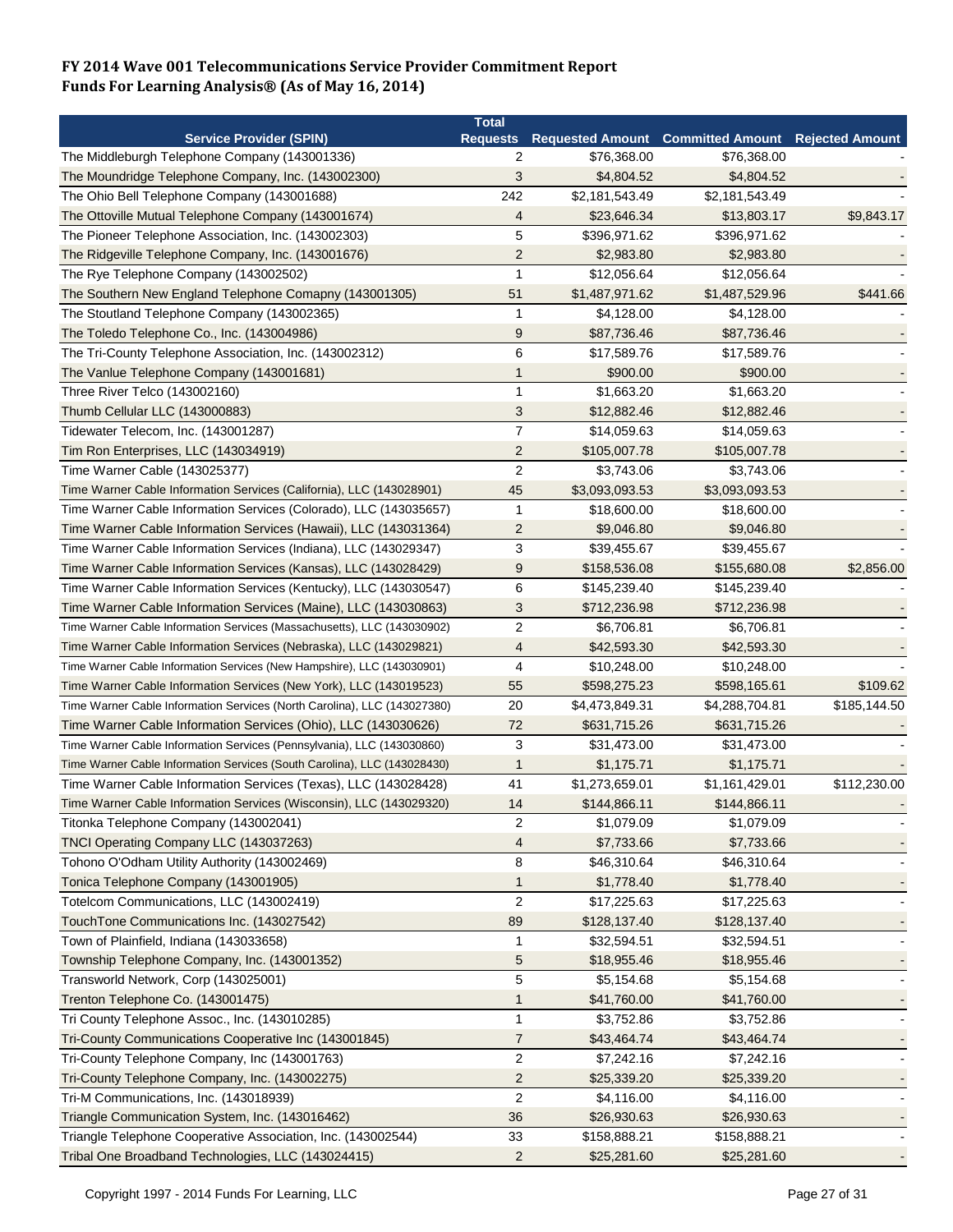|                                                                     | <b>Total</b>    |                |                                                   |             |
|---------------------------------------------------------------------|-----------------|----------------|---------------------------------------------------|-------------|
| <b>Service Provider (SPIN)</b>                                      | <b>Requests</b> |                | Requested Amount Committed Amount Rejected Amount |             |
| TrioTel Communications, Inc. (143002240)                            | 3               | \$6,618.30     | \$6,618.30                                        |             |
| Troy Cablevision Inc. (143019481)                                   | $\overline{2}$  | \$15,761.09    | \$15,761.09                                       |             |
| TruVista Communications of Georgia, LLC (143036865)                 | $\overline{2}$  | \$62,238.53    | \$62,238.53                                       |             |
| TSC Communications, Inc. (143003150)                                | 5               | \$43,938.10    | \$43,938.10                                       |             |
| TTI Telecommunications Inc. (143015173)                             | 3               | \$3,532.81     | \$3,532.81                                        |             |
| Turtle Mountain Communications, Inc. (143002749)                    | $\overline{2}$  | \$7,357.93     | \$7,357.93                                        |             |
| TVC Albany, Inc (143026172)                                         | 11              | \$76,103.79    | \$76,103.79                                       |             |
| TW Telecom Holdings, Inc. (143032782)                               | 64              | \$963,110.34   | \$963,110.34                                      |             |
| Twin Lakes Telephone Cooperative Corporation (143001640)            | 4               | \$107,240.06   | \$72,680.06                                       | \$34,560.00 |
| Twin Valley Communications Inc (143035333)                          | $\mathbf 1$     | \$26,577.60    | \$26,577.60                                       |             |
| Twin Valley Telephone, Inc. (143002313)                             | 10              | \$24,907.80    | \$24,907.80                                       |             |
| Twin Valley-Ulen Telephone Company (143002141)                      | 5               | \$28,212.71    | \$28,212.71                                       |             |
| Two-Way Radio Service, Inc. (143000301)                             | $\mathbf 1$     | \$223.78       | \$223.78                                          |             |
| TX RSA 15B2 (143033483)                                             | 1               | \$1,874.00     | \$1,874.00                                        |             |
| U.S. Cellular (143011191)                                           | 261             | \$1,535,191.80 | \$1,524,151.80                                    | \$11,040.00 |
| U.S. TelePacific Corp (143020136)                                   | 42              | \$600,499.72   | \$577,272.43                                      | \$23,227.29 |
| Uni-Tel Communications Group, Inc. (143030434)                      | 1               | \$1,988.52     | \$1,988.52                                        |             |
| Union Springs Telephone Co Inc (143001562)                          | $\mathbf{1}$    | \$2,880.00     | \$2,880.00                                        |             |
| Union Telephone Company (143000734)                                 | $\sqrt{3}$      | \$14,760.61    | \$14,760.61                                       |             |
| Union Telephone Company (143001122)                                 | $\overline{2}$  | \$8,012.50     | \$8,012.50                                        |             |
|                                                                     | $\overline{c}$  |                |                                                   |             |
| Union Telephone Company (143001846)                                 |                 | \$10,276.03    | \$10,276.03                                       |             |
| Union Telephone Company (143002585)                                 | $\overline{2}$  | \$2,747.01     | \$2,747.01                                        |             |
| Unite Private Networks, LLC (143029868)                             | 82              | \$4,039,296.90 | \$4,039,296.90                                    |             |
| Unite Private Networks, LLC-Illinois (143032551)                    | $\overline{2}$  | \$92,811.07    | \$92,811.07                                       |             |
| United Communications Assn., Inc. (143004113)                       | $\overline{2}$  | \$3,540.00     | \$3,540.00                                        |             |
| United States Cellular Operating Company of Medford (143000525)     | 15              | \$52,582.74    | \$52,582.74                                       |             |
| United Telephone Assn., Inc. (143002314)                            | 8               | \$108,229.06   | \$108,229.06                                      |             |
| United Telephone Company (143001642)                                | $\mathbf 1$     | \$4,200.00     | \$4,200.00                                        |             |
| United Telephone Mutual Aid Corporation (143002216)                 | 1               | \$1,924.32     | \$1,924.32                                        |             |
| United Wireless Communications, Inc. (143030185)                    | 6               | \$74,014.20    | \$68,758.20                                       | \$5,256.00  |
| Unitel, Inc. (143001282)                                            | 1               | \$360.00       | \$360.00                                          |             |
| Upsala Cooperative Telephone Association (143002142)                | 1               | \$101,140.92   | \$101,140.92                                      |             |
| US Link Inc (143001158)                                             | 20              | \$150,062.03   | \$150,062.03                                      |             |
| US Metropolitan Telecom LLC (143031973)                             | $\overline{2}$  | \$17,587.34    | \$17,587.34                                       |             |
| US Signal Company, LLC (143025928)                                  | 5               | \$98,474.76    | \$98,474.76                                       |             |
| US Xchange of Indiana LLC (143015812)                               | 16              | \$251,721.58   | \$234,756.56                                      | \$16,965.02 |
| US Xchange of Michigan, L.L.C. (143019687)                          | 4               | \$43,443.30    | \$43,443.30                                       |             |
| US Xchange of Wisconsin LLC (143010549)                             | 22              | \$163,791.23   | \$141,672.01                                      | \$22,119.22 |
| USA Choice Internet Services LLC (143004889)                        | -1              | \$24,360.00    | \$24,360.00                                       |             |
| USA Mobility Wireless, Inc. (143003033)                             | 14              | \$20,756.13    | \$20,756.13                                       |             |
| USA Mobility Wireless, Inc. (143018525)                             | 15              | \$8,395.97     | \$8,395.97                                        |             |
| USCOC of Central Illinois, LLC (143000622)                          | $\mathbf{1}$    | \$970.19       | \$970.19                                          |             |
| USCOC of Central Illinois, LLC (143000623)                          | $\mathbf 1$     | \$1,366.20     | \$1,366.20                                        |             |
| USCOC of Greater Iowa, LLC. DBA U.S. Cellular (143000607)           | 8               | \$17,320.76    | \$17,320.76                                       |             |
| USCOC of Greater Iowa, LLC. DBA U.S. Cellular (143000653)           | $\mathbf{1}$    | \$11,376.00    | \$11,376.00                                       |             |
| USCOC of Greater Missouri, LLC (143000535)                          | 1               | \$916.50       | \$916.50                                          |             |
| USCOC of Greater Missouri, LLC. DBA U.S Cellular (143000641)        | 4               | \$17,121.36    | \$17,121.36                                       |             |
| USCOC of Greater North Carolina, LLC (143000555)                    | $\overline{c}$  | \$36,539.52    | \$36,539.52                                       |             |
| USCOC of Greater North Carolina, LLC. DBA U.S. Cellular (143000624) | $\mathbf{1}$    | \$3,780.00     | \$3,780.00                                        |             |
| USCOC of Greater Oklahoma, LLC (143000538)                          | $\sqrt{3}$      | \$3,239.57     | \$3,239.57                                        |             |
| Utilities Board of the City of Sylacauga (143016772)                | $\mathbf{1}$    | \$2,880.00     | \$2,880.00                                        |             |
|                                                                     |                 |                |                                                   |             |
| Utility Telephone, Inc (143029755)                                  | $\overline{2}$  | \$30,964.04    | \$30,964.04                                       |             |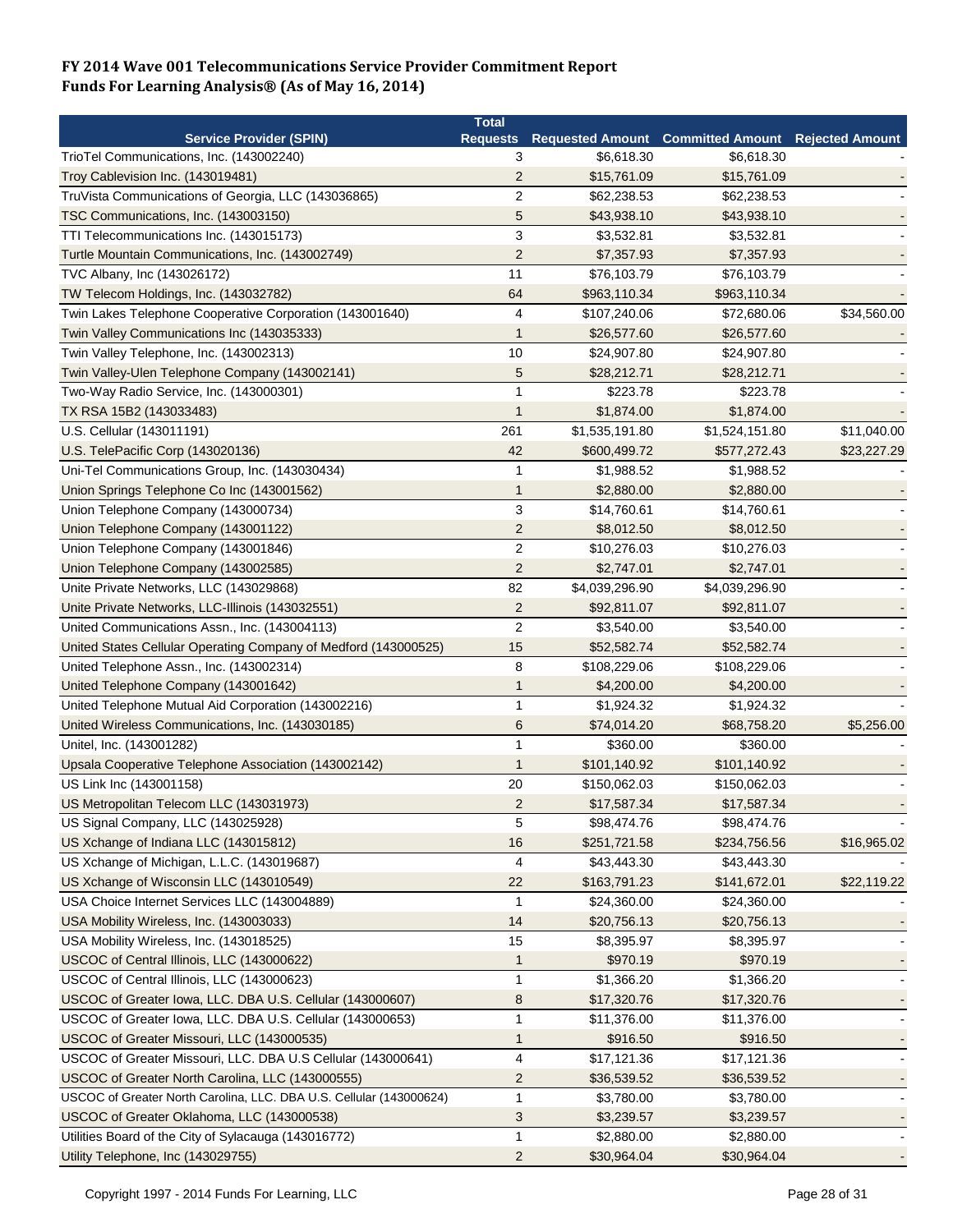|                                                                     | <b>Total</b>   |                 |                                                   |                            |
|---------------------------------------------------------------------|----------------|-----------------|---------------------------------------------------|----------------------------|
| <b>Service Provider (SPIN)</b>                                      |                |                 | <b>Requests Requested Amount Committed Amount</b> | <b>Rejected Amount</b>     |
| V2 Ventures, LLC (143032068)                                        | 3              | \$10,859.78     | \$10,859.78                                       |                            |
| VAL-ED Joint Venture LLP, dba 702 Communications (143019551)        | 4              | \$26,402.07     | \$26,402.07                                       |                            |
| Valley Telecommunications Cooperative Association, Inc. (143002250) | 3              | \$4,248.95      | \$4,248.95                                        |                            |
| Valley Telephone Co., LLC (143001446)                               | 4              | \$20,360.93     | \$20,360.93                                       |                            |
| Valley Telephone Company (143002143)                                | 1              | \$1,405.27      | \$1,405.27                                        |                            |
| Valley Telephone Cooperative Inc. (143002460)                       | 3              | \$18,288.69     | \$18,288.69                                       |                            |
| Valley Telephone Cooperative, Inc. (143002551)                      | 1              | \$3,445.20      | \$3,445.20                                        |                            |
| Valliant Telephone Company (143002402)                              | $\overline{2}$ | \$10,988.18     | \$10,988.18                                       |                            |
| Valtech Communications LLC (143033982)                              | 36             | \$224,412.19    | \$224,412.19                                      |                            |
| ValuTel Communications, Inc. (143028736)                            | $\mathbf{1}$   | \$2,013.89      | \$2,013.89                                        |                            |
| Van Buren Telephone Company, Inc. (143002043)                       | $\mathbf{1}$   | \$3,610.07      | \$3,610.07                                        |                            |
| Vantage Telecom, LLC (143025228)                                    | 1              | \$46,497.24     | \$46,497.24                                       |                            |
| VDL Inc. (143017385)                                                | 1              | \$1,537.92      | \$1,537.92                                        |                            |
| Velocity Network, Inc (143014317)                                   | $\overline{2}$ | \$11,913.14     | \$11,913.14                                       |                            |
| Velocity Telephone, Inc. (143031582)                                | 1              | \$6,989.65      | \$6,989.65                                        |                            |
| Velocity.Net Communications, Inc. (143032173)                       | 3              | \$98,270.40     | \$98,270.40                                       |                            |
| Venture Communications Cooperative (143002247)                      | 8              | \$34,006.65     | \$34,006.65                                       |                            |
| Verizon Business Global LLC (143001197)                             | 389            | \$1,813,449.17  | \$1,800,364.61                                    | \$13,084.56                |
| Verizon California Inc. (143004769)                                 | 82             | \$4,641,276.83  | \$4,641,276.83                                    |                            |
| Verizon Delaware LLC (143002680)                                    | 5              | \$503,177.41    | \$503,177.41                                      |                            |
| Verizon Enterprise Solutions LLC (143030796)                        | 132            | \$89,966.95     | \$89,750.95                                       | \$216.00                   |
| Verizon Florida LLC. (143001435)                                    | 32             | \$147,019.91    | \$147,019.91                                      |                            |
| Verizon Long Distance LLC (143030795)                               | 65             | \$89,977.72     | \$89,753.70                                       | \$224.02                   |
| Verizon Maine (143001288)                                           | $\mathbf{1}$   | \$797.86        | \$797.86                                          |                            |
| Verizon Maryland Inc. (143001401)                                   | 65             | \$1,110,630.02  | \$1,110,630.02                                    |                            |
| Verizon Massachusetts (143001291)                                   | 109            | \$859,788.22    | \$765,165.28                                      |                            |
| Verizon New Jersey Inc (143001362)                                  | 273            | \$3,198,432.90  | \$3,176,291.55                                    | \$94,622.94<br>\$22,141.35 |
|                                                                     | 286            | \$4,770,671.60  |                                                   |                            |
| Verizon New York Inc. (143001359)                                   | 23             |                 | \$4,767,054.80                                    | \$3,616.80                 |
| Verizon North LLC (143034501)                                       |                | \$103,227.45    | \$103,227.45                                      |                            |
| Verizon Pennsylvania LLC. (143001398)                               | 154<br>14      | \$2,107,939.36  | \$2,004,408.74                                    | \$103,530.62               |
| Verizon Rhode Island (143002682)                                    |                | \$170,813.31    | \$170,813.31                                      |                            |
| Verizon Select Services Inc. (143004038)                            | 35             | \$253,489.24    | \$253,489.24                                      |                            |
| Verizon Select Services Inc. (143031528)                            | $\overline{2}$ | \$6,851.70      | \$6,851.70                                        |                            |
| Verizon South Inc (143034512)                                       | 6              | \$77,054.17     | \$77,054.17                                       |                            |
| Verizon Southwest Inc. (143004789)                                  | 120            | \$1,452,945.67  | \$1,435,587.91                                    | \$17,357.76                |
| Verizon Virginia LLC (143001422)                                    | 55             | \$2,717,269.02  | \$2,594,746.62                                    | \$122,522.40               |
| Verizon Washington, DC Inc. (143002681)                             | $\overline{2}$ | \$113,365.77    | \$113,365.77                                      |                            |
| Verizon Wireless (Cellco Partnership) (143000677)                   | 2,844          | \$27,331,976.94 | \$26,784,656.98                                   | \$547,319.96               |
| Vermont Telephone Company, Inc. (143001315)                         | 17             | \$80,898.54     | \$80,898.54                                       |                            |
| Vernon Telephone Company, Inc (143001354)                           | $\mathbf{1}$   | \$283.61        | \$283.61                                          |                            |
| Vernon Telephone Coop., Inc. (143001849)                            | 3              | \$27,170.73     | \$27,170.73                                       |                            |
| Viola Home Telephone Company (143001906)                            | 1              | \$1,568.37      | \$1,568.37                                        |                            |
| Virgin Islands Telephone Corporation (143002713)                    | $\overline{2}$ | \$33,067.11     | \$33,067.11                                       |                            |
| Virginia PCS Alliance, L.C. (143012624)                             | $\overline{c}$ | \$1,722.79      | \$1,722.79                                        |                            |
| Virtual Technologies Group, Inc. (143006619)                        | $\sqrt{2}$     | \$14,727.72     | \$14,727.72                                       |                            |
| Virtual Voice Products of USA LLC (143028132)                       | 1              | \$600.00        |                                                   | \$600.00                   |
| Vision Net, Inc (143010651)                                         | $\overline{7}$ | \$47,915.92     | \$47,915.92                                       |                            |
| Vocalocity (143034859)                                              | $\mathbf{1}$   | \$1,147.06      | \$1,147.06                                        |                            |
| Volcano Telephone Company (143002660)                               | $\mathbf{1}$   | \$1,754.93      | \$1,754.93                                        |                            |
| Votacall Inc (143036476)                                            | $\mathbf{1}$   | \$7,568.64      | \$7,568.64                                        |                            |
| VTX Communications, LLC (143001243)                                 | $\overline{2}$ | \$21,903.33     | \$21,903.33                                       |                            |
| W.T. Services, Inc. (143001261)                                     | $\overline{c}$ | \$21,740.23     | \$21,740.23                                       |                            |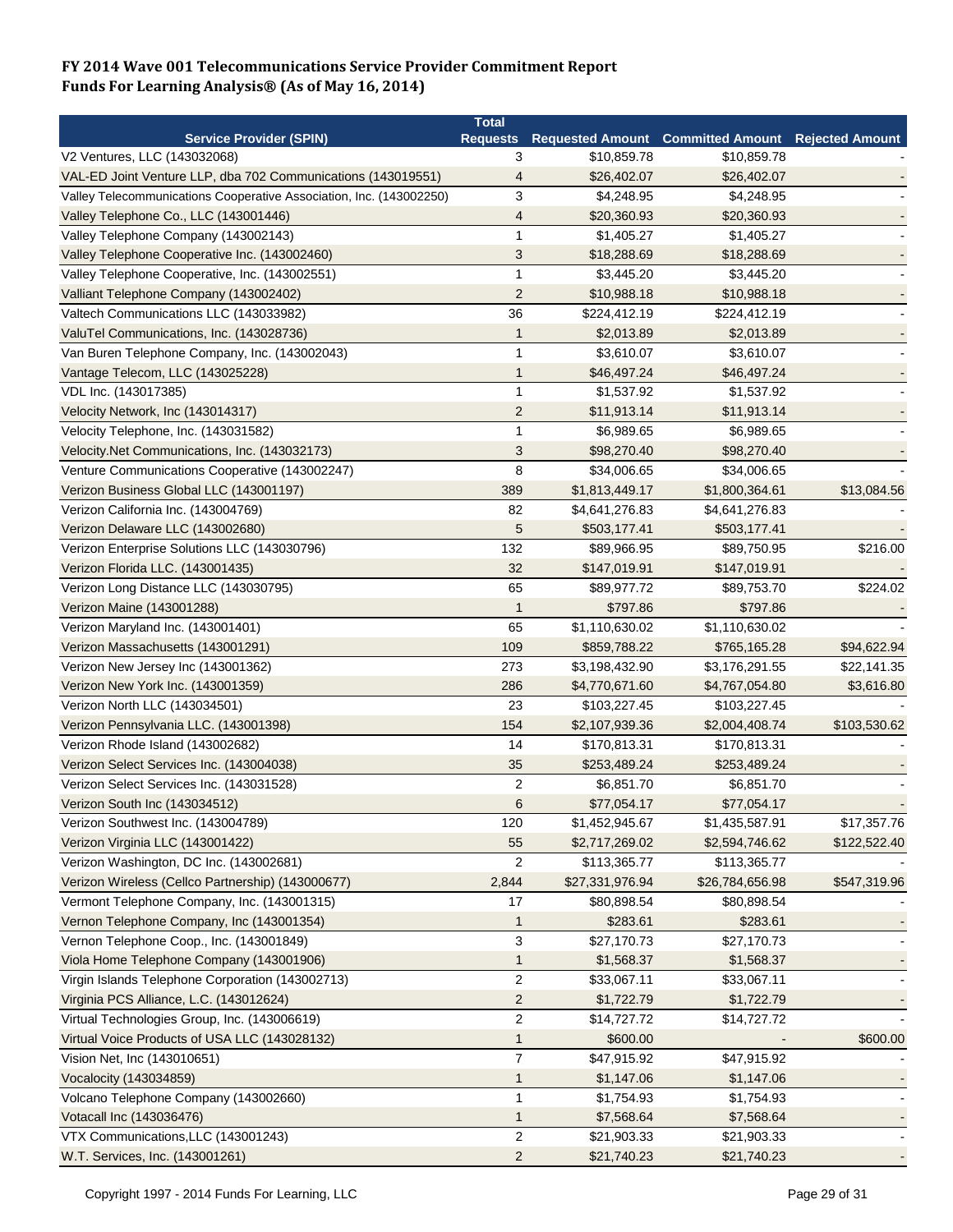|                                                                | <b>Total</b>    |                 |                                                          |                |
|----------------------------------------------------------------|-----------------|-----------------|----------------------------------------------------------|----------------|
| <b>Service Provider (SPIN)</b>                                 | <b>Requests</b> |                 | <b>Requested Amount Committed Amount Rejected Amount</b> |                |
| Wabash Mutual Telephone Company (143001683)                    | 3               | \$10,529.76     | \$10,529.76                                              |                |
| Waitsfield Fayston Telephone Inc (143008795)                   | 1               | \$210.00        | \$210.00                                                 |                |
| Waitsfield-Fayston Telephone Co., Inc. (143001312)             | $\overline{7}$  | \$16,592.10     | \$16,592.10                                              |                |
| Walnut Hill Telephone Company (143002277)                      | 5               | \$37,930.94     | \$37,930.94                                              |                |
| Walnut Telephone Company (143002047)                           | $\overline{c}$  | \$1,040.54      | \$1,040.54                                               |                |
| Wamego Telecommunications Company (143022508)                  | $\mathbf{1}$    | \$3,196.45      | \$3,196.45                                               |                |
| Wamego Telephone Company, Inc. (143002316)                     | 5               | \$18,375.56     | \$18,375.56                                              |                |
| Wanrack LLC (143037316)                                        | $\mathbf{1}$    | \$49,889.66     | \$49,889.66                                              |                |
| War Telephone LLC (wholly owned sub Otelco Inc.) (143012557)   | 1               | \$979.78        | \$979.78                                                 |                |
| Warm Springs Telelcommunications Company (143036415)           | $\overline{c}$  | \$73,350.00     | \$73,350.00                                              |                |
| Warren Telephone Company (143001283)                           | 1               | \$384.38        | \$384.38                                                 |                |
| Washington County Rural Telephone Cooperative, Inc (143001764) | $\overline{c}$  | \$8,515.00      | \$8,515.00                                               |                |
| Washington RSA No. 8 Limited Partnership (143000137)           | $\mathbf{1}$    | \$1,893.79      | \$1,893.79                                               |                |
| Water, Gas and Light Commission (143026025)                    | 1               | \$351,280.80    | \$351,280.80                                             |                |
| Waunakee Telephone Company (143001851)                         | 3               | \$76,404.00     | \$76,404.00                                              |                |
| Wauneta Telephone Company (143002195)                          | 1               | \$2,673.27      | \$2,673.27                                               |                |
| Wausau Cellular Telephone Company (143000547)                  | 3               | \$11,603.02     | \$11,603.02                                              |                |
| Wavecom Solutions Corporation (143000097)                      | 1               | \$7,814.10      | \$7,814.10                                               |                |
| WAVEDIVISION HOLDINGS, LLC (143030836)                         | 8               | \$355,783.83    | \$355,783.83                                             |                |
| Wavemedia Telecom LLC (143031852)                              | $\overline{c}$  | \$45,494.30     | \$45,494.30                                              |                |
| Web Fire Communications Inc (143036404)                        | $\mathbf{1}$    | \$466.70        | \$466.70                                                 |                |
|                                                                | 6               |                 | \$19,635.10                                              |                |
| Webster-Calhoun Cooperative Telephone Association (143002049)  |                 | \$19,635.10     |                                                          |                |
| Weeks Communications LLC (143036910)                           | $\mathbf{1}$    | \$403.20        | \$403.20                                                 |                |
| Wellman Cooperative Telephone Association (143002050)          | 1               | \$135.00        | \$135.00                                                 |                |
| Wes-Tex Telecommunications, Ltd. (143001046)                   | $\overline{2}$  | \$11,280.00     | \$11,280.00                                              |                |
| Wes-Tex Telephone Cooperative, Inc. (143002462)                | 3               | \$17,402.89     | \$17,402.89                                              |                |
| West Carolina Rural Telephone Cooperative, Inc. (143001531)    | 3               | \$45,622.77     | \$45,622.77                                              |                |
| West Central Telephone Assn. (143002146)                       | $\overline{2}$  | \$10,976.11     | \$10,976.11                                              |                |
| West Iowa Telephone Company (143002051)                        | 5               | \$8,315.04      | \$8,315.04                                               |                |
| West Liberty Telephone Company (143002052)                     | $\overline{2}$  | \$19,237.15     | \$19,237.15                                              |                |
| West Plains Telecommunications, Inc. (143002726)               | 4               | \$32,808.39     | \$32,808.39                                              |                |
| West River Cooperative Telephone Company (143002255)           | 3               | \$9,465.55      | \$9,465.55                                               |                |
| West River Telecommunications Cooperative (143002752)          | 29              | \$189,048.70    | \$185,674.84                                             | \$3,373.86     |
| West Wisconsin Telcom Coop., Inc. (143001853)                  | $\mathbf 1$     | \$1,108.80      | \$1,108.80                                               |                |
| Westelcom Networks Inc (143024001)                             | 4               | \$8,108.15      | \$8,108.15                                               |                |
| Western New Mexico Telephone Company, Inc. (143002558)         | 3               | \$46,251.01     | \$46,251.01                                              |                |
| Western Telephone Company (143002147)                          | 1               | \$4,296.94      | \$4,296.94                                               |                |
| Westphalia Telephone Company (143001723)                       | $\mathbf{1}$    | \$1,917.60      | \$1,917.60                                               |                |
| Wheat State Telephone, Inc (143002317)                         | 4               | \$12,760.78     | \$12,760.78                                              |                |
| Wholesale Carrier Servces, Inc. (143025842)                    | 1               | \$7,421.86      | \$7,421.86                                               |                |
| Wichita Online Inc. (143034401)                                | 1               | \$31,320.00     | \$31,320.00                                              |                |
| Wiggins Telephone Association (143002507)                      | 1               | \$3,654.00      | \$3,654.00                                               |                |
| Wikstrom Telephone Company, Inc. (143002148)                   | 1               | \$2,503.20      | \$2,503.20                                               |                |
| Wildflower Telecommunications, LLC (143031741)                 | 11              | \$134,035.12    | \$134,035.12                                             |                |
| WILKES TELEPHONE & ELECTRIC CO. (143001477)                    | 2               | \$19,276.03     | \$19,276.03                                              |                |
| Wilkes Telephone Membership Corporation (143001505)            | 5               | \$225,755.35    | \$225,755.35                                             |                |
| Williston Telephone Company (143001532)                        | 3               | \$13,641.60     | \$13,641.60                                              |                |
| Wilson Telephone Company, Inc. (143002318)                     | 11              | \$11,232.76     | \$11,232.76                                              |                |
| Windstream Communications, Inc. (143030766)                    | 1,179           | \$23,360,692.95 | \$19,828,228.50                                          | \$3,532,464.45 |
| Winn Telephone Company (143001724)                             | 4               | \$13,391.45     | \$13,391.45                                              |                |
| Winnebago Cooperative Telecom Association (143002056)          | 8               | \$6,839.93      | \$6,839.93                                               |                |
| Wintek Corporation (143006417)                                 | 4               | \$254,430.00    | \$254,430.00                                             |                |
|                                                                |                 |                 |                                                          |                |